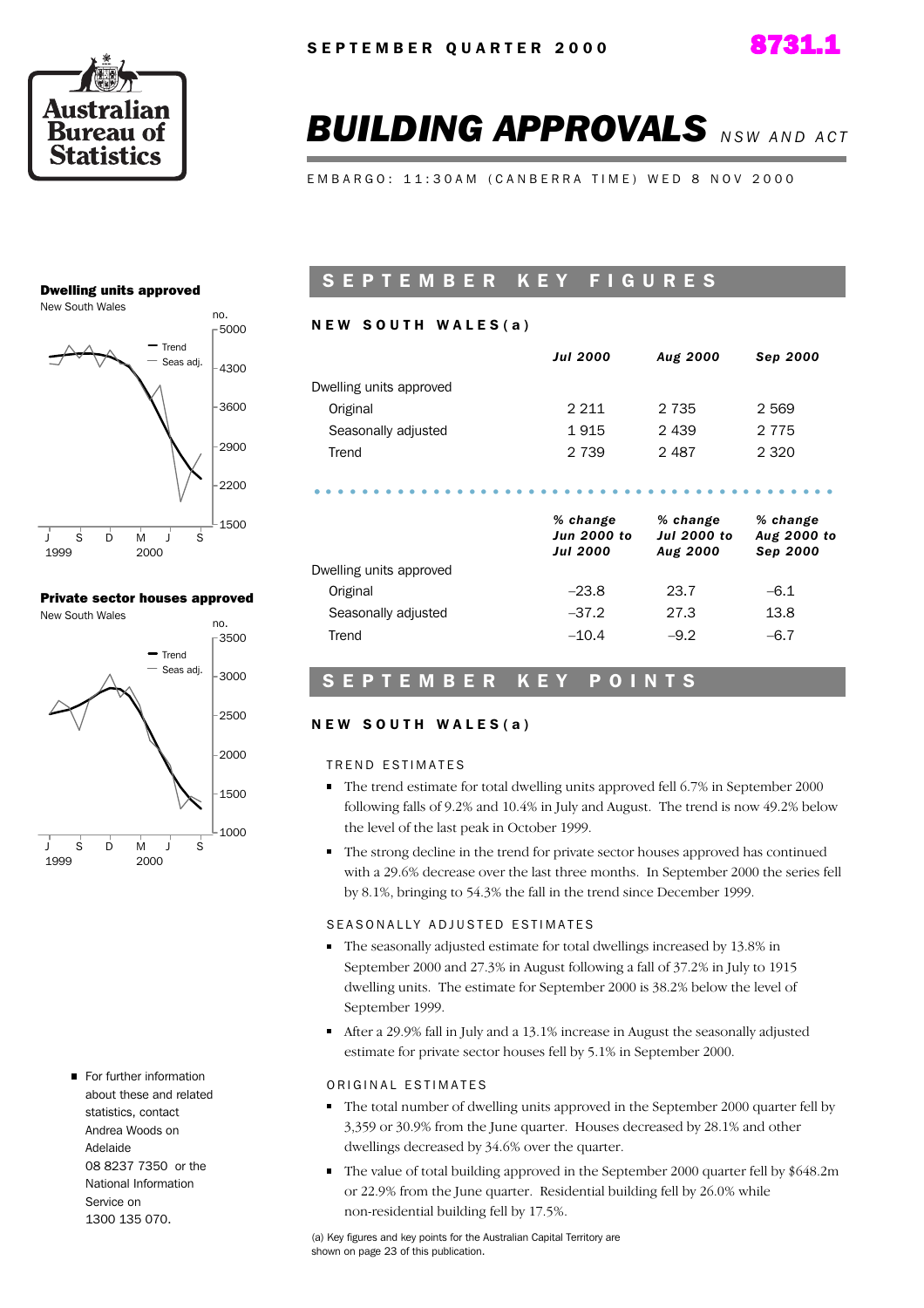## N O T E S

| FORTHCOMING ISSUES    | <b>ISSUE</b>                                                                                                                                                                                                                                                                                                                                                                                                                       |                                                                                                                                                                                                                                                                                                                                                                        | RELEASE DATE                                                                                                                                                                                                                        |  |  |  |
|-----------------------|------------------------------------------------------------------------------------------------------------------------------------------------------------------------------------------------------------------------------------------------------------------------------------------------------------------------------------------------------------------------------------------------------------------------------------|------------------------------------------------------------------------------------------------------------------------------------------------------------------------------------------------------------------------------------------------------------------------------------------------------------------------------------------------------------------------|-------------------------------------------------------------------------------------------------------------------------------------------------------------------------------------------------------------------------------------|--|--|--|
|                       | December 2000                                                                                                                                                                                                                                                                                                                                                                                                                      |                                                                                                                                                                                                                                                                                                                                                                        | 9 February 2001                                                                                                                                                                                                                     |  |  |  |
|                       | March 2001                                                                                                                                                                                                                                                                                                                                                                                                                         |                                                                                                                                                                                                                                                                                                                                                                        | 11 May 2001                                                                                                                                                                                                                         |  |  |  |
|                       |                                                                                                                                                                                                                                                                                                                                                                                                                                    |                                                                                                                                                                                                                                                                                                                                                                        |                                                                                                                                                                                                                                     |  |  |  |
| CHANGES IN THIS ISSUE | building activity, resulting in revisions to the growth rates in this issue.                                                                                                                                                                                                                                                                                                                                                       |                                                                                                                                                                                                                                                                                                                                                                        | Improvements have been made to the price indexes used to derive volume estimates of                                                                                                                                                 |  |  |  |
|                       |                                                                                                                                                                                                                                                                                                                                                                                                                                    | In addition, quarterly chain volume data incorporate a new base year, 1998-99, which<br>has resulted in revisions to growth rates, small in most cases, for the latest year. Also<br>the reference year has been advanced to 1998-99, which has resulted in revisions to<br>levels, but not growth rates, for all periods (see paragraph 20 of the Explanatory Notes). |                                                                                                                                                                                                                                     |  |  |  |
|                       | 2000 Edition (see paragraph 22 of the Explanatory Notes).                                                                                                                                                                                                                                                                                                                                                                          |                                                                                                                                                                                                                                                                                                                                                                        | Area statistics are now classified to the Australian Standard Geographical Classification,                                                                                                                                          |  |  |  |
|                       |                                                                                                                                                                                                                                                                                                                                                                                                                                    |                                                                                                                                                                                                                                                                                                                                                                        |                                                                                                                                                                                                                                     |  |  |  |
| DATA NOTES            | ABS statistical series are being impacted to varying degrees as a result of The New Tax<br>System (TNTS) introduced from 1 July 2000. TNTS included the removal of Wholesale<br>Sales Tax (WST) and the introduction of the Goods and Services Tax (GST). In this<br>publication, and in future isues, value series from July 2000 for both residential and<br>non-residential building approved will be on a GST inclusive basis. |                                                                                                                                                                                                                                                                                                                                                                        |                                                                                                                                                                                                                                     |  |  |  |
|                       | Users should exercise caution when analysing movements in the value series in the<br>period around the introduction of TNTS, as they may have been affected in a number<br>of ways, including:                                                                                                                                                                                                                                     |                                                                                                                                                                                                                                                                                                                                                                        |                                                                                                                                                                                                                                     |  |  |  |
|                       | ٠<br>٠<br>or excluded GST.                                                                                                                                                                                                                                                                                                                                                                                                         | forward" of building activity prior to 1 July 2000;                                                                                                                                                                                                                                                                                                                    | changing patterns in demand and price changes brought about by the "bringing<br>the introduction of the GST and the abolition of the WST; and<br>the uncertainty as to whether approval values reported prior to July 2000 included |  |  |  |
|                       | For further information, see the technical note in the July and August issues of <i>Building</i><br><i>Approvals, Australia (Cat. No. 8731.0)</i>                                                                                                                                                                                                                                                                                  |                                                                                                                                                                                                                                                                                                                                                                        |                                                                                                                                                                                                                                     |  |  |  |
|                       |                                                                                                                                                                                                                                                                                                                                                                                                                                    |                                                                                                                                                                                                                                                                                                                                                                        |                                                                                                                                                                                                                                     |  |  |  |
| REVISIONS THIS MONTH  | Revisions have been made to the number of dwelling units approved for the period<br>from July 1999 to August 2000. The following summarises changes to estimates<br>released in the June issue of this publication:                                                                                                                                                                                                                |                                                                                                                                                                                                                                                                                                                                                                        |                                                                                                                                                                                                                                     |  |  |  |
|                       |                                                                                                                                                                                                                                                                                                                                                                                                                                    | Jul-Dec 1999                                                                                                                                                                                                                                                                                                                                                           | Jan-Jun 2000                                                                                                                                                                                                                        |  |  |  |
|                       | New South Wales                                                                                                                                                                                                                                                                                                                                                                                                                    | $+539$                                                                                                                                                                                                                                                                                                                                                                 | $+356$                                                                                                                                                                                                                              |  |  |  |
|                       | Building Approvals, Australia (8731.0).                                                                                                                                                                                                                                                                                                                                                                                            |                                                                                                                                                                                                                                                                                                                                                                        | Furthermore, there are 5 fewer dwellings in July and an additional 10 dwellings for<br>August in this issue compared with the data released in the August 2000 issue of                                                             |  |  |  |
|                       |                                                                                                                                                                                                                                                                                                                                                                                                                                    |                                                                                                                                                                                                                                                                                                                                                                        |                                                                                                                                                                                                                                     |  |  |  |

Gregory W. Bray Regional Director, New South Wales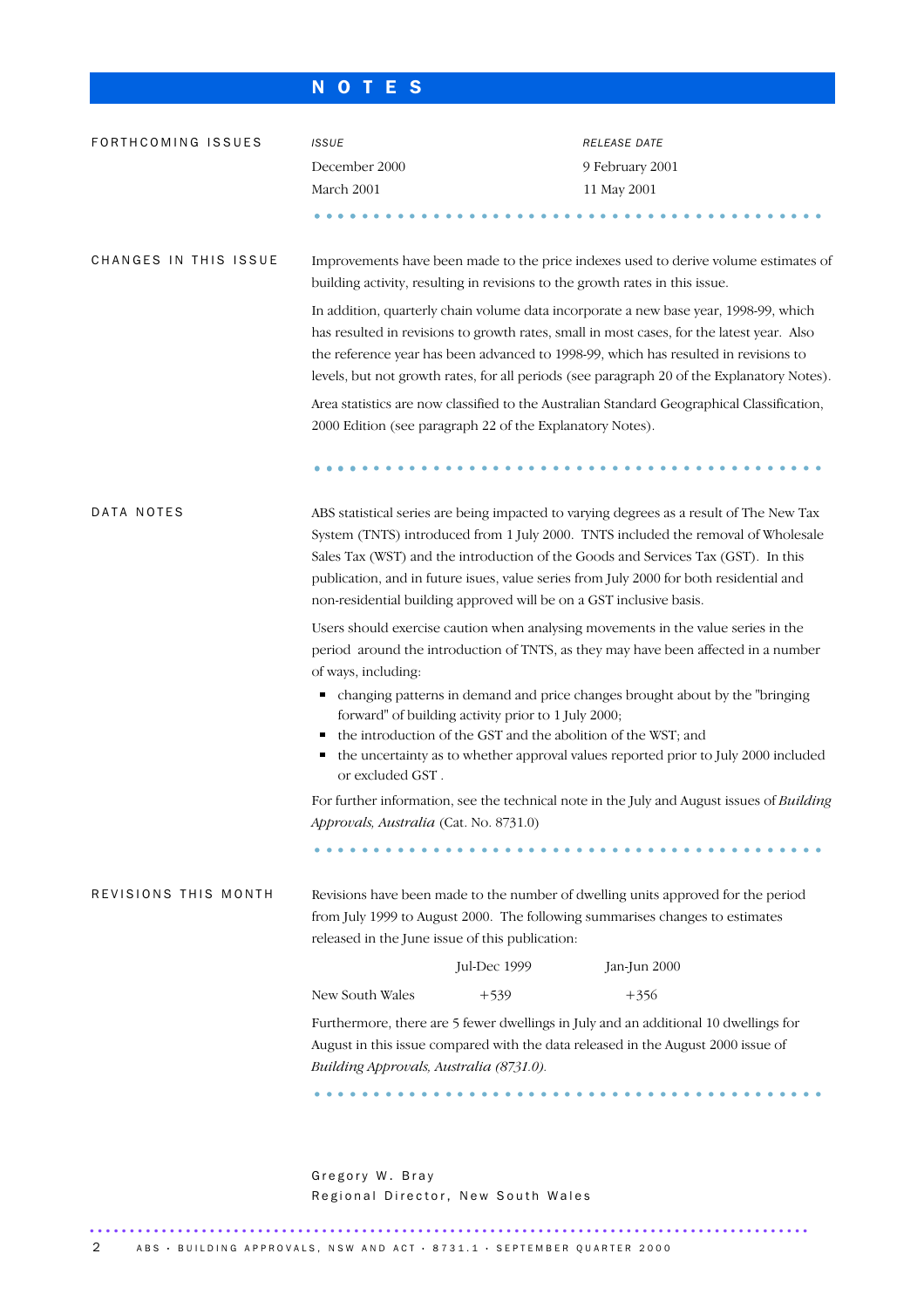VALUE OF TOTAL BUILDING The trend estimate of the value of total building approved has fallen 41.0% since the last peak in February 2000 with a fall of 6.2% recorded in the month of September 2000.



#### VALUE OF RESIDENTIAL BUILDING

The trend estimate of the value of residential building approved has decreased 4.7% in the month of September 2000 to be 39.7% lower than the same time last year.



#### VALUE OF NON-RESIDENTIAL BUILDING

The trend estimate of the value of non-residential building has decreased 45.4% over the last six months.

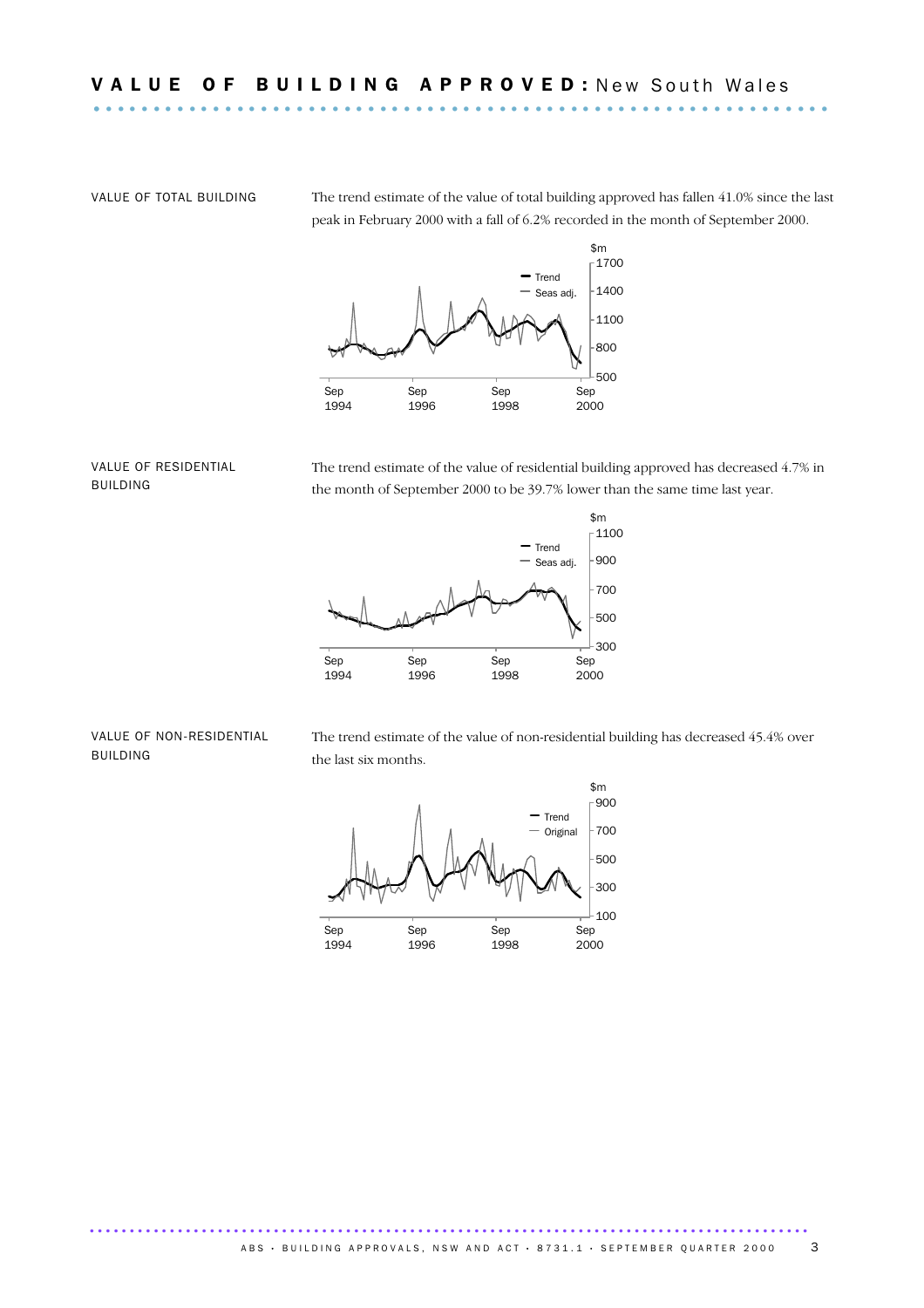TYPE OF DWELLING The number of dwelling units approved in New South Wales during 1999–2000 is shown in the table below, for each type of dwelling category, together with the distribution of each dwelling category as a percentage of total dwelling units approved for 1998–1999 and 1999–2000.

#### DWELLING UNITS BY TYPE

|                                                                                                   | Number<br>of units       | 1998–1999<br>% of total<br>dwellings | 1999–2000<br>% of total<br>dwellings |
|---------------------------------------------------------------------------------------------------|--------------------------|--------------------------------------|--------------------------------------|
| Type of dwelling                                                                                  |                          |                                      |                                      |
| New residential                                                                                   |                          |                                      |                                      |
| Houses                                                                                            | 30 668                   | 54.2                                 | 60.3                                 |
| Other residential building                                                                        |                          |                                      |                                      |
| Semi-detached, row or terrace<br>houses, townhouses etc of:<br>1 storey                           | 3 2 9 5                  | 7.0                                  | 6.5                                  |
| 2 or more storeys                                                                                 | 4 6 9 1                  | 9.3                                  | 9.2                                  |
| Total                                                                                             | 7986                     | 16.3                                 | 15.7                                 |
| Flats, units, apartments in a<br>building of:<br>1 or 2 storeys<br>3 storeys<br>4 or more storeys | 1588<br>2 2 0 8<br>7 501 | 3.6<br>6.0<br>17.1                   | 3.1<br>4.3<br>14.7                   |
| Total                                                                                             | 11 297                   | 26.7                                 | 22.2                                 |
| Total other residential building                                                                  | 19 283                   | 43.0                                 | 37.9                                 |
| Other                                                                                             |                          |                                      |                                      |
| Alterations and additions to residential<br>building<br>Conversions<br>Non-residential building   | 256<br>501<br>154        | 0.6<br>2.1<br>0.1                    | 0.5<br>1.0<br>0.3                    |
| <b>Total building</b>                                                                             | 50862                    | 100.0                                | 100.0                                |

SUMMARY COMMENT The total number of dwelling units approved has decreased by 1,291 (2.5%) from 1998-99 to 50,862 dwellings. The distribution of the major dwelling types changed slightly over the period with an increase of 8.4% in new houses offset by a 14.0% fall in new other residential building.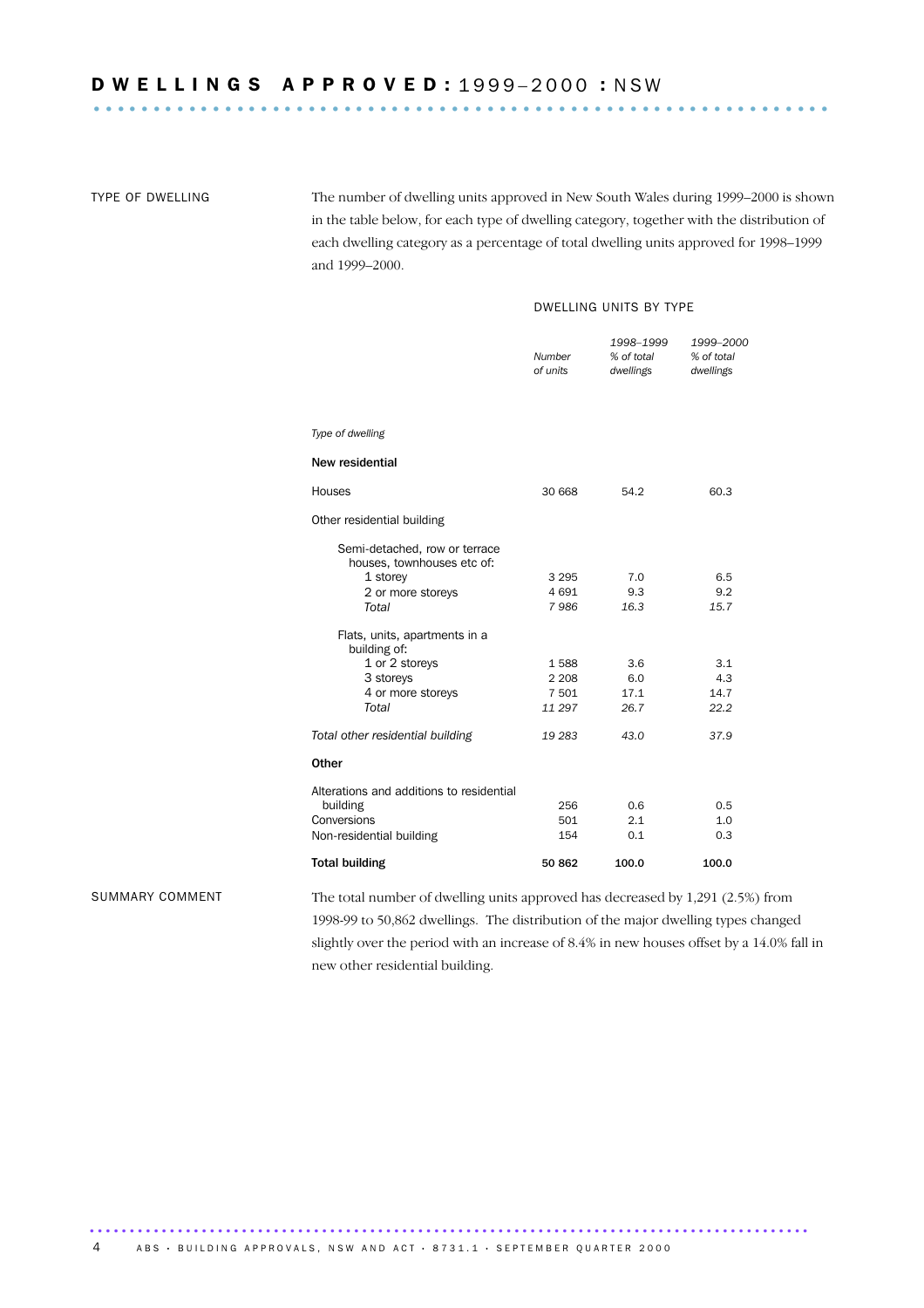#### EFFECT OF NEW SEASONALLY ADJUSTED ESTIMATES ON TREND ESTIMATES

Readers should exercise care when interpreting trend estimates. The last six trend estimates, in particular, are likely to be revised when new seasonally adjusted estimates become available.

#### T R E N D R E V I S I O N S Generally, the greater the volatility of the original series, the larger the size of the revisions to trend estimates. Analysis of the building approval original series has shown that they can be revised substantially. As a result, some months can elapse before turning points in the trend series are reliably identified.

The graphs and tables which follow present the effect of two possible scenarios on the previous trend estimates: that the October seasonally adjusted estimate is higher than the September estimate by 6% for the number of private sector houses approved and 7% for total dwelling units approved; and that the October seasonally adjusted estimate is lower than the September estimate by 6% for the number of private sector houses approved and 7% for total dwelling units approved. These percentages were chosen because they represent the average absolute monthly percentage change for these series over the last ten years.

### ........................................................................................... PRIVATE SECTOR HOUSES



#### TREND AS PUBLISHED 1 2 *rises by 6% on Sep 2000 falls by 6% on Sep 2000 no. % change no. % change no. % change* May 2000 2 031 -11.5 2 021 -11.8 2 027 -11.7 June 2000 1791 -11.8 1785 -11.7 1788 -11.8 July 2000 1 586 -11.4 1 601 -10.3 1 593 -10.9 August 2000 1 418 -10.6 1 468 -8.3 1 442 -9.5 September 2000 1 303 -8.1 1 377 -6.2 1 330 -7.8 October 2000 n.y.a. n.y.a. 1 334 –3.2 1 262 –5.1

#### TOTAL DWELLING UNITS



#### WHAT IF NEXT MONTH'S SEASONALLY ADJUSTED ESTIMATE:

...........................................................................................

WHAT IF NEXT MONTH'S SEASONALLY

ADJUSTED ESTIMATE:

|                  | <b>TREND AS</b><br>PUBLISHED<br>no. | % change | 1<br>no. | rises by 7% on Sep 2000 falls by 7% on Sep 2000<br>% change | 2<br>no. | % change |
|------------------|-------------------------------------|----------|----------|-------------------------------------------------------------|----------|----------|
|                  |                                     |          |          |                                                             |          |          |
| May 2000         | 3423                                | $-9.8$   | 3 3 9 8  | $-10.1$                                                     | 3412     | $-9.9$   |
| June 2000        | 3057                                | $-10.7$  | 3043     | $-10.4$                                                     | 3 0 5 0  | $-10.6$  |
| <b>July 2000</b> | 2 7 3 9                             | $-10.4$  | 2 7 7 5  | $-8.8$                                                      | 2 7 5 7  | $-9.6$   |
| August 2000      | 2 4 8 7                             | $-9.2$   | 2607     | $-6.1$                                                      | 2 546    | $-7.6$   |
| September 2000   | 2 3 2 0                             | $-6.7$   | 2 5 2 9  | $-3.0$                                                      | 2 4 1 4  | $-5.2$   |
| October 2000     | n.y.a.                              | n.v.a.   | 2 5 2 1  | $-0.3$                                                      | 2 3 4 8  | $-2.8$   |

#### ABS · BUILDING APPROVALS, NSW AND ACT · 8731.1 · SEPTEMBER QUARTER 2000 5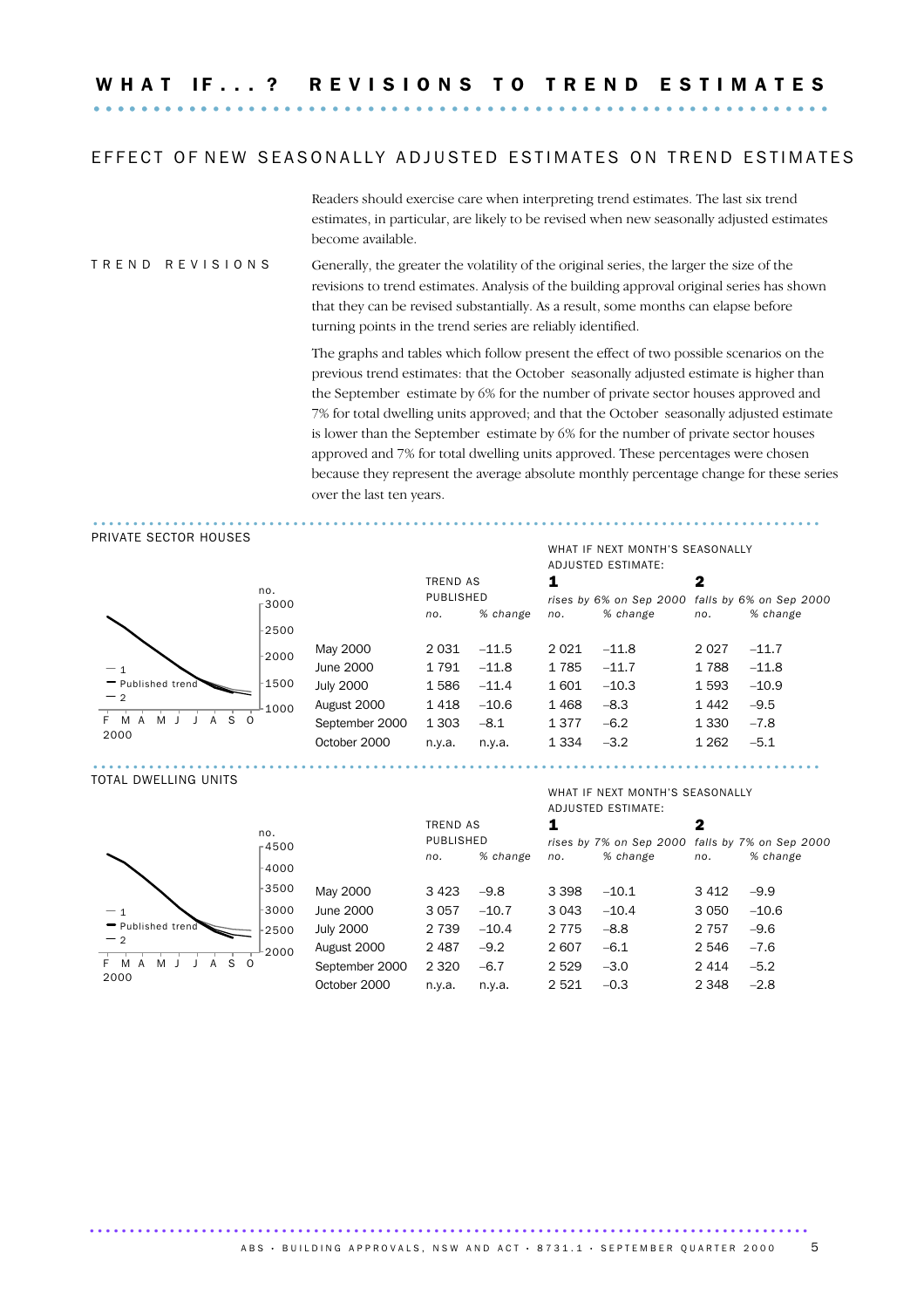

|                  | Private |         | Private                |         | Private |         |
|------------------|---------|---------|------------------------|---------|---------|---------|
|                  | sector  | Total   | sector                 | Total   | sector  | Total   |
| Month            | no.     | no.     | no.                    | no.     | no.     | no.     |
|                  |         |         | ORIGINAL               |         |         |         |
| 1999             |         |         |                        |         |         |         |
| July             | 2 7 9 7 | 2808    | 2026                   | 2 1 7 0 | 4823    | 4978    |
| August           | 2 7 3 8 | 2 7 4 0 | 2 2 4 9                | 2 3 0 0 | 4 9 8 7 | 5 0 4 0 |
| September        | 2 5 8 9 | 2 6 1 3 | 1823                   | 1834    | 4 4 1 2 | 4 4 4 7 |
| October          | 2 5 6 3 | 2 5 8 2 | 1650                   | 1766    | 4 2 1 3 | 4 3 4 8 |
| November         | 2 9 6 0 | 2975    | 1746                   | 1800    | 4 70 6  | 4775    |
| December         | 3019    | 3 0 3 4 | 1 3 5 5                | 1 3 8 4 | 4 3 7 4 | 4 4 1 8 |
| 2000             |         |         |                        |         |         |         |
| January          | 2 3 2 1 | 2 3 3 7 | 1 2 7 5                | 1 3 5 4 | 3 5 9 6 | 3691    |
| February         | 2 6 3 4 | 2657    | 1612                   | 1 7 1 0 | 4 2 4 6 | 4 3 6 7 |
| March            | 2 7 5 0 | 2 7 6 7 | 1 1 3 8                | 1 1 5 7 | 3888    | 3924    |
| April            | 1941    | 1965    | 1 3 1 0                | 1 4 3 0 | 3 2 5 1 | 3 3 9 5 |
| May              | 2 4 4 0 | 2 4 6 1 | 2051                   | 2 1 1 8 | 4 4 9 1 | 4579    |
| June             | 1751    | 1755    | 1 0 2 9                | 1 1 4 5 | 2 7 8 0 | 2 9 0 0 |
| July             | 1372    | 1378    | 753                    | 833     | 2 1 2 5 | 2 2 1 1 |
| August           | 1589    | 1597    | 1078                   | 1 1 3 8 | 2 6 6 7 | 2 7 3 5 |
| September        | 1465    | 1 4 6 9 | 1021                   | 1 100   | 2 4 8 6 | 2 5 6 9 |
|                  |         |         |                        |         |         |         |
| 1999             |         |         | SEASONALLY ADJUSTED    |         |         |         |
| July             | 2 6 9 3 | 2 7 0 6 | n.a.                   | n.a.    | 4 2 1 7 | 4374    |
| August           | 2 6 1 2 | 2615    | n.a.                   | n.a.    | 4 6 6 7 | 4 7 2 1 |
| September        | 2 3 2 1 | 2 3 5 5 | n.a.                   | n.a.    | 4 4 4 4 | 4 4 8 9 |
| October          | 2 7 1 4 | 2 7 3 9 | n.a.                   | n.a.    | 4578    | 4 7 1 9 |
| November         | 2819    | 2838    | n.a.                   | n.a.    | 4 2 6 1 | 4 3 3 4 |
| December         | 3 0 3 8 | 3 0 5 5 | n.a.                   | n.a.    | 4582    | 4 6 28  |
| 2000             |         |         |                        |         |         |         |
| January          | 2 7 4 1 | 2 7 5 5 | n.a.                   | n.a.    | 4 2 9 4 | 4 3 8 7 |
| February         | 2866    | 2882    | n.a.                   | n.a.    | 4 2 4 6 | 4 3 6 0 |
| March            | 2632    | 2642    | n.a.                   | n.a.    | 4 0 3 3 | 4 0 6 2 |
| April            | 2 1 8 3 | 2 2 0 4 | n.a.                   | n.a.    | 3 5 9 6 | 3737    |
| May              | 2 0 5 7 | 2075    | n.a.                   | n.a.    | 3 9 0 4 | 3 9 8 9 |
| June             | 1857    | 1864    | n.a.                   | n.a.    | 2927    | 3 0 5 0 |
| July             | 1 3 0 1 | 1 3 0 8 | n.a.                   | n.a.    | 1828    | 1915    |
| August           | 1471    | 1 4 8 0 | n.a.                   | n.a.    | 2 3 7 0 | 2 4 3 9 |
| September        | 1 3 9 6 | 1 4 0 2 | n.a.                   | n.a.    | 2690    | 2 7 7 5 |
|                  |         |         |                        |         |         |         |
|                  |         |         | <b>TREND ESTIMATES</b> |         |         |         |
| 1999             |         |         |                        |         |         |         |
| July             | 2 5 4 3 | 2 5 5 9 | 1880                   | 1971    | 4 4 2 3 | 4530    |
| August           | 2577    | 2 5 9 5 | 1872                   | 1953    | 4 4 4 9 | 4548    |
| September        | 2 6 3 3 | 2 6 5 3 | 1840                   | 1910    | 4 4 7 3 | 4563    |
| October          | 2 7 1 1 | 2 7 3 1 | 1782                   | 1844    | 4 4 9 3 | 4575    |
| November         | 2 7 9 4 | 2814    | 1683                   | 1740    | 4 4 7 7 | 4554    |
| December<br>2000 | 2851    | 2870    | 1573                   | 1631    | 4 4 2 4 | 4 5 0 1 |
| January          | 2846    | 2863    | 1506                   | 1569    | 4 3 5 2 | 4 4 3 2 |
| February         | 2 7 4 8 | 2 7 6 4 | 1484                   | 1554    | 4 2 3 2 | 4 3 1 8 |
| March            | 2 5 5 3 | 2 5 6 8 | 1464                   | 1540    | 4 0 1 7 | 4 1 0 8 |
| April            | 2 2 9 5 | 2 3 1 0 | 1 4 0 1                | 1 4 8 3 | 3 6 9 6 | 3 7 9 3 |
| May              | 2 0 3 1 | 2044    | 1 2 9 4                | 1379    | 3 3 2 5 | 3 4 2 3 |
| June             | 1791    | 1803    | 1 1 6 9                | 1 2 5 4 | 2 9 6 0 | 3 0 5 7 |
| July             | 1586    | 1596    | 1 0 6 0                | 1 1 4 3 | 2 6 4 6 | 2 7 3 9 |
| August           | 1418    | 1 4 2 6 | 980                    | 1 0 6 1 | 2 3 9 8 | 2 4 8 7 |
| September        | 1 3 0 3 | 1 3 1 0 | 930                    | 1 0 1 0 | 2 2 3 3 | 2 3 2 0 |
|                  |         |         |                        |         |         |         |

HOUSES............... OTHER DWELLINGS.... TOTAL DWELLING UNITS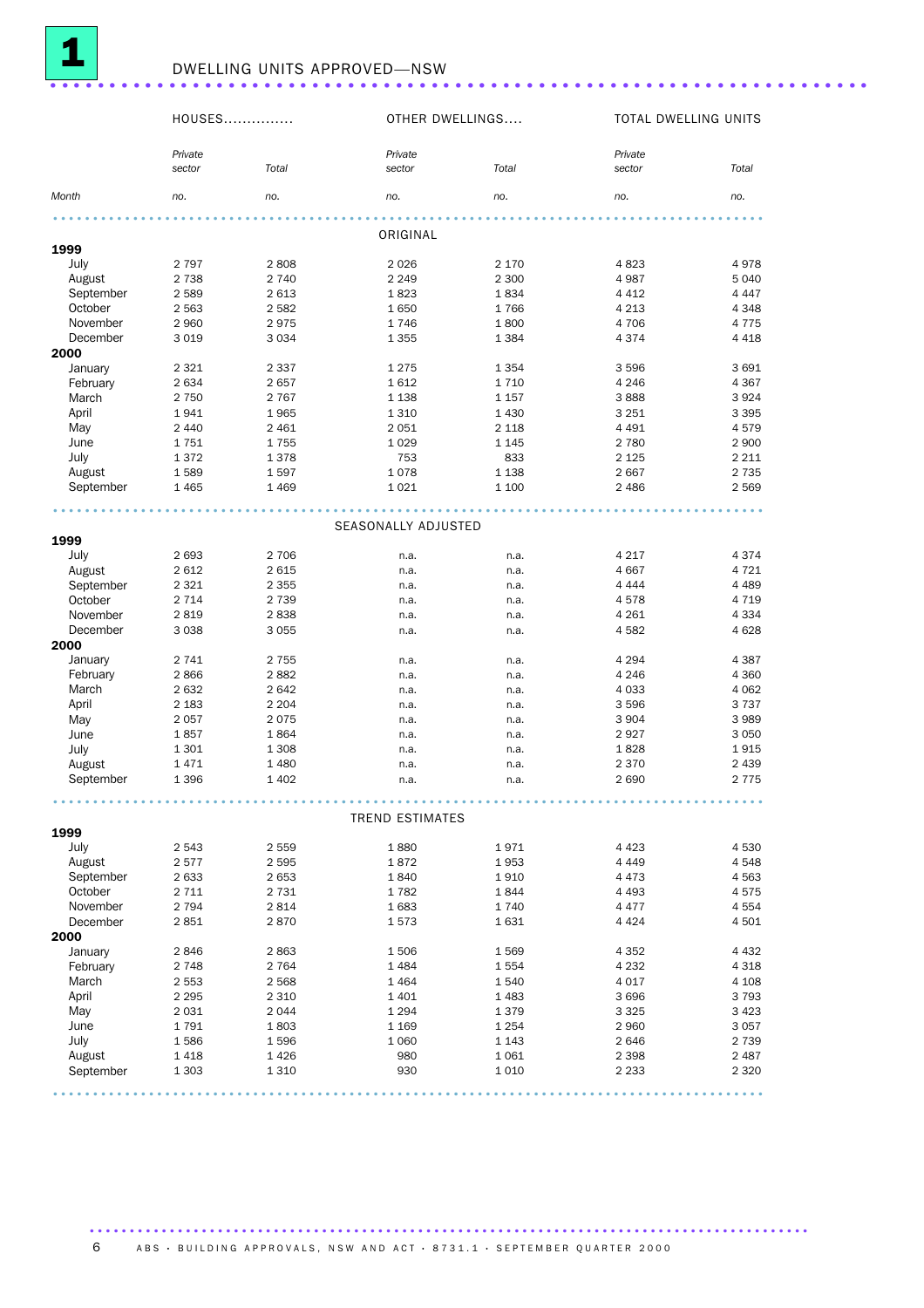

|                     | HOUSES        |               | OTHER DWELLINGS                                     |              | TOTAL DWELLING UNITS |                  |
|---------------------|---------------|---------------|-----------------------------------------------------|--------------|----------------------|------------------|
|                     | Private       |               | Private                                             |              | Private              |                  |
| Month               | sector        | Total         | sector                                              | Total        | sector               | Total            |
|                     |               |               |                                                     |              |                      |                  |
| 1999                |               |               | ORIGINAL (% change from preceding month)            |              |                      |                  |
| July                | 11.7          | 11.7          | 1.2                                                 | 2.1          | 7.1                  | 7.3              |
| August              | $-2.1$        | $-2.4$        | 11.0                                                | 6.0          | 3.4                  | 1.2              |
| September           | $-5.4$        | $-4.6$        | $-18.9$                                             | $-20.3$      | $-11.5$              | $-11.8$          |
| October             | $-1.0$        | $-1.2$        | $-9.5$                                              | $-3.7$       | $-4.5$               | $-2.2$           |
| November            | 15.5          | 15.2          | 5.8                                                 | 1.9          | 11.7                 | 9.8              |
| December            | 2.0           | 2.0           | $-22.4$                                             | $-23.1$      | $-7.1$               | $-7.5$           |
| 2000                |               |               |                                                     |              |                      |                  |
| January             | $-23.1$       | $-23.0$       | $-5.9$                                              | $-2.2$       | $-17.8$              | $-16.5$          |
| February            | 13.5          | 13.7          | 26.4                                                | 26.3         | 18.1                 | 18.3             |
| March               | 4.4           | 4.1           | $-29.4$                                             | $-32.3$      | $-8.4$               | $-10.1$          |
| April               | $-29.4$       | $-29.0$       | 15.1                                                | 23.6         | $-16.4$              | $-13.5$          |
| May                 | 25.7          | 25.2          | 56.6                                                | 48.1         | 38.1                 | 34.9             |
| June                | $-28.2$       | $-28.7$       | $-49.8$                                             | $-45.9$      | $-38.1$              | $-36.7$          |
| July                | $-21.6$       | $-21.5$       | $-26.8$                                             | $-27.2$      | $-23.6$              | $-23.8$          |
| August              | 15.8          | 15.9          | 43.2                                                | 36.6         | 25.5                 | 23.7             |
| September           | $-7.8$        | $-8.0$        | $-5.3$                                              | $-3.3$       | $-6.8$               | $-6.1$           |
|                     |               | .             |                                                     |              |                      |                  |
|                     |               |               | SEASONALLY ADJUSTED (% change from preceding month) |              |                      |                  |
| 1999                |               |               |                                                     |              |                      |                  |
| July                | 6.9           | 6.8           | n.a.                                                | n.a.         | $-0.6$               | $-0.2$           |
| August              | $-3.0$        | $-3.4$        | n.a.                                                | n.a.         | 10.7                 | 7.9              |
| September           | $-11.2$       | $-9.9$        | n.a.                                                | n.a.         | $-4.8$               | $-4.9$           |
| October             | 16.9          | 16.3          | n.a.                                                | n.a.         | 3.0                  | 5.1              |
| November            | 3.9           | 3.6           | n.a.                                                | n.a.         | $-6.9$               | $-8.2$           |
| December            | 7.8           | 7.6           | n.a.                                                | n.a.         | 7.5                  | 6.8              |
| 2000                |               |               |                                                     |              |                      |                  |
| January<br>February | $-9.8$<br>4.6 | $-9.8$<br>4.6 | n.a.<br>n.a.                                        | n.a.<br>n.a. | $-6.3$<br>$-1.1$     | $-5.2$<br>$-0.6$ |
| March               | $-8.2$        | $-8.3$        | n.a.                                                | n.a.         | $-5.0$               | $-6.8$           |
| April               | $-17.1$       | $-16.6$       | n.a.                                                | n.a.         | $-10.8$              | $-8.0$           |
| May                 | $-5.8$        | $-5.9$        | n.a.                                                | n.a.         | 8.6                  | 6.7              |
| June                | $-9.7$        | $-10.2$       | n.a.                                                | n.a.         | $-25.0$              | $-23.5$          |
| July                | $-29.9$       | $-29.8$       | n.a.                                                | n.a.         | $-37.5$              | $-37.2$          |
| August              | 13.1          | 13.1          | n.a.                                                | n.a.         | 29.6                 | 27.3             |
| September           | $-5.1$        | $-5.3$        | n.a.                                                | n.a.         | 13.5                 | 13.8             |
|                     |               |               |                                                     |              |                      |                  |
|                     |               |               | TREND ESTIMATES (% change from preceding month)     |              |                      |                  |
| 1999                |               |               |                                                     |              |                      |                  |
| July                | 0.9           | 0.9           | 0.4                                                 | 0.2          | 0.7                  | 0.6              |
| August              | 1.4           | 1.4           | $-0.4$                                              | $-0.9$       | 0.6                  | 0.4              |
| September           | 2.2           | 2.2           | $-1.7$                                              | $-2.2$       | 0.5                  | 0.3              |
| October             | 3.0           | 2.9           | $-3.2$                                              | $-3.5$       | 0.4                  | 0.2              |
| November            | 3.1           | 3.0           | $-5.6$                                              | $-5.6$       | $-0.4$               | $-0.4$           |
| December            | 2.0           | 2.0           | $-6.5$                                              | $-6.3$       | $-1.2$               | $-1.2$           |
| 2000                |               |               |                                                     |              |                      |                  |
| January             | $-0.2$        | $-0.2$        | $-4.3$                                              | $-3.8$       | $-1.6$               | $-1.5$           |
| February            | $-3.4$        | $-3.5$        | $-1.5$                                              | $-1.0$       | $-2.8$               | $-2.6$           |
| March               | $-7.1$        | $-7.1$        | $-1.3$                                              | $-0.9$       | $-5.1$               | $-4.9$           |
| April               | $-10.1$       | $-10.0$       | $-4.3$                                              | $-3.7$       | $-8.0$               | $-7.7$           |
| May                 | $-11.5$       | $-11.5$       | $-7.6$                                              | $-7.0$       | $-10.0$              | $-9.8$           |
| June                | $-11.8$       | $-11.8$       | $-9.7$                                              | $-9.1$       | $-11.0$              | $-10.7$          |
| July                | $-11.4$       | $-11.5$       | $-9.3$                                              | $-8.9$       | $-10.6$              | $-10.4$          |
| August              | $-10.6$       | $-10.7$       | $-7.5$                                              | $-7.2$       | $-9.4$               | $-9.2$           |
| September           | $-8.1$        | $-8.1$        | $-5.1$                                              | $-4.8$       | $-6.9$               | $-6.7$           |
|                     |               |               |                                                     |              |                      |                  |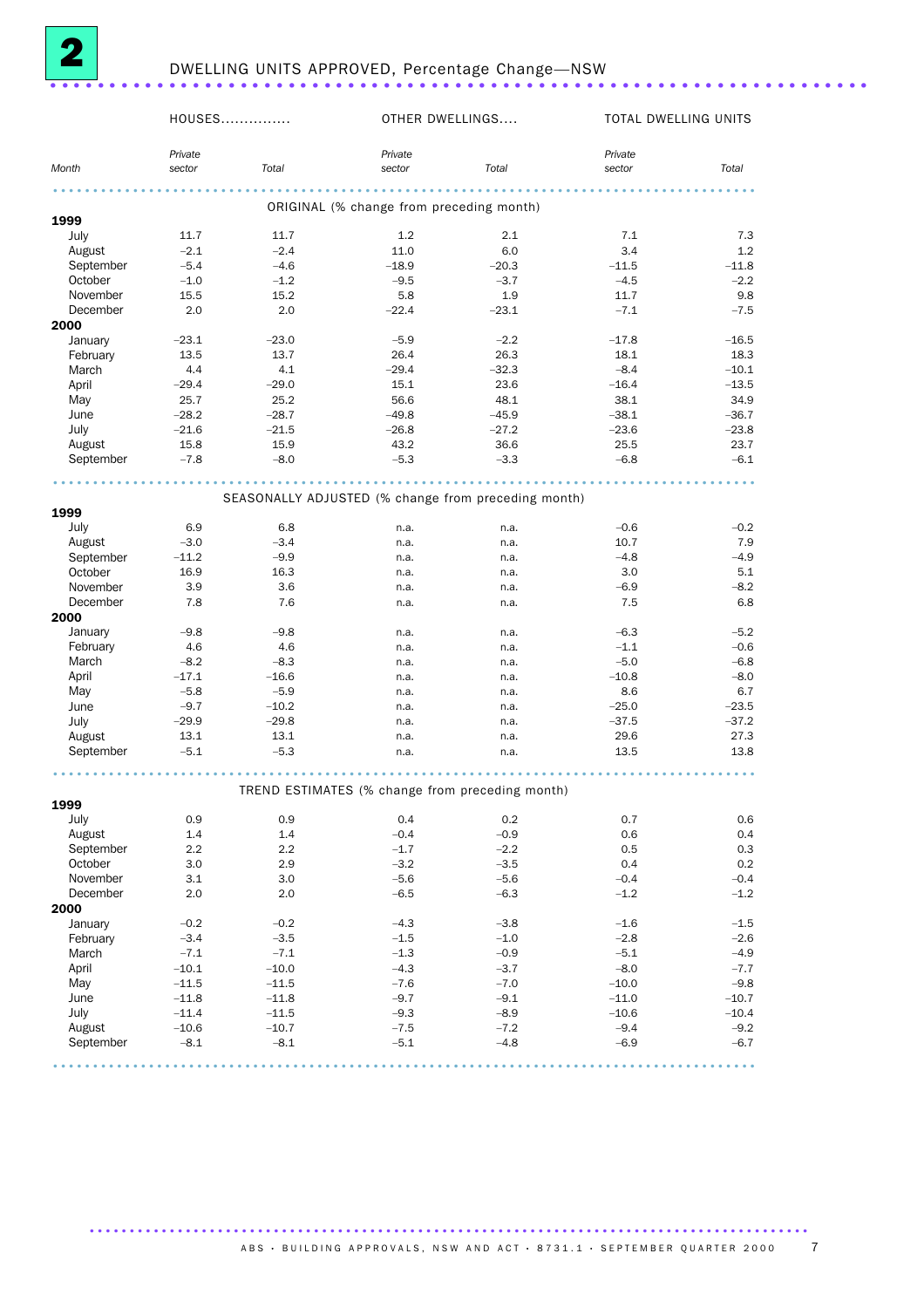|                      |                | Alterations                                                                                           |                                                                                                                 |                |                                                                                                                 |
|----------------------|----------------|-------------------------------------------------------------------------------------------------------|-----------------------------------------------------------------------------------------------------------------|----------------|-----------------------------------------------------------------------------------------------------------------|
|                      | <b>New</b>     | and additions                                                                                         | Total                                                                                                           | Non-           |                                                                                                                 |
|                      | residential    | to residential                                                                                        | residential                                                                                                     | residential    | <b>Total</b>                                                                                                    |
|                      | building       | buildings(a)                                                                                          | building                                                                                                        | building       | building                                                                                                        |
| Month                | \$m            | \$m                                                                                                   | \$m                                                                                                             | \$m\$          | \$m                                                                                                             |
|                      |                |                                                                                                       |                                                                                                                 |                |                                                                                                                 |
| 1999                 |                | ORIGINAL                                                                                              |                                                                                                                 |                |                                                                                                                 |
| July                 | 633.2          | 112.6                                                                                                 | 745.8                                                                                                           | 524.3          | 1 270.1                                                                                                         |
| August               | 659.6          | 119.2                                                                                                 | 778.7                                                                                                           | 509.0          | 1 287.7                                                                                                         |
| September            | 549.5          | 127.5                                                                                                 | 677.0                                                                                                           | 260.6          | 937.5                                                                                                           |
| October              | 528.4          | 111.4                                                                                                 | 639.8                                                                                                           | 266.3          | 906.2                                                                                                           |
| November             | 620.9          | 106.8                                                                                                 | 727.7                                                                                                           | 276.1          | 1 003.8                                                                                                         |
| December             | 594.2          | 103.4                                                                                                 | 697.6                                                                                                           | 280.5          | 978.1                                                                                                           |
| 2000                 |                |                                                                                                       |                                                                                                                 |                |                                                                                                                 |
| January              | 509.6          | 83.9                                                                                                  | 593.6                                                                                                           | 361.6          | 955.2                                                                                                           |
| February             | 548.6          | 119.6                                                                                                 | 668.2                                                                                                           | 283.5          | 951.7                                                                                                           |
| March                | 510.4          | 127.3                                                                                                 | 637.7                                                                                                           | 444.9          | 1 082.6                                                                                                         |
| April                | 426.3          | 102.2                                                                                                 | 528.5                                                                                                           | 391.4          | 919.9                                                                                                           |
| May                  | 643.9          | 146.0                                                                                                 | 789.8                                                                                                           | 311.2          | 1 101.1                                                                                                         |
| June                 | 384.1          | 79.9                                                                                                  | 464.0                                                                                                           | 349.0          | 813.0                                                                                                           |
| July                 | 303.0          | 77.4                                                                                                  | 380.4                                                                                                           | 285.3          | 665.7                                                                                                           |
| August               | 401.8          | 83.0                                                                                                  | 484.8                                                                                                           | 274.3          | 759.1                                                                                                           |
| September            | 365.2          | 87.6                                                                                                  | 452.9                                                                                                           | 308.1          | 761.0                                                                                                           |
|                      |                |                                                                                                       |                                                                                                                 |                |                                                                                                                 |
| 1999                 |                | SEASONALLY ADJUSTED                                                                                   |                                                                                                                 |                |                                                                                                                 |
| July                 | 602.9          | 109.0                                                                                                 | 711.9                                                                                                           | n.a.           | 1 142.2                                                                                                         |
| August               | 631.8          | 114.9                                                                                                 | 746.7                                                                                                           | n.a.           | 1 0 8 6.1                                                                                                       |
| September            | 540.7          | 111.8                                                                                                 | 652.5                                                                                                           | n.a.           | 879.0                                                                                                           |
| October              | 578.7          | 116.0                                                                                                 | 694.7                                                                                                           | n.a.           | 927.3                                                                                                           |
| November             | 523.7          | 105.8                                                                                                 | 629.5                                                                                                           | n.a.           | 956.5                                                                                                           |
| December             | 589.1          | 114.5                                                                                                 | 703.6                                                                                                           | n.a.           | 1058.6                                                                                                          |
| 2000                 |                |                                                                                                       |                                                                                                                 |                |                                                                                                                 |
| January              | 626.8          | 92.7                                                                                                  | 719.5                                                                                                           | n.a.           | 1 0 9 2.0                                                                                                       |
| February             | 566.7          | 123.4                                                                                                 | 690.0                                                                                                           | n.a.           | 1 0 5 6.9                                                                                                       |
| March                | 514.5          | 125.0                                                                                                 | 639.5                                                                                                           | n.a.           | 1 158.0                                                                                                         |
| April                | 483.3          | 121.0                                                                                                 | 604.3                                                                                                           | n.a.           | 1 033.2                                                                                                         |
| May                  | 537.0          | 123.0                                                                                                 | 660.0                                                                                                           | n.a.           | 974.7                                                                                                           |
| June                 | 402.3          | 79.9                                                                                                  | 482.1                                                                                                           | n.a.           | 831.3                                                                                                           |
| July                 | 283.3          | 74.5                                                                                                  | 357.8                                                                                                           | n.a.           | 598.8                                                                                                           |
| August               | 371.9          | 76.3                                                                                                  | 448.2                                                                                                           | n.a.           | 591.2                                                                                                           |
| September            | 396.3          | 79.8                                                                                                  | 476.1                                                                                                           | n.a.           | 826.7                                                                                                           |
|                      |                |                                                                                                       |                                                                                                                 |                |                                                                                                                 |
|                      |                | <b>TREND ESTIMATES</b>                                                                                |                                                                                                                 |                |                                                                                                                 |
| 1999                 |                |                                                                                                       |                                                                                                                 |                |                                                                                                                 |
| July                 | 585.4          | 107.1                                                                                                 | 692.5                                                                                                           | 370.6          | 1 063.2                                                                                                         |
| August               | 585.4          | 110.0                                                                                                 | 695.4                                                                                                           | 337.5          | 1 0 3 2.8                                                                                                       |
| September<br>October | 581.7<br>578.5 | 111.2<br>110.8                                                                                        | 692.8<br>689.3                                                                                                  | 307.9<br>289.9 | 1 000.7<br>979.2                                                                                                |
| November             | 575.9          | 110.2                                                                                                 | 686.1                                                                                                           | 298.7          | 984.8                                                                                                           |
| December             | 575.0          | 111.0                                                                                                 | 686.0                                                                                                           | 335.4          | 1 0 2 1.4                                                                                                       |
| 2000                 |                |                                                                                                       |                                                                                                                 |                |                                                                                                                 |
| January              | 574.8          | 113.8                                                                                                 | 688.5                                                                                                           | 379.9          | 1 0 68.4                                                                                                        |
| February             | 565.8          | 117.1                                                                                                 | 682.8                                                                                                           | 414.2          | 1 0 9 7 . 1                                                                                                     |
| March                | 540.3          | 117.8                                                                                                 | 658.2                                                                                                           | 420.8          | 1079.0                                                                                                          |
| April                | 500.2          | 114.1                                                                                                 | 614.4                                                                                                           | 398.0          | 1 0 1 2.4                                                                                                       |
| May                  | 455.6          | 106.1                                                                                                 | 561.8                                                                                                           | 358.7          | 920.5                                                                                                           |
| June                 | 415.9          | 95.9                                                                                                  | 511.8                                                                                                           | 315.8          | 827.5                                                                                                           |
| July                 | 384.3          | 85.9                                                                                                  | 470.2                                                                                                           | 278.7          | 749.0                                                                                                           |
| August               | 361.1          | 77.4                                                                                                  | 438.4                                                                                                           | 251.9          | 690.4                                                                                                           |
| September            | 346.6          | 71.3                                                                                                  | 417.9                                                                                                           | 229.9          | 647.8                                                                                                           |
|                      |                | $\begin{array}{cccccccccccccc} \bullet & \bullet & \bullet & \bullet & \bullet & \bullet \end{array}$ | $\begin{array}{cccccccccccccc} \bullet & \bullet & \bullet & \bullet & \bullet & \bullet & \bullet \end{array}$ |                | $\begin{array}{cccccccccccccc} \bullet & \bullet & \bullet & \bullet & \bullet & \bullet & \bullet \end{array}$ |

(a) Refer to Explanatory Notes paragraph 12.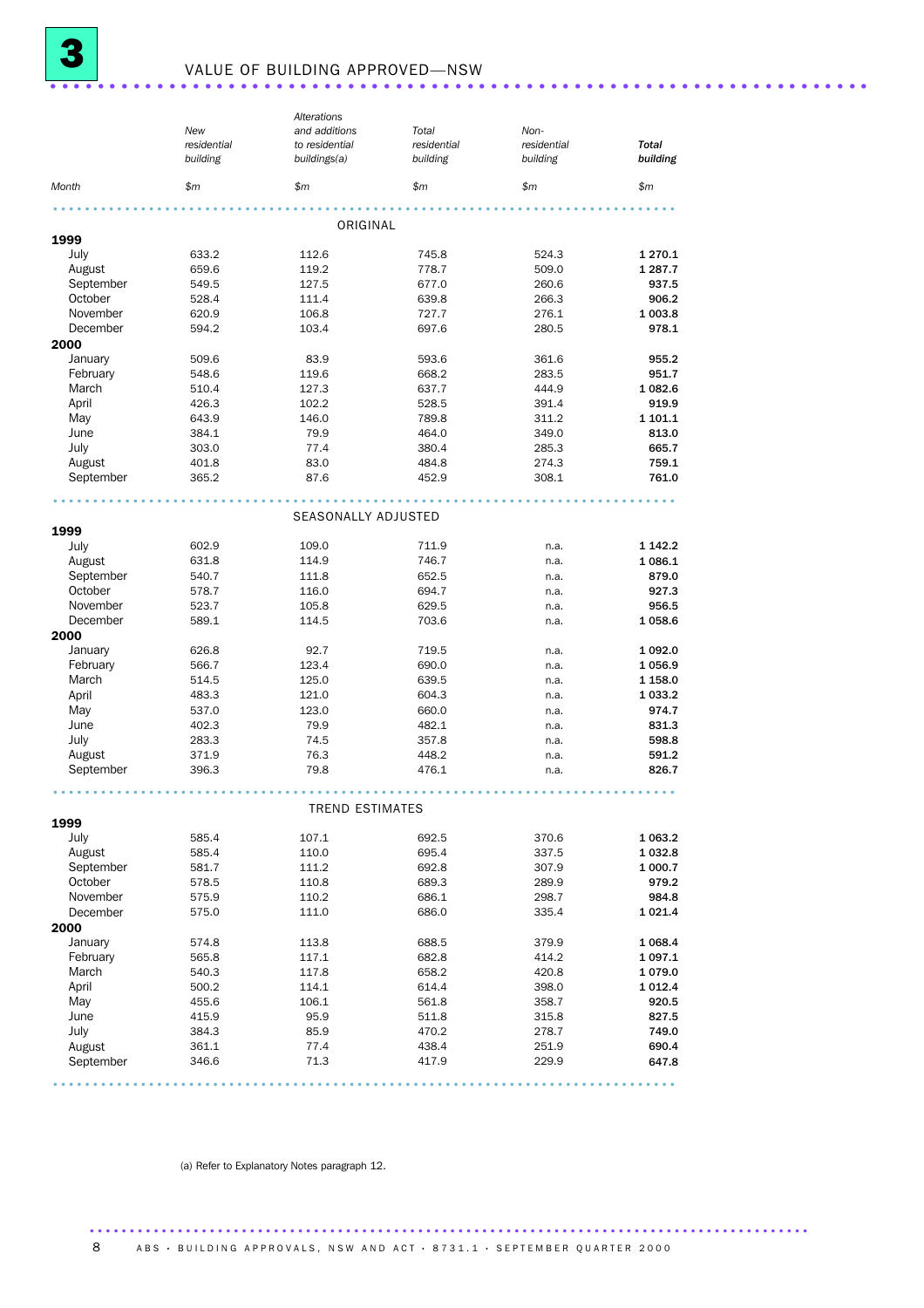

|             |             | Alterations                                         |             |             |              |
|-------------|-------------|-----------------------------------------------------|-------------|-------------|--------------|
|             | New         | and additions                                       | Total       | Non-        |              |
|             | residential | to residential                                      | residential | residential | <b>Total</b> |
| Month       | building    | buildings(a)                                        | building    | building    | building     |
|             |             | ORIGINAL (% change from preceding month)            | .           |             |              |
| 1999        |             |                                                     |             |             |              |
| July        | 10.7        | 14.7                                                | 11.3        | 4.1         | 8.2          |
| August      | 4.2         | 5.9                                                 | 4.4         | $-2.9$      | 1.4          |
| September   | $-16.7$     | 7.0                                                 | $-13.1$     | $-48.8$     | $-27.2$      |
| October     | $-3.8$      | $-12.6$                                             | $-5.5$      | $2.2\,$     | $-3.3$       |
| November    | 17.5        | $-4.1$                                              | 13.7        | 3.7         | 10.8         |
| December    | $-4.3$      | $-3.2$                                              | $-4.1$      | 1.6         | $-2.6$       |
| 2000        |             |                                                     |             |             |              |
| January     | $-14.2$     | $-18.9$                                             | $-14.9$     | 28.9        | $-2.3$       |
| February    | 7.7         | 42.6                                                | 12.6        | $-21.6$     | $-0.4$       |
| March       | $-7.0$      | 6.4                                                 | $-4.6$      | 56.9        | 13.8         |
| April       | $-16.5$     | $-19.7$                                             | $-17.1$     | $-12.0$     | $-15.0$      |
| May         | 51.0        | 42.9                                                | 49.4        | $-20.5$     | 19.7         |
| June        | $-40.3$     | $-45.3$                                             | $-41.3$     | 12.1        | $-26.2$      |
| July        | $-21.1$     | $-3.1$                                              | $-18.0$     | $-18.3$     | $-18.1$      |
| August      | 32.6        | 7.2                                                 | 27.4        | $-3.9$      | 14.0         |
| September   | $-9.1$      | 5.5                                                 | $-6.6$      | 12.3        | 0.3          |
|             |             |                                                     |             |             |              |
|             |             |                                                     |             |             |              |
|             |             | SEASONALLY ADJUSTED (% change from preceding month) |             |             |              |
| 1999        |             |                                                     |             |             |              |
| <b>July</b> | 2.9         | 18.9                                                | 5.1         | n.a.        | $-1.8$       |
| August      | 4.8         | 5.4                                                 | 4.9         | n.a.        | $-4.9$       |
| September   | $-14.4$     | $-2.7$                                              | $-12.6$     | n.a.        | $-19.1$      |
| October     | 7.0         | 3.8                                                 | 6.5         | n.a.        | 5.5          |
| November    | $-9.5$      | $-8.8$                                              | $-9.4$      | n.a.        | 3.1          |
| December    | 12.5        | 8.2                                                 | 11.8        | n.a.        | 10.7         |
| 2000        |             |                                                     |             |             |              |
| January     | 6.4         | $-19.0$                                             | 2.3         | n.a.        | 3.2          |
| February    | $-9.6$      | 33.1                                                | $-4.1$      | n.a.        | $-3.2$       |
| March       | $-9.2$      | 1.3                                                 | $-7.3$      | n.a.        | 9.6          |
| April       | $-6.1$      | $-3.2$                                              | $-5.5$      | n.a.        | $-10.8$      |
| May         | 11.1        | 1.7                                                 | 9.2         | n.a.        | $-5.7$       |
| June        | $-25.1$     | $-35.0$                                             | $-27.0$     | n.a.        | $-14.7$      |
| July        | $-29.6$     | $-6.8$                                              | $-25.8$     | n.a.        | $-28.0$      |
| August      | 31.3        | 2.4                                                 | 25.3        | n.a.        | $-1.3$       |
| September   | 6.6         | 4.6                                                 | 6.2         | n.a.        | 39.8         |
|             |             |                                                     |             |             |              |
|             |             | TREND ESTIMATES (% change from preceding month)     |             |             |              |
| 1999        |             |                                                     |             |             |              |
| July        | 1.6         | 3.7                                                 | 1.9         | $-8.1$      | $-1.8$       |
| August      | 0.0         | 2.7                                                 | 0.4         | $-8.9$      | $-2.9$       |
| September   | $-0.6$      | 1.1                                                 | $-0.4$      | $-8.8$      | $-3.1$       |
| October     | $-0.6$      | $-0.4$                                              | $-0.5$      | $-5.8$      | $-2.1$       |
| November    | $-0.4$      | $-0.5$                                              | $-0.5$      | 3.0         | 0.6          |
| December    | $-0.2$      | 0.7                                                 | 0.0         | 12.3        | 3.7          |
| 2000        |             |                                                     |             |             |              |
| January     | 0.0         | 2.5                                                 | 0.4         | 13.3        | 4.6          |
| February    | $-1.6$      | 2.9                                                 | $-0.8$      | 9.0         | 2.7          |
| March       | $-4.5$      | 0.6                                                 | $-3.6$      | 1.6         | $-1.6$       |
| April       | $-7.4$      | $-3.1$                                              | $-6.7$      | $-5.4$      | $-6.2$       |
| May         | $-8.9$      | $-7.0$                                              | $-8.6$      | $-9.9$      | $-9.1$       |
| June        | $-8.7$      | $-9.6$                                              | $-8.9$      | $-12.0$     | $-10.1$      |
| July        | $-7.6$      | $-10.4$                                             | $-8.1$      | $-11.7$     | $-9.5$       |
| August      | $-6.0$      | $-9.9$                                              | $-6.8$      | $-9.6$      | $-7.8$       |
| September   | $-4.0$      | $-7.9$                                              | $-4.7$      | $-8.7$      | $-6.2$       |
|             |             |                                                     |             |             |              |
|             |             |                                                     |             |             |              |

(a) Refer to Explanatory Notes paragraph 12.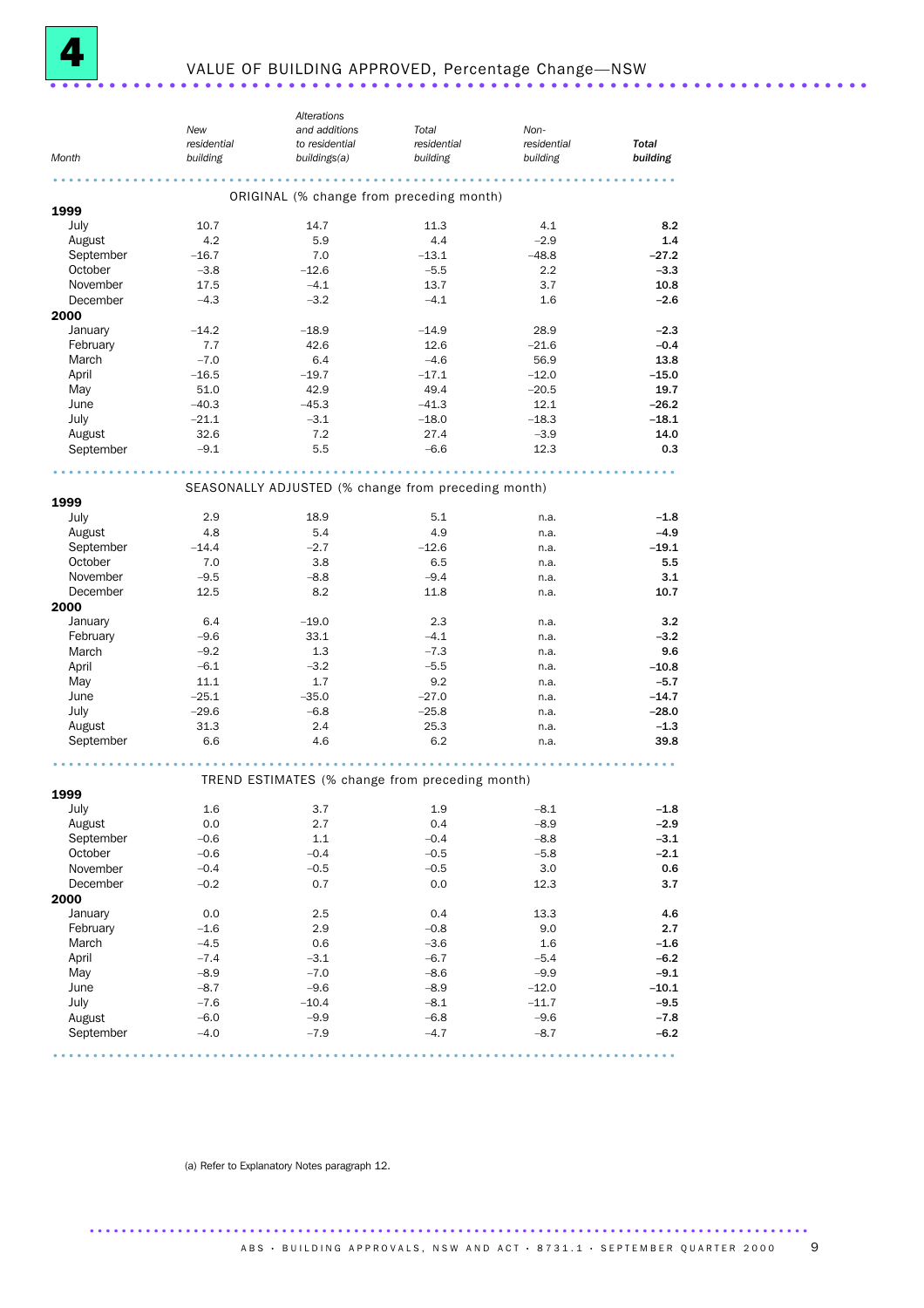# <sup>5</sup> DWELLING UNITS APPROVED, Private and Public Sector—NSW: Original .....................................................................

|                   |                |             | Alterations             |                     |                     |              |
|-------------------|----------------|-------------|-------------------------|---------------------|---------------------|--------------|
|                   |                | New other   | and additions           |                     | Non-                | <b>Total</b> |
|                   | New            | residential | to residential          |                     | residential         | dwelling     |
| Period            | houses         | building    | buildings               | Conversion(a)       | building(a)         | units        |
|                   |                |             |                         |                     |                     |              |
|                   |                |             | PRIVATE SECTOR (Number) |                     |                     |              |
| 1997-1998         | 28 866         | 20 577      | 380                     | 1552                | 58                  | 51 433       |
| 1998-1999         | 27871          | 21 263      | 274                     | 1076                | 64                  | 50 548       |
| 1999-2000         | 30 477         | 18 3 94     | 242                     | 501                 | 153                 | 49 767       |
|                   |                |             |                         |                     |                     |              |
| 1999<br>September | 2 5 8 9        | 1787        | 24                      | 9                   | 3                   | 4 4 1 2      |
| October           | 2 5 6 1        | 1590        | 17                      | 44                  | $1\,$               | 4 2 1 3      |
| November          | 2959           | 1618        | 24                      | 102                 | 3                   | 4706         |
| December          | 3 0 18         | 1 2 9 6     | 14                      | 40                  | 6                   | 4374         |
| 2000              |                |             |                         |                     |                     |              |
| January           | 2 3 1 9        | 1 2 3 6     | 8                       | 10                  | 23                  | 3596         |
| February          | 2 6 2 9        | 1534        | 26                      | 34                  | 23                  | 4 2 4 6      |
| March             | 2 7 4 8        | 1 1 0 8     | 19                      | $\mathbf{1}$        | 12                  | 3888         |
| April             | 1940           | 1 1 7 1     | 32                      | 104                 | $\overline{4}$      | 3 2 5 1      |
| May               | 2 4 3 6        | 1892        | 40                      | 112                 | 11                  | 4 4 9 1      |
| June              | 1 7 4 9        | 1 0 0 7     | 18                      | $\overline{2}$      | $\overline{4}$      | 2780         |
| July              | 1371           | 693         | 20                      | 41                  | $\mathbf 0$         | 2 1 2 5      |
| August            | 1587           | 1049        | 14                      | $\overline{2}$      | 15                  | 2667         |
| September         | 1 4 6 5        | 1 0 0 6     | 13                      | $\mathbf 0$         | $\overline{2}$      | 2486         |
|                   |                |             |                         |                     |                     |              |
|                   |                |             | PUBLIC SECTOR (Number)  |                     |                     |              |
| 1997-1998         | 209            | 1 0 3 3     | 8                       | 0                   | 10                  | 1 2 6 0      |
| 1998-1999         | 408            | 1 1 7 3     | 22                      | 0                   | $\overline{2}$      | 1605         |
| 1999-2000         | 191            | 889         | 14                      | 0                   | $\mathbf{1}$        | 1095         |
| 1999              |                |             |                         |                     |                     |              |
| September         | 24             | 11          | 0                       | $\mathbf 0$         | $\mathbf 0$         | 35           |
| October           | 19             | 116         | 0                       | 0                   | 0                   | 135          |
| November          | 15             | 54          | 0                       | $\mathbf 0$         | 0                   | 69           |
| December          | 15             | 28          | 1                       | $\overline{0}$      | 0                   | 44           |
| 2000              |                |             |                         |                     |                     |              |
| January           | 16             | 76          | 3                       | $\mathbf 0$         | $\mathbf 0$         | 95           |
| February          | 23             | 94          | 3                       | $\mathbf 0$         | $1\,$               | 121          |
| March             | 17             | 19          | 0                       | $\mathbf 0$         | 0                   | 36           |
| April             | 24             | 120         | 0                       | $\overline{0}$      | 0                   | 144          |
| May               | 21             | 67          | 0                       | $\mathbf 0$         | 0                   | 88           |
| June              | $\overline{4}$ | 116         | 0                       | $\mathbf 0$         | 0                   | 120          |
| July              | 6              | 80          | 0                       | 0                   | 0                   | 86           |
| August            | 8              | 55          | 5                       | 0                   | 0                   | 68           |
| September         | 4              | 79          | 0                       | $\mathbf 0$         | $\mathsf{O}\xspace$ | 83           |
|                   |                |             |                         |                     |                     |              |
|                   |                |             | TOTAL (Number)          |                     |                     |              |
| 1997-1998         | 29 0 75        | 21 610      | 388                     | 1552                | 68                  | 52 693       |
| 1998-1999         | 28 279         | 22 4 36     | 296                     | 1076                | 66                  | 52 153       |
| 1999-2000         | 30 668         | 19 28 3     | 256                     | 501                 | 154                 | 50 862       |
| 1999              |                |             |                         |                     |                     |              |
| September         | 2 6 1 3        | 1798        | 24                      | 9                   | 3                   | 4 4 4 7      |
| October           | 2 5 8 0        | 1706        | 17                      | 44                  | $\mathbf 1$         | 4348         |
| November          | 2974           | 1672        | 24                      | 102                 | 3                   | 4775         |
| December          | 3 0 3 3        | 1 3 2 4     | 15                      | 40                  | 6                   | 4 4 1 8      |
| 2000              |                |             |                         |                     |                     |              |
| January           | 2 3 3 5        | 1 3 1 2     | 11                      | 10                  | 23                  | 3691         |
| February          | 2 6 5 2        | 1628        | 29                      | 34                  | 24                  | 4367         |
| March             | 2 7 6 5        | 1 1 2 7     | 19                      | $\mathbf 1$         | 12                  | 3924         |
| April             | 1964           | 1 2 9 1     | 32                      | 104                 | 4                   | 3 3 9 5      |
| May               | 2 4 5 7        | 1959        | 40                      | 112                 | 11                  | 4579         |
| June              | 1753           | 1 1 2 3     | 18                      | $\overline{c}$      | 4                   | 2 9 0 0      |
| July              | 1377           | 773         | 20                      | 41                  | 0                   | 2 2 1 1      |
| August            | 1595           | 1 1 0 4     | 19                      | $\sqrt{2}$          | 15                  | 2 7 3 5      |
| September         | 1469           | 1 0 8 5     | 13                      | $\mathsf{O}\xspace$ | $\overline{2}$      | 2569         |
|                   |                |             |                         |                     |                     |              |

(a) See Glossary for definition.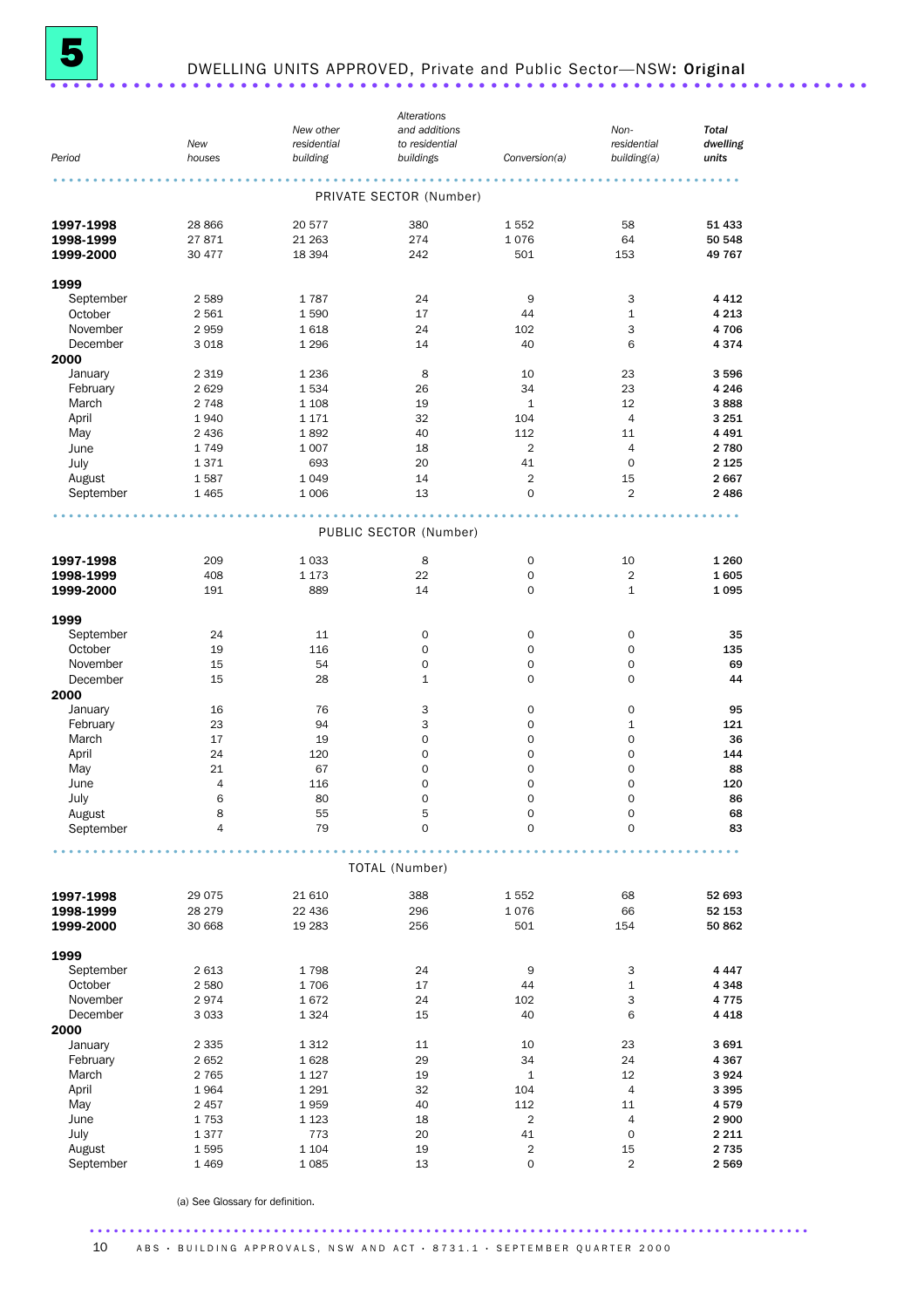

# <sup>6</sup> VALUE OF BUILDING APPROVED, Private and Public Sector—NSW: Original .....................................................................

|                   |         |             | Alterations   | Alterations                 |               |             |             |              |
|-------------------|---------|-------------|---------------|-----------------------------|---------------|-------------|-------------|--------------|
|                   |         | New other   | and additions | and additions               |               | Total       | Non-        |              |
|                   | New     | residential | creating      | not creating                |               | residential | residential | <b>Total</b> |
| Period            | houses  | building    | dwellings     | dwellings                   | Conversion(a) | building    | building(a) | building     |
|                   |         |             |               |                             |               |             |             |              |
|                   |         |             |               | PRIVATE SECTOR (\$ million) |               |             |             |              |
| 1997-1998         | 3526.0  | 2 3 6 3.6   | 58.9          | 1 1 9 1 . 4                 | 168.9         | 7 3 0 8.5   | 4 4 5 7 .0  | 11 765.6     |
| 1998-1999         | 3 657.3 | 2 401.2     | 28.1          | 1 0 1 7 . 7                 | 113.0         | 7 217.6     | 3 2 5 1.7   | 10 469.3     |
| 1999-2000         | 4 247.1 | 2 2 3 5.8   | 26.6          | 1 2 2 8.5                   | 62.9          | 7 801.3     | 3 3 9 8.0   | 11 199.2     |
|                   |         |             |               |                             |               |             |             |              |
| 1999<br>September | 354.6   | 190.7       | 2.8           | 123.1                       | 0.8           | 672.0       | 209.8       | 881.8        |
| October           | 353.6   | 151.7       | 1.8           | 104.1                       | 5.5           | 616.7       | 230.8       | 847.5        |
|                   |         |             |               |                             |               |             |             |              |
| November          | 407.0   | 207.0       | 1.6           | 98.1                        | 6.0           | 719.7       | 220.0       | 939.7        |
| December          | 412.3   | 177.2       | 1.5           | 96.0                        | 3.6           | 690.6       | 250.7       | 941.3        |
| 2000              |         |             |               |                             |               |             |             |              |
| January           | 324.8   | 174.6       | 0.8           | 79.6                        | 1.2           | 581.0       | 296.7       | 877.7        |
| February          | 376.8   | 159.3       | 2.7           | 108.1                       | 7.1           | 654.0       | 233.5       | 887.6        |
| March             | 386.2   | 120.3       | 2.6           | 122.4                       | 0.1           | 631.7       | 310.4       | 942.1        |
| April             | 278.1   | 131.0       | 3.0           | 85.6                        | 9.3           | 507.2       | 349.5       | 856.6        |
| May               | 349.9   | 283.5       | 6.5           | 110.2                       | 25.7          | 775.9       | 226.2       | 1 002.0      |
| June              | 254.7   | 117.0       | 1.8           | 76.2                        | 0.1           | 449.8       | 299.8       | 749.6        |
| <b>July</b>       | 202.8   | 90.2        | 1.6           | 69.8                        | 5.1           | 369.5       | 259.5       | 629.0        |
| August            | 233.5   | 160.9       | 2.7           | 79.5                        | 0.1           | 476.7       | 258.2       | 734.9        |
|                   |         |             |               |                             |               |             |             |              |
| September         | 219.0   | 135.9       | 0.9           | 86.1                        | 0.0           | 441.8       | 209.8       | 651.6        |
|                   |         |             |               | PUBLIC SECTOR (\$ million)  |               |             |             |              |
|                   |         |             |               |                             |               |             |             |              |
| 1997-1998         | 23.6    | 84.4        | 1.9           | 19.5                        | 0.0           | 129.3       | 1453.9      | 1582.9       |
| 1998-1999         | 40.9    | 105.7       | 3.4           | 21.3                        | 0.0           | 171.1       | 1 2 9 2.0   | 1463.0       |
| 1999-2000         | 26.3    | 99.1        | 2.0           | 19.6                        | 0.0           | 147.1       | 860.5       | 1 007.5      |
| 1999              |         |             |               |                             |               |             |             |              |
| September         | 2.8     | 1.4         | 0.0           | 0.8                         | 0.0           | 5.0         | 50.8        | 55.8         |
| October           | 2.0     | 21.1        | 0.0           | 0.0                         | 0.0           | 23.1        | 35.6        | 58.7         |
| November          | 2.1     | 4.8         | 0.0           | 1.1                         | 0.0           | 8.0         | 56.1        | 64.0         |
| December          | 2.2     |             |               | 2.2                         |               | 7.0         |             |              |
|                   |         | 2.5         | 0.1           |                             | 0.0           |             | 29.8        | 36.8         |
| 2000              |         |             |               |                             |               |             |             |              |
| January           | 3.0     | 7.1         | 0.5           | 1.9                         | 0.0           | 12.6        | 64.9        | 77.5         |
| February          | 3.5     | 8.9         | 0.4           | 1.3                         | 0.0           | 14.1        | 50.0        | 64.1         |
| March             | 2.1     | 1.7         | 0.0           | 2.2                         | 0.0           | 6.0         | 134.5       | 140.5        |
| April             | 3.6     | 13.5        | 0.0           | 4.2                         | 0.0           | 21.3        | 41.9        | 63.2         |
| May               | 2.9     | 7.5         | 0.0           | 3.6                         | 0.0           | 14.0        | 85.0        | 99.0         |
| June              | 0.5     | 11.9        | 0.0           | 1.8                         | 0.0           | 14.2        | 49.3        | 63.4         |
| July              | 0.8     | 9.2         | 0.0           | 0.9                         | 0.0           | 10.9        | 25.8        | 36.7         |
| August            | 1.1     | 6.2         | 0.7           | 0.0                         | 0.0           | 8.0         | 16.2        | 24.2         |
| September         | 0.6     | 9.8         | 0.0           | 0.7                         | 0.0           | 11.1        | 98.2        | 109.4        |
|                   |         |             |               |                             |               |             |             |              |
|                   |         |             |               | TOTAL (\$ million)          |               |             |             |              |
| 1997-1998         | 3 549.6 | 2 447.8     | 60.6          | 1 2 1 0.9                   | 168.9         | 7 438.0     | 5910.9      | 13 348.6     |
| 1998-1999         | 3697.9  | 2 506.9     | 31.4          | 1 0 3 9.4                   | 113.0         | 7 388.9     | 4543.4      | 11 932.3     |
| 1999-2000         | 4 273.4 | 2 3 3 5 . 2 | 28.7          | 1 2 4 8.1                   | 62.9          | 7948.4      | 4 2 5 8.4   | 12 206.9     |
| 1999              |         |             |               |                             |               |             |             |              |
| September         | 357.4   | 192.1       | 2.8           | 123.9                       | 0.8           | 677.0       | 260.6       | 937.5        |
| October           |         |             |               |                             |               |             |             | 906.2        |
|                   | 355.6   | 172.8       | 1.8           | 104.1                       | 5.5           | 639.8       | 266.3       |              |
| November          | 409.1   | 211.8       | 1.6           | 99.2                        | 6.0           | 727.7       | 276.1       | 1 003.8      |
| December          | 414.5   | 179.7       | 1.6           | 98.2                        | 3.6           | 697.6       | 280.5       | 978.1        |
| 2000              |         |             |               |                             |               |             |             |              |
| January           | 327.8   | 181.8       | 1.3           | 81.5                        | 1.2           | 593.6       | 361.6       | 955.2        |
| February          | 380.4   | 168.2       | 3.1           | 109.4                       | 7.1           | 668.2       | 283.5       | 951.7        |
| March             | 388.3   | 122.1       | 2.6           | 124.6                       | 0.1           | 637.7       | 444.9       | 1 0 8 2.6    |
| April             | 281.7   | 144.6       | 3.0           | 89.8                        | 9.3           | 528.5       | 391.4       | 919.9        |
| May               | 352.8   | 291.0       | 6.5           | 113.8                       | 25.7          | 789.8       | 311.2       | 1 101.1      |
| June              | 255.1   | 128.9       | 1.8           | 78.0                        | 0.1           | 464.0       | 349.0       | 813.0        |
| July              | 203.6   | 99.4        | 1.6           | 70.7                        | 5.1           | 380.4       | 285.3       | 665.7        |
| August            | 234.6   | 167.1       | 3.4           | 79.5                        | 0.1           | 484.8       | 274.3       | 759.1        |
| September         | 219.6   | 145.6       | 0.9           | 86.8                        | 0.0           | 452.9       | 308.1       | 761.0        |
|                   |         |             |               |                             |               |             |             |              |

(a) See Glossary for definition.

#### ..........................................................................................  $ABS$  · BUILDING APPROVALS, NSW AND ACT · 8731.1 · SEPTEMBER QUARTER 2000 11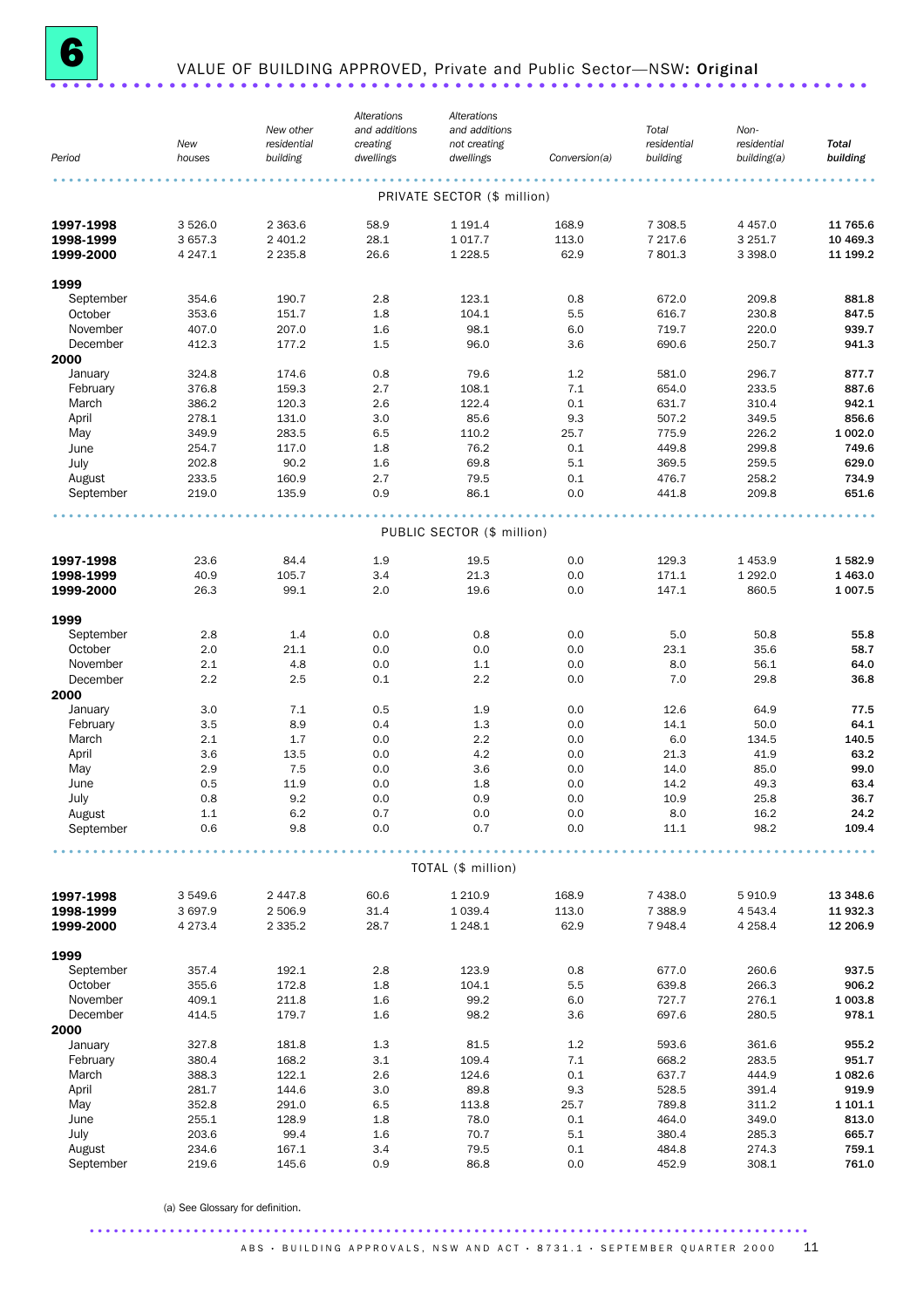

#### NEW OTHER RESIDENTIAL BUILDING...........................................................

|           | New<br>houses |               | townhouses, etc. of    | Semi-detached, row or terrace houses, | Flats, units or apartments in a building of |                  |                         |         | Total     | <b>Total new</b><br>residential<br>building |  |
|-----------|---------------|---------------|------------------------|---------------------------------------|---------------------------------------------|------------------|-------------------------|---------|-----------|---------------------------------------------|--|
| Period    |               | One<br>storey | Two or<br>more storeys | Total                                 | One or two<br>storeys                       | Three<br>storeys | Four or<br>more storeys | Total   |           |                                             |  |
|           |               |               |                        | NUMBER OF DWELLING UNITS              |                                             |                  |                         |         |           |                                             |  |
| 1997-1998 | 29 0 75       | 3513          | 4071                   | 7 5 8 4                               | 2572                                        | 3 7 1 8          | 7 7 3 6                 | 14 0 26 | 21 610    | 50 685                                      |  |
| 1998-1999 | 28 279        | 3642          | 4866                   | 8 5 0 8                               | 1896                                        | 3 1 0 8          | 8924                    | 13 928  | 22 436    | 50 715                                      |  |
| 1999-2000 | 30 668        | 3 2 9 5       | 4 6 9 1                | 7986                                  | 1588                                        | 2 2 0 8          | 7 501                   | 11 297  | 19 283    | 49 951                                      |  |
| 1999      |               |               |                        |                                       |                                             |                  |                         |         |           |                                             |  |
| July      | 2804          | 398           | 603                    | 1 0 0 1                               | 160                                         | 146              | 838                     | 1 1 4 4 | 2 1 4 5   | 4949                                        |  |
| August    | 2 7 3 8       | 231           | 385                    | 616                                   | 185                                         | 302              | 1 0 9 5                 | 1582    | 2 1 9 8   | 4936                                        |  |
| September | 2 6 1 3       | 406           | 343                    | 749                                   | 85                                          | 224              | 740                     | 1 0 4 9 | 1798      | 4 4 1 1                                     |  |
| October   | 2 5 8 0       | 262           | 335                    | 597                                   | 84                                          | 155              | 870                     | 1 1 0 9 | 1706      | 4 2 8 6                                     |  |
| November  | 2974          | 242           | 244                    | 486                                   | 172                                         | 189              | 825                     | 1 1 8 6 | 1672      | 4646                                        |  |
| December  | 3 0 3 3       | 207           | 494                    | 701                                   | 62                                          | 70               | 491                     | 623     | 1 3 2 4   | 4 3 5 7                                     |  |
| 2000      |               |               |                        |                                       |                                             |                  |                         |         |           |                                             |  |
| January   | 2 3 3 5       | 201           | 258                    | 459                                   | 83                                          | 173              | 597                     | 853     | 1 3 1 2   | 3647                                        |  |
| February  | 2652          | 376           | 540                    | 916                                   | 204                                         | 213              | 295                     | 712     | 1628      | 4 2 8 0                                     |  |
| March     | 2 7 6 5       | 248           | 349                    | 597                                   | 127                                         | 114              | 289                     | 530     | 1 1 2 7   | 3892                                        |  |
| April     | 1964          | 200           | 345                    | 545                                   | 113                                         | 240              | 393                     | 746     | 1 2 9 1   | 3 2 5 5                                     |  |
| May       | 2 4 5 7       | 271           | 500                    | 771                                   | 112                                         | 309              | 767                     | 1 1 8 8 | 1959      | 4 4 1 6                                     |  |
| June      | 1753          | 253           | 295                    | 548                                   | 201                                         | 73               | 301                     | 575     | 1 1 2 3   | 2876                                        |  |
| July      | 1377          | 107           | 216                    | 323                                   | 84                                          | 111              | 255                     | 450     | 773       | 2 150                                       |  |
| August    | 1595          | 134           | 113                    | 247                                   | 93                                          | 100              | 664                     | 857     | 1 1 0 4   | 2699                                        |  |
| September | 1 4 6 9       | 140           | 270                    | 410                                   | 92                                          | 189              | 394                     | 675     | 1 0 8 5   | 2 5 5 4                                     |  |
|           |               |               |                        |                                       |                                             |                  |                         |         |           |                                             |  |
|           |               |               |                        |                                       | VALUE (\$ million)                          |                  |                         |         |           |                                             |  |
| 1997-1998 | 3 549.6       | 278.3         | 400.4                  | 678.7                                 | 227.5                                       | 336.4            | 1 205.1                 | 1769.0  | 2 447.8   | 5997.6                                      |  |
| 1998-1999 | 3 697.9       | 309.9         | 515.8                  | 825.9                                 | 167.9                                       | 316.0            | 1 197.1                 | 1680.9  | 2 506.9   | 6 205.0                                     |  |
| 1999-2000 | 4 2 7 3 . 4   | 294.6         | 489.1                  | 783.8                                 | 162.6                                       |                  | 217.1 1 171.7           | 1 551.5 | 2 3 3 5.2 | 6 608.7                                     |  |
| 1999      |               |               |                        |                                       |                                             |                  |                         |         |           |                                             |  |
| July      | 375.9         | 39.1          | 58.3                   | 97.4                                  | 16.2                                        | 17.0             | 126.8                   | 160.0   | 257.4     | 633.2                                       |  |
| August    | 374.8         | 20.3          | 39.9                   | 60.2                                  | 16.0                                        | 24.5             | 184.1                   | 224.6   | 284.8     | 659.6                                       |  |
| September | 357.4         | 35.0          | 37.2                   | 72.2                                  | 10.5                                        | 21.0             | 88.4                    | 119.9   | 192.1     | 549.5                                       |  |
| October   | 355.6         | 21.1          | 33.5                   | 54.6                                  | 8.3                                         | 14.6             | 95.3                    | 118.2   | 172.8     | 528.4                                       |  |
| November  | 409.1         | 21.1          | 23.7                   | 44.7                                  | 19.6                                        | 18.9             | 128.5                   | 167.1   | 211.8     | 620.9                                       |  |
| December  | 414.5         | 18.0          | 50.6                   | 68.6                                  | 4.8                                         | 7.6              | 98.8                    | 111.2   | 179.7     | 594.2                                       |  |
| 2000      |               |               |                        |                                       |                                             |                  |                         |         |           |                                             |  |
| January   | 327.8         | 19.1          | 25.4                   | 44.5                                  | 6.9                                         | 15.7             | 114.8                   | 137.3   | 181.8     | 509.6                                       |  |
| February  | 380.4         | 34.1          | 52.0                   | 86.1                                  | 21.2                                        | 26.0             | 34.9                    | 82.1    | 168.2     | 548.6                                       |  |
| March     | 388.3         | 22.1          | 38.5                   | 60.7                                  | 17.2                                        | 11.4             | 32.7                    | 61.4    | 122.1     | 510.4                                       |  |
| April     | 281.7         | 18.4          | 38.6                   | 57.0                                  | 11.1                                        | 20.4             | 56.1                    | 87.6    | 144.6     | 426.3                                       |  |
| May       | 352.8         | 24.1          | 60.6                   | 84.8                                  | 12.3                                        | 32.2             | 161.7                   | 206.2   | 291.0     | 643.9                                       |  |
| June      | 255.1         | 22.2          | 30.8                   | 53.0                                  | 18.5                                        | 7.8              | 49.6                    | 75.9    | 128.9     | 384.1                                       |  |
| July      | 203.6         | 9.7           | 28.5                   | 38.2                                  | 8.3                                         | 10.3             | 42.5                    | 61.2    | 99.4      | 303.0                                       |  |
| August    | 234.6         | 17.3          | 14.3                   | 31.6                                  | 12.5                                        | 11.5             | 111.6                   | 135.6   | 167.1     | 401.8                                       |  |
| September | 219.6         | 13.3          | 35.3                   | 48.6                                  | 6.8                                         | 21.6             | 68.7                    | 97.1    | 145.6     | 365.2                                       |  |
|           |               |               |                        |                                       |                                             |                  |                         |         |           |                                             |  |

(a) See Glossary for definition.

12 A B S · BUILDING APPROVALS, NSW AND ACT · 8731.1 · SEPTEMBER QUARTER 2000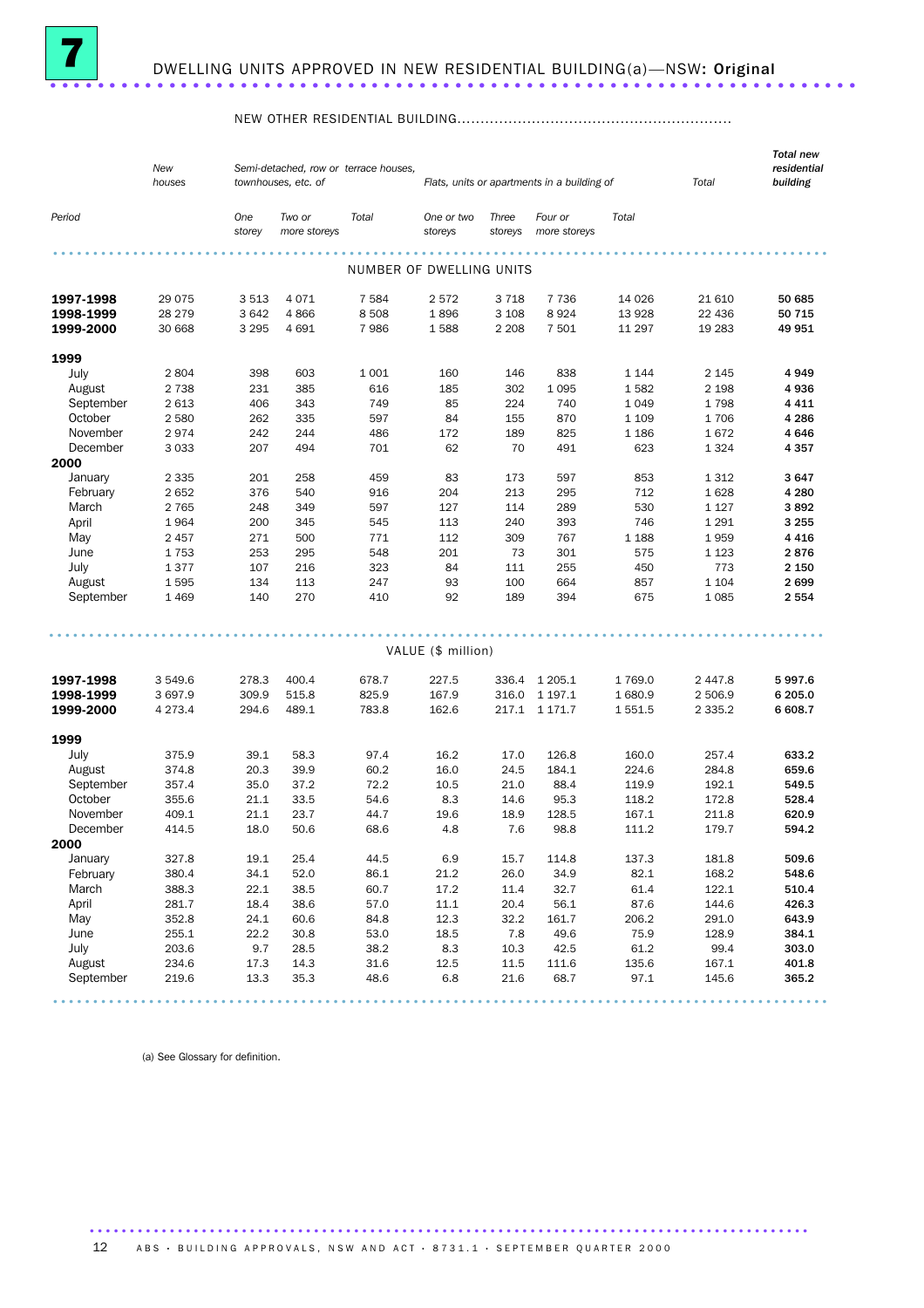

| Period    | New<br>houses | New other<br>residential<br>building | New<br>residential<br>building | Alterations<br>and additions<br>to residential<br>buildings(b) | Total<br>residential<br>building | Non-<br>residential<br>building | <b>Total</b><br>building |
|-----------|---------------|--------------------------------------|--------------------------------|----------------------------------------------------------------|----------------------------------|---------------------------------|--------------------------|
|           |               |                                      | ORIGINAL (\$ million)          |                                                                |                                  |                                 |                          |
| 1997-1998 | 3 6 20.4      | 2 591.4                              | 6 208.8                        | 1 4 6 7 . 4                                                    | 7 680.2                          | 6 2 2 6.8                       | 13 888.4                 |
| 1998-1999 | 3 698.2       | 2 506.8                              | 6 205.0                        | 1 1 8 3 . 9                                                    | 7 3 8 8.9                        | 4 5 4 3 . 4                     | 11 932.4                 |
| 1999-2000 | 4 0 39.3      | 2 2 2 6.5                            | 6 2 6 5 . 9                    | 1 2 6 4 .9                                                     | 7 530.6                          | 4 0 9 5.6                       | 11 626.2                 |
| 1999      |               |                                      |                                |                                                                |                                  |                                 |                          |
| March     | 894.9         | 498.6                                | 1 3 9 6.0                      | 273.8                                                          | 1 669.9                          | 1 1 1 8.7                       | 2 788.0                  |
| June      | 984.3         | 651.5                                | 1 636.3                        | 291.7                                                          | 1927.6                           | 1 1 1 5.8                       | 3 0 4 4.8                |
| September | 1 081.2       | 709.2                                | 1 7 9 0.4                      | 350.4                                                          | 2 140.8                          | 1 2 5 9 . 3                     | 3 400.1                  |
| December  | 1 1 2 5 .5    | 538.9                                | 1 6 6 4 . 4                    | 306.9                                                          | 1971.2                           | 793.9                           | 2 7 6 5 . 1              |
| 2000      |               |                                      |                                |                                                                |                                  |                                 |                          |
| March     | 1 0 18.3      | 447.4                                | 1465.8                         | 307.3                                                          | 1 7 7 3 .0                       | 1 0 4 3 . 7                     | 2 8 1 6.7                |
| June      | 814.3         | 531.0                                | 1 3 4 5 . 3                    | 300.3                                                          | 1 645.6                          | 998.7                           | 2 644.3                  |
|           |               |                                      |                                |                                                                |                                  |                                 |                          |
| 1999      |               |                                      |                                | ORIGINAL (% change from preceding quarter)                     |                                  |                                 |                          |
| March     | $-1.3$        | $-31.9$                              | $-14.6$                        | 4.7                                                            | $-11.9$                          | 9.5                             | $-4.5$                   |
| June      | 10.0          | 30.7                                 | 17.2                           | 6.5                                                            | 15.4                             | $-0.3$                          | 9.2                      |
| September | 9.8           | 8.9                                  | 9.4                            | 20.1                                                           | 11.1                             | 12.9                            | 11.7                     |
| December  | 4.1           | $-24.0$                              | $-7.0$                         | $-12.4$                                                        | $-7.9$                           | $-37.0$                         | $-18.7$                  |
| 2000      |               |                                      |                                |                                                                |                                  |                                 |                          |
| March     | $-9.5$        | $-17.0$                              | $-11.9$                        | 0.1                                                            | $-10.1$                          | 31.5                            | 1.9                      |
| June      | $-20.0$       | 18.7                                 | $-8.2$                         | $-2.3$                                                         | $-7.2$                           | $-4.3$                          | $-6.1$                   |
|           |               |                                      |                                |                                                                |                                  |                                 |                          |
|           |               |                                      |                                |                                                                |                                  |                                 |                          |

(a) Reference year of chain volume measures is 1998-1999. Refer to Explanatory Notes paragraphs 20–21.

(b) Refer to Explanatory Notes paragraph 12.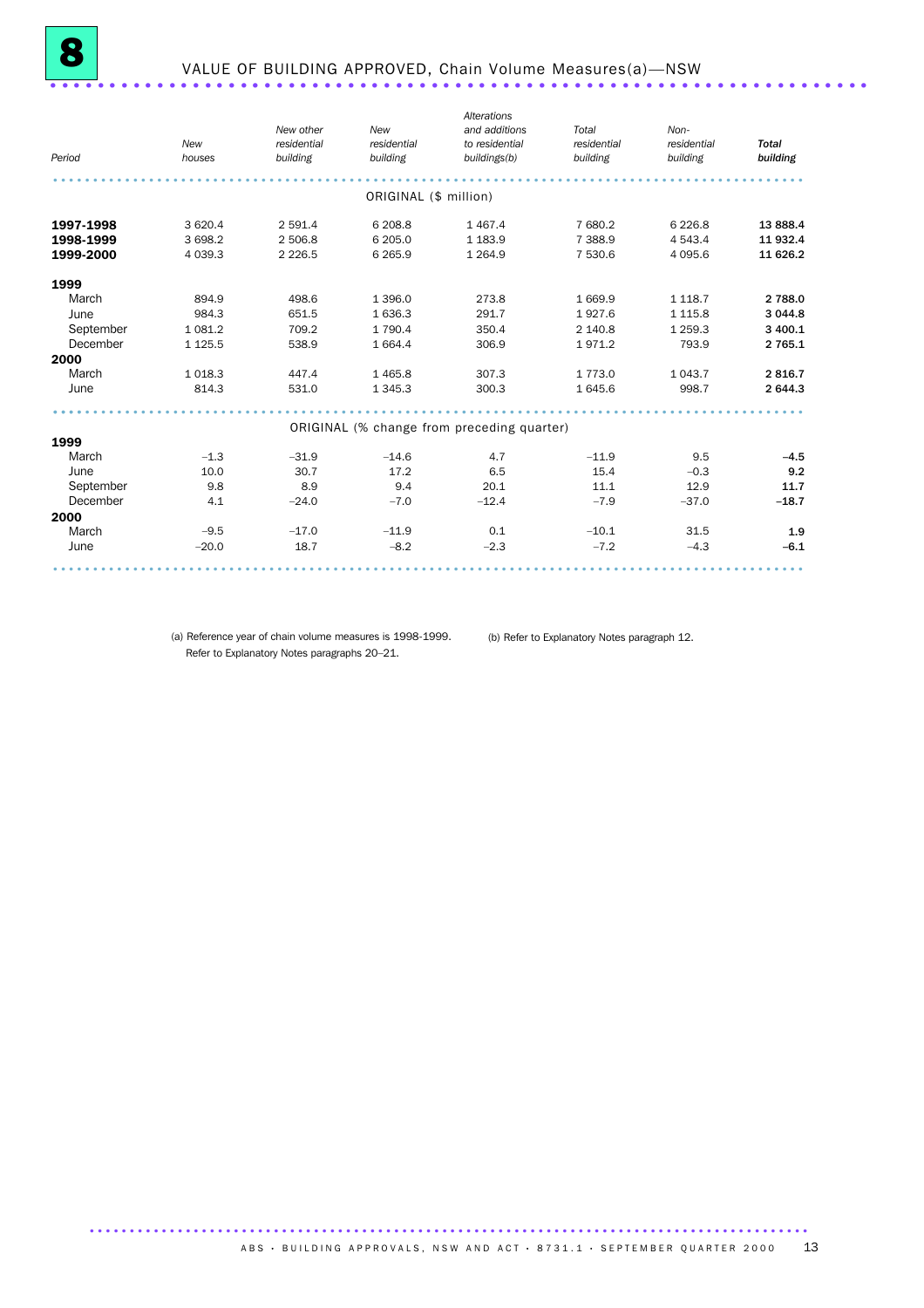

# <sup>9</sup> NON-RESIDENTIAL BUILDING APPROVED, Jobs By Value Range—NSW: Original .....................................................................

|           |                | Hotels, motels and<br>other short term |                |       |                |                            |                               |         | Other business |       |                |             |
|-----------|----------------|----------------------------------------|----------------|-------|----------------|----------------------------|-------------------------------|---------|----------------|-------|----------------|-------------|
|           |                | accommodation                          |                | Shops |                | Factories                  |                               | Offices | premises       |       |                | Educational |
| Period    | no.            | \$m\$                                  | no.            | \$m\$ | no.            | \$m\$                      | no.                           | \$m\$   | no.            | \$m\$ | no.            | \$m\$       |
|           |                |                                        |                |       |                | Value-\$50,000-\$199,999   |                               |         |                |       |                |             |
| 2000      |                |                                        |                |       |                |                            |                               |         |                |       |                |             |
| July      | 5              | 0.5                                    | 93             | 8.5   | 15             | 1.6                        | 67                            | 6.4     | 46             | 4.5   | 5              | 0.5         |
| August    | $\overline{7}$ | 0.7                                    | 83             | 7.9   | 13             | 1.3                        | 51                            | 5.1     | 36             | 3.5   | 12             | 1.3         |
| September | 5              | 0.4                                    | 106            | 9.4   | 20             | 2.1                        | 47                            | 4.5     | 32             | 3.4   | 8              | 0.7         |
|           |                |                                        |                |       |                |                            |                               |         |                |       |                |             |
| 2000      |                |                                        |                |       |                | Value-\$200,000-\$499,999  |                               |         |                |       |                |             |
| July      | $\overline{4}$ | 1.2                                    | 14             | 4.0   | 18             | 5.2                        | 21                            | 5.8     | 31             | 9.0   | 6              | 1.9         |
| August    | 4              | 1.6                                    | 21             | 5.9   | 13             | 3.6                        | 27                            | 8.3     | 14             | 4.3   | 5              | 1.8         |
| September | 4              | 1.3                                    | 14             | 4.1   | 11             | 3.7                        | 17                            | 4.9     | 19             | 5.7   | $\overline{7}$ | 2.7         |
|           |                |                                        |                |       |                |                            |                               |         |                |       |                |             |
| 2000      |                |                                        |                |       |                | Value-\$500,000-\$999,999  |                               |         |                |       |                |             |
| July      | 3              | 1.8                                    | 6              | 4.4   | 8              | 5.5                        | 8                             | 5.3     | 6              | 3.7   | 5              | 3.8         |
| August    | $\overline{2}$ | 1.3                                    | 15             | 9.7   | 5              | 3.4                        | 6                             | 4.1     | $\overline{2}$ | 1.3   | 6              | 4.6         |
| September | $\mathsf{O}$   | 0.0                                    | 3              | 2.4   | 6              | 3.9                        | 11                            | 7.3     | 8              | 4.6   | $\mathbf{1}$   | 1.0         |
|           |                |                                        |                |       |                |                            | Value-\$1,000,000-\$4,999,999 |         |                |       |                |             |
| 2000      |                |                                        |                |       |                |                            |                               |         |                |       |                |             |
| July      | 0              | 0.0                                    | $\overline{4}$ | 11.0  | 4              | 8.4                        | 7                             | 12.0    | 11             | 28.0  | 8              | 17.2        |
| August    | $\mathbf{1}$   | 2.0                                    | 3              | 7.1   | $\overline{2}$ | 2.4                        | 14                            | 30.8    | 5              | 6.6   | $\overline{2}$ | 2.0         |
| September | $\mathbf{1}$   | 1.2                                    | 9              | 24.7  | $\mathbf{1}$   | 3.5                        | $\overline{7}$                | 14.7    | $\overline{7}$ | 15.3  | 5              | 7.2         |
|           |                |                                        |                |       |                | Value-\$5,000,000 and over |                               |         |                |       |                |             |
| 2000      |                |                                        |                |       |                |                            |                               |         |                |       |                |             |
| July      | $\mathbf 0$    | 0.0                                    | $\mathbf 0$    | 0.0   | $\mathbf{1}$   | 6.5                        | $\overline{4}$                | 72.1    | $\mathbf{1}$   | 5.5   | 0              | 0.0         |
| August    | 0              | 0.0                                    | $\mathbf 0$    | 0.0   | $\mathbf 0$    | 0.0                        | 3                             | 59.1    | 4              | 27.4  | $\mathbf 0$    | 0.0         |
| September | $\mathbf 0$    | 0.0                                    | $\overline{2}$ | 25.0  | $\mathbf 0$    | 0.0                        | $\overline{4}$                | 54.7    | $\circ$        | 0.0   | $\overline{2}$ | 61.0        |
|           |                |                                        |                |       |                | Value-Total                |                               |         |                |       |                |             |
|           |                |                                        |                |       |                |                            |                               |         |                |       |                |             |
| 1997-1998 | 198            | 716.5                                  | 1643           | 735.6 | 734            | 397.4                      | 1 2 4 6                       | 1505.6  | 864            | 874.0 | 435            | 442.3       |
| 1998-1999 | 197            | 298.6                                  | 1459           | 645.8 | 594            | 344.0                      | 1071                          | 856.8   | 824            | 912.6 | 380            | 389.3       |
| 1999-2000 | 229            | 328.0                                  | 1730           | 987.6 | 561            | 303.7                      | 1 1 5 9                       | 785.7   | 1 0 3 2        | 648.5 | 376            | 395.6       |
| 2000      |                |                                        |                |       |                |                            |                               |         |                |       |                |             |
| July      | 12             | 3.5                                    | 117            | 27.8  | 46             | 27.2                       | 107                           | 101.6   | 95             | 50.7  | 24             | 23.4        |
| August    | 14             | 5.6                                    | 122            | 30.7  | 33             | 10.7                       | 101                           | 107.4   | 61             | 43.1  | 25             | 9.7         |
| September | 10             | 2.9                                    | 134            | 65.5  | 38             | 13.3                       | 86                            | 86.1    | 66             | 28.9  | 23             | 72.5        |
|           |                |                                        |                |       |                |                            |                               |         |                |       |                |             |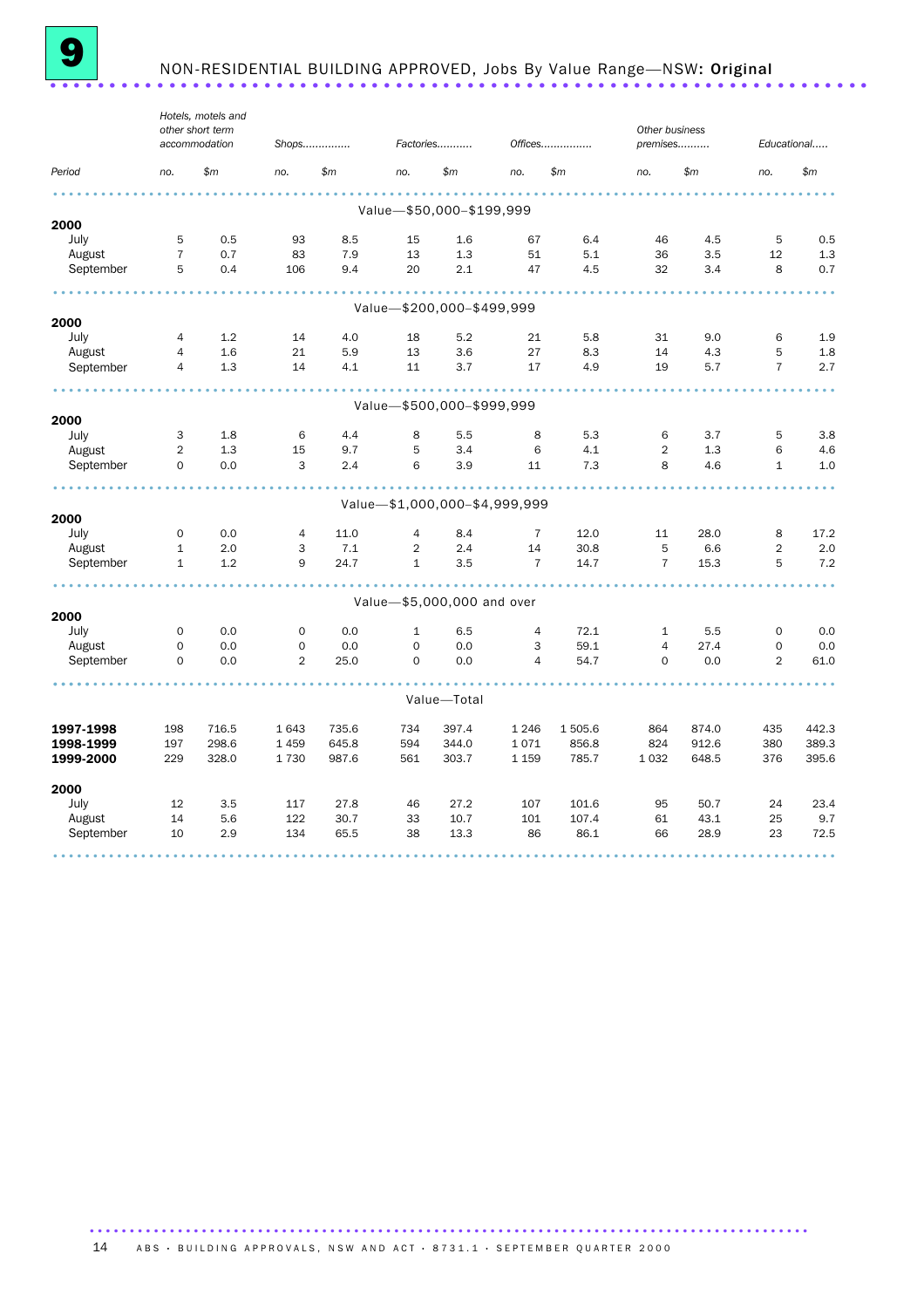

# NON-RESIDENTIAL BUILDING APPROVED, Jobs By Value Range—NSW: Original *continued* .....................................................................

|           |                | Religious |                     | Health                        | Entertainment            | and recreational |                | Miscellaneous |         | Total non-residential<br>building |
|-----------|----------------|-----------|---------------------|-------------------------------|--------------------------|------------------|----------------|---------------|---------|-----------------------------------|
| Period    | no.            | \$m\$     | no.                 | \$m\$                         | no.                      | \$m              | no.            | \$m\$         | no.     | \$m\$                             |
|           |                |           |                     |                               | Value-\$50,000-\$199,999 |                  |                |               |         |                                   |
| 2000      |                |           |                     |                               |                          |                  |                |               |         |                                   |
| July      | 4              | 0.5       | 5                   | 0.6                           | 5                        | 0.6              | 12             | 1.1           | 257     | 24.8                              |
| August    | $\mathbf 0$    | 0.0       | 6                   | 0.6                           | 16                       | 1.5              | 9              | 0.8           | 233     | 22.9                              |
| September | $\mathbf 0$    | 0.0       | $\overline{2}$      | 0.3                           | 8                        | 0.8              | 13             | 1.3           | 241     | 22.8                              |
|           |                |           |                     |                               |                          |                  |                |               |         |                                   |
| 2000      |                |           |                     | Value-\$200,000-\$499,999     |                          |                  |                |               |         |                                   |
| July      | 0              | 0.0       | 5                   | 1.4                           | 5                        | 1.2              | 8              | 2.2           | 112     | 31.9                              |
| August    | $\mathbf{1}$   | 0.3       | $\mathbf 1$         | 0.2                           | 8                        | 3.0              | $\mathbf 1$    | 0.3           | 95      | 29.4                              |
| September | $\mathbf 0$    | 0.0       | $\overline{2}$      | 0.9                           | 5                        | 1.6              | 3              | 0.8           | 82      | 25.6                              |
|           |                |           |                     |                               |                          |                  |                |               |         |                                   |
| 2000      |                |           |                     | Value-\$500,000-\$999,999     |                          |                  |                |               |         |                                   |
| July      | $\mathbf{1}$   | 0.8       | $\mathbf 0$         | 0.0                           | $\mathbf{1}$             | 0.6              | $\mathbf 0$    | 0.0           | 38      | 25.9                              |
| August    | $\mathbf{1}$   | 0.6       | $\mathbf{1}$        | 0.8                           | 6                        | 4.0              | $\mathbf 0$    | 0.0           | 44      | 29.8                              |
| September | $\mathbf 0$    | 0.0       | $\mathsf{O}\xspace$ | 0.0                           | $\mathbf{1}$             | 0.7              | $\mathbf 0$    | 0.0           | 30      | 19.9                              |
|           |                |           |                     |                               |                          |                  |                |               |         |                                   |
|           |                |           |                     | Value-\$1,000,000-\$4,999,999 |                          |                  |                |               |         |                                   |
| 2000      |                |           |                     |                               |                          |                  |                |               |         |                                   |
| July      | $\mathbf 0$    | 0.0       | $\overline{2}$      | 3.8                           | 7                        | 12.0             | $\mathbf{1}$   | 1.4           | 44      | 93.8                              |
| August    | $\mathbf 0$    | 0.0       | 6                   | 19.9                          | 4                        | 8.9              | 3              | 5.8           | 40      | 85.5                              |
| September | $\mathbf{1}$   | 1.4       | $\overline{2}$      | 3.8                           | 3                        | 5.5              | $\overline{2}$ | 6.2           | 38      | 83.4                              |
|           |                |           |                     |                               |                          |                  |                |               |         |                                   |
| 2000      |                |           |                     | Value-\$5,000,000 and over    |                          |                  |                |               |         |                                   |
| July      | 0              | 0.0       | 0                   | 0.0                           | 3                        | 24.9             | 0              | 0.0           | 9       | 109.0                             |
| August    | $\mathbf 0$    | 0.0       | $\mathbf 0$         | 0.0                           | 3                        | 20.3             | $\mathbf 0$    | 0.0           | 10      | 106.7                             |
| September | $\mathbf 0$    | 0.0       | $\mathbf{1}$        | 15.7                          | $\mathbf 0$              | 0.0              | $\mathbf 0$    | 0.0           | 9       | 156.3                             |
|           |                |           |                     |                               | Value-Total              |                  |                |               |         |                                   |
|           |                |           |                     |                               |                          |                  |                |               |         |                                   |
| 1997-1998 | 70             | 28.7      | 263                 | 376.7                         | 370                      | 636.0            | 370            | 198.2         | 6 1 9 3 | 5910.9                            |
| 1998-1999 | 89             | 46.2      | 271                 | 518.6                         | 326                      | 409.0            | 306            | 122.2         | 5 5 1 7 | 4 5 4 3.4                         |
| 1999-2000 | 70             | 40.9      | 208                 | 348.5                         | 324                      | 291.6            | 318            | 128.4         | 6 0 0 7 | 4 2 5 8.4                         |
| 2000      |                |           |                     |                               |                          |                  |                |               |         |                                   |
| July      | 5              | 1.3       | 12                  | 5.8                           | 21                       | 39.3             | 21             | 4.7           | 460     | 285.3                             |
| August    | $\overline{2}$ | 0.9       | 14                  | 21.6                          | 37                       | 37.6             | 13             | 7.0           | 422     | 274.3                             |
| September | $\mathbf{1}$   | 1.4       | $\overline{7}$      | 20.7                          | 17                       | 8.6              | 18             | 8.3           | 400     | 308.1                             |
|           |                |           |                     |                               |                          |                  |                |               |         |                                   |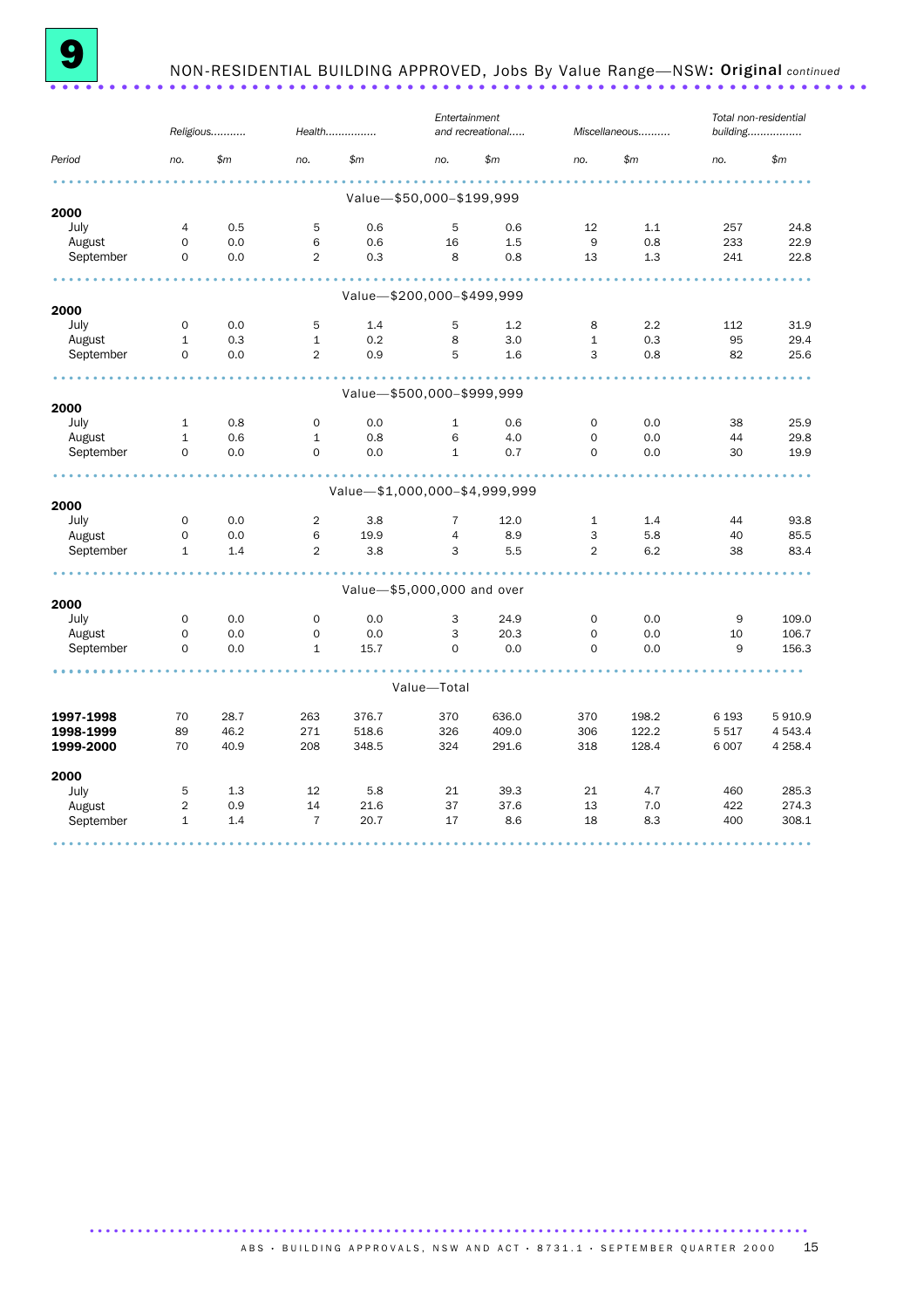

|                        | Hotels, motels<br>and other<br>short term |                |                |                | Other                |                             |              |                | Entertain-               |                    | Total non-               |
|------------------------|-------------------------------------------|----------------|----------------|----------------|----------------------|-----------------------------|--------------|----------------|--------------------------|--------------------|--------------------------|
| Period                 | accomm-<br>odation                        | Shops          | Factories      | <b>Offices</b> | business<br>premises | Educational Religious       |              | Health         | ment and<br>recreational | Miscell-<br>aneous | residential<br>building  |
|                        |                                           |                |                |                |                      |                             |              |                |                          |                    |                          |
|                        |                                           |                |                |                |                      | PRIVATE SECTOR (\$ million) |              |                |                          |                    |                          |
| 1997-1998              | 704.2                                     | 727.2          | 392.1          | 1 3 9 4 .5     | 624.9                | 164.9                       | 28.7         | 106.5          | 239.7                    | 74.5               | 4 4 5 7 .0               |
| 1998-1999<br>1999-2000 | 286.9<br>318.2                            | 641.8<br>979.9 | 340.9<br>301.6 | 773.7<br>684.6 | 510.5<br>539.9       | 141.7<br>148.8              | 46.2<br>40.9 | 208.5<br>104.0 | 249.8<br>218.6           | 51.2               | 3 2 5 1.7<br>3 3 9 8 . 0 |
|                        |                                           |                |                |                |                      |                             |              |                |                          | 61.6               |                          |
| 1999                   |                                           |                |                |                |                      |                             |              |                |                          |                    |                          |
| September              | 30.3                                      | 47.3           | 27.7           | 26.0           | 39.4                 | 11.0                        | 4.8          | 5.4            | 16.2                     | 1.7                | 209.8                    |
| October<br>November    | 67.2<br>17.4                              | 26.2<br>43.9   | 29.7<br>25.9   | 40.6<br>59.4   | 29.6<br>30.0         | 1.9<br>11.1                 | 2.5<br>0.6   | 6.9<br>6.2     | 24.8<br>20.1             | 1.5<br>5.5         | 230.8<br>220.0           |
| December               | 61.3                                      | 49.7           | 27.4           | 31.9           | 39.8                 | 10.0                        | 4.7          | 10.6           | 9.8                      | 5.4                | 250.7                    |
| 2000                   |                                           |                |                |                |                      |                             |              |                |                          |                    |                          |
| January                | 44.5                                      | 56.6           | 19.6           | 91.0           | 38.9                 | 4.4                         | 3.1          | 9.4            | 24.8                     | 4.4                | 296.7                    |
| February               | 7.8                                       | 40.6           | 27.7           | 73.0           | 40.5                 | 19.0                        | 1.8          | 3.4            | 12.1                     | 7.7                | 233.5                    |
| March<br>April         | 26.6<br>6.1                               | 53.9           | 27.0<br>18.4   | 43.9<br>43.6   | 111.2<br>42.6        | 21.6                        | 2.3          | 4.9            | 12.5<br>3.0              | 6.4                | 310.4<br>349.5           |
| May                    | 11.2                                      | 214.3<br>71.2  | 25.4           | 37.4           | 21.9                 | 14.3<br>8.9                 | 0.3<br>3.2   | 1.5<br>3.3     | 35.9                     | 5.4<br>7.7         | 226.2                    |
| June                   | 12.6                                      | 89.8           | 21.8           | 96.5           | 40.6                 | 15.1                        | 6.9          | 4.7            | 5.6                      | 6.1                | 299.8                    |
| July                   | 3.1                                       | 26.8           | 27.1           | 99.9           | 48.2                 | 12.6                        | 1.3          | 2.0            | 35.5                     | 3.1                | 259.5                    |
| August                 | 5.6                                       | 30.7           | 10.7           | 105.9          | 41.1                 | 5.8                         | 0.9          | 14.5           | 36.7                     | 6.4                | 258.2                    |
| September              | 2.9                                       | 65.4           | 12.7           | 79.5           | 26.2                 | 6.4                         | 1.4          | 1.8            | 5.7                      | 8.0                | 209.8                    |
|                        |                                           |                |                |                |                      |                             |              |                |                          |                    |                          |
|                        |                                           |                |                |                |                      | PUBLIC SECTOR (\$ million)  |              |                |                          |                    |                          |
| 1997-1998              | 12.3                                      | 8.5            | 5.3            | 111.3          | 249.0                | 277.6                       | 0.0          | 270.1          | 396.4                    | 123.4              | 1453.9                   |
| 1998-1999              | 11.7                                      | 4.0            | 3.2            | 83.2           | 402.2                | 247.7                       | 0.0          | 310.2          | 159.1                    | 71.2               | 1 2 9 2.0                |
| 1999-2000              | 9.7                                       | 7.9            | 2.3            | 101.2          | 108.7                | 246.7                       | 0.0          | 244.5          | 73.1                     | 66.7               | 860.5                    |
| 1999                   |                                           |                |                |                |                      |                             |              |                |                          |                    |                          |
| September              | 2.0                                       | 0.2            | 0.2            | 13.6           | 8.4                  | 20.1                        | 0.0          | 1.8            | 1.8                      | 2.6                | 50.8                     |
| October                | 0.1                                       | 0.1            | 1.3            | 3.7            | 9.8                  | 9.7                         | 0.0          | 0.8            | 3.2                      | 7.0                | 35.6                     |
| November               | 0.0                                       | 0.6            | 0.2            | 8.2            | 10.5                 | 27.5                        | 0.0          | 3.9            | 0.5                      | 4.8                | 56.1                     |
| December               | 0.1                                       | 0.0            | 0.0            | 0.9            | 3.3                  | 19.1                        | 0.0          | 3.2            | 0.6                      | 2.6                | 29.8                     |
| 2000<br>January        | 0.5                                       | 0.0            | 0.1            | 6.4            | 10.9                 | 36.8                        | 0.0          | 3.3            | 3.8                      | 3.1                | 64.9                     |
| February               | 0.0                                       | 0.7            | 0.2            | 22.7           | 3.6                  | 13.0                        | 0.0          | 3.1            | 2.7                      | 4.0                | 50.0                     |
| March                  | 0.0                                       | 2.8            | 0.0            | 7.0            | 12.7                 | 4.5                         | 0.0          | 96.8           | 6.2                      | 4.5                | 134.5                    |
| April                  | 0.0                                       | 0.0            | 0.1            | 10.8           | 16.2                 | 4.3                         | 0.0          | 7.2            | 0.4                      | 2.9                | 41.9                     |
| May                    | 0.0                                       | 0.0            | 0.0            | 4.4            | 7.6                  | 13.2                        | 0.0          | 41.4           | 0.6                      | 17.9               | 85.0                     |
| June                   | 0.0                                       | 0.1            | 0.0            | 2.4            | 4.6                  | 24.7                        | 0.0          | 5.7            | 6.8                      | 4.9                | 49.3                     |
| July.<br>August        | 0.4<br>0.0                                | 1.1<br>0.1     | 0.1<br>0.0     | 1.7<br>1.5     | 2.5<br>2.1           | 10.8<br>3.9                 | 0.0<br>0.0   | 3.8<br>7.0     | 3.8<br>1.0               | 1.6<br>0.6         | 25.8<br>16.2             |
| September              | 0.0                                       | 0.1            | 0.6            | 6.5            | 2.7                  | 66.1                        | 0.0          | 19.0           | 2.9                      | 0.3                | 98.2                     |
|                        |                                           |                |                |                |                      |                             |              |                |                          |                    |                          |
|                        |                                           |                |                |                | TOTAL (\$ million)   |                             |              |                |                          |                    |                          |
| 1997-1998              | 716.5                                     | 735.6          | 397.4          | 1 505.6        | 874.0                | 442.3                       | 28.7         | 376.7          | 636.0                    | 198.2              | 5910.9                   |
| 1998-1999              | 298.6                                     | 645.8          | 344.0          | 856.8          | 912.6                | 389.3                       | 46.2         | 518.6          | 409.0                    | 122.2              | 4543.4                   |
| 1999-2000              | 328.0                                     | 987.6          | 303.7          | 785.7          | 648.5                | 395.6                       | 40.9         | 348.5          | 291.6                    | 128.4              | 4 2 5 8.4                |
| 1999                   |                                           |                |                |                |                      |                             |              |                |                          |                    |                          |
| September              | 32.3                                      | 47.5           | 27.9           | 39.6           | 47.8                 | 31.1                        | 4.8          | 7.2            | 18.0                     | 4.3                | 260.6                    |
| October                | 67.3                                      | 26.3           | 31.0           | 44.3           | 39.3                 | 11.6                        | 2.5          | 7.6            | 28.0                     | 8.5                | 266.3                    |
| November               | 17.4                                      | 44.4           | 26.1           | 67.5           | 40.5                 | 38.6                        | 0.6          | 10.1           | 20.5                     | 10.2               | 276.1                    |
| December               | 61.5                                      | 49.7           | 27.4           | 32.8           | 43.1                 | 29.2                        | 4.7          | 13.8           | 10.4                     | 8.0                | 280.5                    |
| 2000<br>January        | 44.9                                      | 56.6           | 19.7           | 97.4           | 49.8                 | 41.2                        | 3.1          | 12.8           | 28.6                     | 7.5                | 361.6                    |
| February               | 7.8                                       | 41.3           | 27.8           | 95.7           | 44.1                 | 32.0                        | 1.8          | 6.5            | 14.8                     | 11.7               | 283.5                    |
| March                  | 26.6                                      | 56.7           | 27.0           | 50.9           | 124.0                | 26.0                        | 2.3          | 101.7          | 18.7                     | 11.0               | 444.9                    |
| April                  | 6.1                                       | 214.3          | 18.5           | 54.4           | 58.9                 | 18.6                        | 0.3          | 8.7            | 3.4                      | 8.3                | 391.4                    |
| May                    | 11.2                                      | 71.2           | 25.4           | 41.8           | 29.5                 | 22.2                        | 3.2          | 44.7           | 36.4                     | 25.6               | 311.2                    |
| June                   | 12.6                                      | 89.9           | 21.8           | 98.9           | 45.1                 | 39.8                        | 6.9          | 10.4           | 12.5                     | 11.1               | 349.0                    |
| July                   | 3.5                                       | 27.8           | 27.2           | 101.6          | 50.7                 | 23.4                        | 1.3          | 5.8            | 39.3                     | 4.7                | 285.3                    |
| August<br>September    | 5.6<br>2.9                                | 30.7<br>65.5   | 10.7<br>13.3   | 107.4<br>86.1  | 43.1<br>28.9         | 9.7<br>72.5                 | 0.9<br>1.4   | 21.6<br>20.7   | 37.6<br>8.6              | 7.0<br>8.3         | 274.3<br>308.1           |
|                        |                                           |                |                |                |                      |                             |              |                |                          |                    |                          |

16 ABS · BUILDING APPROVALS, NSW AND ACT · 8731.1 · SEPTEMBER QUARTER 2000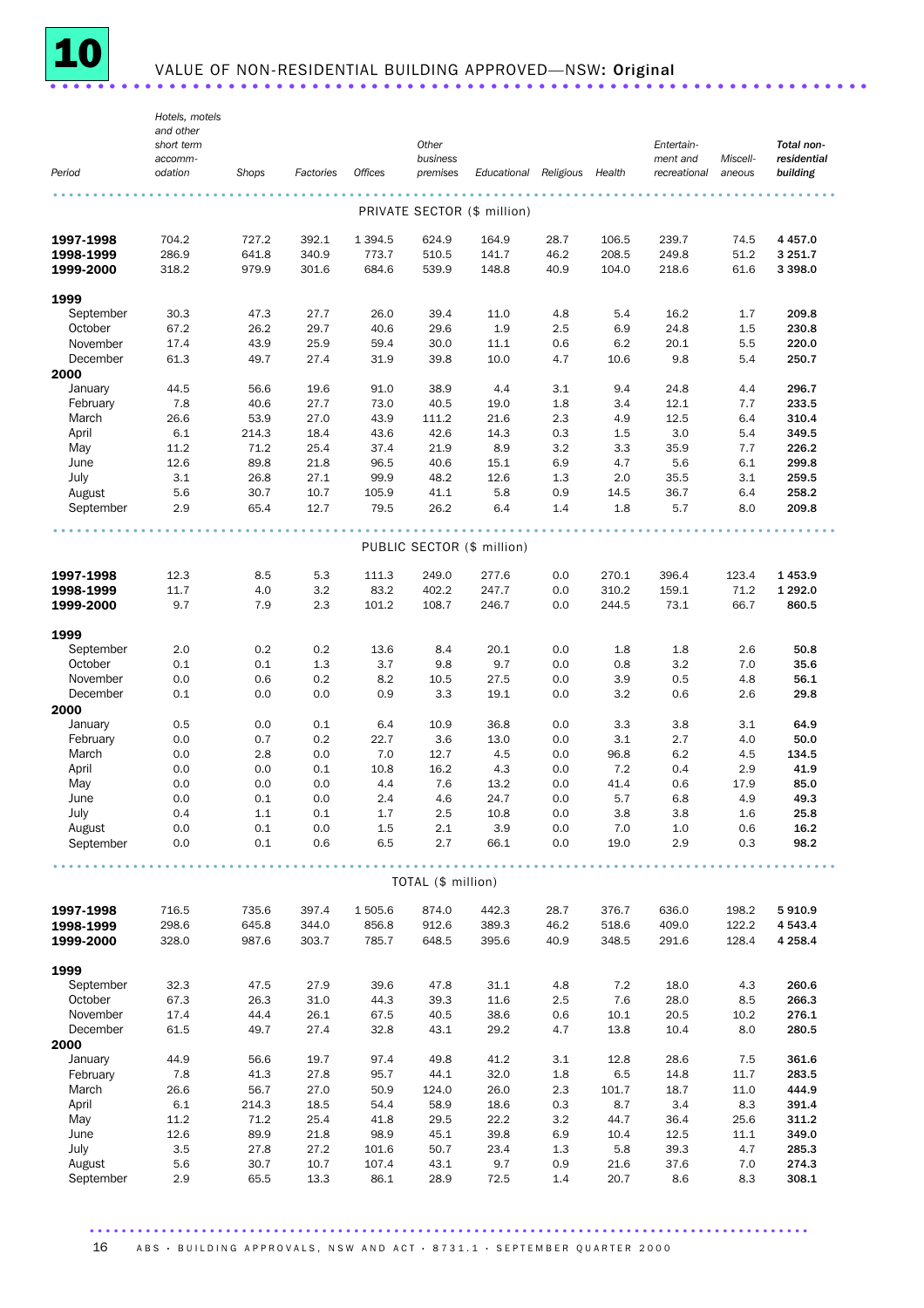

#### DWELLINGS (no.)............ VALUE (\$'000)....................................................................................

| Period                 | New<br>houses               | New other<br>residential<br>building | Total<br>dwellings(a) | New<br>houses          | New<br>other<br>residential<br>building | Alterations<br>and additions<br>to residential<br>building(b) | Total<br>residential<br>building | Non-<br>residential<br>building | Total<br>building        |
|------------------------|-----------------------------|--------------------------------------|-----------------------|------------------------|-----------------------------------------|---------------------------------------------------------------|----------------------------------|---------------------------------|--------------------------|
|                        |                             |                                      |                       |                        | PRIVATE SECTOR                          |                                                               |                                  |                                 |                          |
| 1998-1999<br>1999-2000 | 15 2 24<br>16 140           | 18 005<br>15 3 35                    | 34 417<br>32 237      | 2 166 967<br>2 445 845 | 2 089 322<br>1946886                    | 898 969<br>1 003 010                                          | 5 155 258<br>5 395 741           | 2 565 280<br>2 642 016          | 7720539<br>8 0 3 7 7 5 6 |
| 1999                   |                             |                                      |                       |                        |                                         |                                                               |                                  |                                 |                          |
| September              | 1 2 7 2                     | 1486                                 | 2 7 8 4               | 192 838                | 165 510                                 | 96 997                                                        | 455 345                          | 138 683                         | 594 028                  |
| October                | 1 3 6 2                     | 1 3 9 9                              | 2815                  | 207 083                | 136 891                                 | 83 856                                                        | 427 830                          | 183 730                         | 611 560                  |
| November               | 1590                        | 1372                                 | 3 0 8 1               | 236 061                | 175 866                                 | 78 0 20                                                       | 489 948                          | 174 496                         | 664 444                  |
| December               | 1647                        | 1 1 2 0                              | 2 8 1 4               | 237 964                | 159 639                                 | 74 127                                                        | 471 730                          | 163 309                         | 635 039                  |
| 2000<br>January        | 1 1 7 0                     | 1 0 4 5                              | 2 2 5 0               | 176 090                | 156 202                                 | 60 778                                                        | 393 071                          | 254 201                         | 647 272                  |
| February               | 1 3 3 1                     | 1 2 6 7                              | 2 6 5 5               | 207 744                | 134 865                                 | 91 373                                                        | 433 982                          | 181 898                         | 615 879                  |
| March                  | 1426                        | 865                                  | 2 3 1 0               | 219 732                | 99 419                                  | 94 640                                                        | 413 790                          | 238 552                         | 652 342                  |
| April                  | 1040                        | 897                                  | 2 0 6 5               | 164 846                | 104 840                                 | 76 772                                                        | 346 458                          | 277 991                         | 624 449                  |
| May                    | 1 2 7 5                     | 1 606                                | 3 0 28                | 200 565                | 247 687                                 | 110 898                                                       | 559 150                          | 164 401                         | 723 551                  |
| June                   | 1024                        | 784                                  | 1823                  | 162 651                | 96 657                                  | 56 655                                                        | 315 963                          | 241 151                         | 557 114                  |
| July                   | 697                         | 464                                  | 1 1 7 1               | 115 801                | 64 820                                  | 51 775                                                        | 232 395                          | 203 407                         | 435 802                  |
| August<br>September    | 874<br>773                  | 848<br>864                           | 1744<br>1646          | 142 360<br>130 127     | 143 073<br>120 474                      | 60 329<br>65 153                                              | 345 761<br>315 754               | 203 515<br>167 912              | 549 276<br>483 666       |
|                        |                             |                                      |                       |                        |                                         |                                                               |                                  |                                 |                          |
|                        |                             |                                      |                       |                        | PUBLIC SECTOR                           |                                                               |                                  |                                 |                          |
| 1998-1999<br>1999-2000 | 231<br>40                   | 860<br>590                           | 1 1 1 2<br>644        | 19 580<br>5 5 4 7      | 76897<br>59 920                         | 21 080<br>19 985                                              | 117 558<br>85 451                | 962 533<br>590 380              | 1 080 091<br>675 831     |
| 1999                   |                             |                                      |                       |                        |                                         |                                                               |                                  |                                 |                          |
| September              | 3                           | 9                                    | 12                    | 352                    | 1 2 3 9                                 | 652                                                           | 2 2 4 2                          | 28 186                          | 30 4 28                  |
| October                | $\mathbf 0$                 | 26                                   | 26                    | $\mathsf{O}\xspace$    | 2 106                                   | $\mathsf{O}\xspace$                                           | 2 1 0 6                          | 29 4 7 6                        | 31 582                   |
| November<br>December   | $\mathbf 1$<br>$\mathbf{1}$ | 46<br>28                             | 47<br>30              | 125<br>136             | 4 1 2 9<br>2 5 1 3                      | 822<br>1997                                                   | 5076<br>4646                     | 41 364<br>26 4 61               | 46 439<br>31 108         |
| 2000                   |                             |                                      |                       |                        |                                         |                                                               |                                  |                                 |                          |
| January                | $\mathbf{1}$                | 58                                   | 62                    | 131                    | 5 3 9 4                                 | 2 3 3 0                                                       | 7855                             | 31 178                          | 39 033                   |
| February               | 6                           | 84                                   | 93                    | 934                    | 8 0 0 4                                 | 1512                                                          | 10 450                           | 40 744                          | 51 193                   |
| March                  | 11                          | 17                                   | 28                    | 1378                   | 1559                                    | 2 1 0 3                                                       | 5 0 4 0                          | 122 686                         | 127 726                  |
| April                  | 8                           | 88                                   | 96                    | 1 3 9 6                | 10 217                                  | 4 0 6 5                                                       | 15 678                           | 32 054                          | 47 732                   |
| May                    | 5                           | 36                                   | 41                    | 485                    | 4 4 4 1                                 | 3 4 1 9                                                       | 8 3 4 4                          | 62 770                          | 71 113                   |
| June<br>July           | $\mathbf 1$<br>$\mathbf{1}$ | 93<br>69                             | 94<br>70              | 164<br>137             | 9557<br>7938                            | 1612<br>291                                                   | 11 3 3 3<br>8 3 6 6              | 38 514                          | 49 847                   |
| August                 | 0                           | 47                                   | 52                    | $\mathsf{O}\xspace$    | 5 0 9 8                                 | 727                                                           | 5825                             | 13 141<br>9 4 1 4               | 21 507<br>15 240         |
| September              | $\overline{0}$              | 71                                   | 71                    | $\mathbf 0$            | 8819                                    | 688                                                           | 9507                             | 60 758                          | 70 265                   |
|                        |                             |                                      |                       |                        |                                         |                                                               |                                  |                                 |                          |
|                        |                             |                                      |                       |                        | <b>TOTAL</b>                            |                                                               |                                  |                                 |                          |
| 1998-1999              | 15 4 55                     | 18 8 65                              | 35 529                | 2 186 547              | 2 166 219                               | 920 049                                                       | 5 272 816                        | 3 5 2 7 8 1 4                   | 8 800 630                |
| 1999-2000              | 16 180                      | 15925                                | 32 881                | 2 451 391              | 2 006 806                               | 1 0 2 9 9 9 5                                                 | 5 481 192                        | 3 2 3 2 3 9 6                   | 8 7 1 3 5 8 7            |
| 1999                   |                             |                                      |                       |                        |                                         |                                                               |                                  |                                 |                          |
| September              | 1 2 7 5                     | 1 4 9 5                              | 2 7 9 6               | 193 190                | 166 749                                 | 97 649                                                        | 457 587                          | 166 869                         | 624 456                  |
| October<br>November    | 1 3 6 2                     | 1425                                 | 2841                  | 207 083                | 138 997                                 | 83 856                                                        | 429 936                          | 213 206                         | 643 142                  |
| December               | 1591<br>1648                | 1418<br>1 1 4 8                      | 3 1 2 8<br>2844       | 236 186<br>238 100     | 179 995<br>162 153                      | 78 842<br>76 124                                              | 495 023<br>476 376               | 215 860<br>189 771              | 710 883<br>666 147       |
| 2000                   |                             |                                      |                       |                        |                                         |                                                               |                                  |                                 |                          |
| January                | 1 1 7 1                     | 1 1 0 3                              | 2 3 1 2               | 176 221                | 161 596                                 | 63 108                                                        | 400 926                          | 285 379                         | 686 305                  |
| February               | 1 3 3 7                     | 1 3 5 1                              | 2 7 4 8               | 208 678                | 142 868                                 | 92 886                                                        | 444 432                          | 222 641                         | 667 073                  |
| March                  | 1437                        | 882                                  | 2 3 3 8               | 221 109                | 100 977                                 | 96 743                                                        | 418 830                          | 361 238                         | 780 067                  |
| April                  | 1048                        | 985                                  | 2 1 6 1               | 166 242                | 115 057                                 | 80 836                                                        | 362 136                          | 310 046                         | 672 181                  |
| May                    | 1 2 8 0                     | 1642                                 | 3 0 6 9               | 201 050                | 252 128                                 | 114 317                                                       | 567 494                          | 227 170                         | 794 664                  |
| June                   | 1 0 2 5                     | 877                                  | 1917                  | 162 815                | 106 213                                 | 58 267                                                        | 327 296                          | 279 666                         | 606 961                  |
| July                   | 698                         | 533                                  | 1 2 4 1               | 115 937                | 72 758                                  | 52 066                                                        | 240 761                          | 216 548                         | 457 309                  |
| August<br>September    | 874<br>773                  | 895<br>935                           | 1796<br>1717          | 142 360<br>130 127     | 148 171<br>129 293                      | 61 056<br>65 840                                              | 351 587<br>325 260               | 212 929<br>228 670              | 564 516<br>553 930       |
|                        |                             |                                      |                       |                        |                                         |                                                               |                                  |                                 |                          |

(a) Refer to footnote (a) in Table 12. (b) Refer to Explanatory Notes paragraph 12.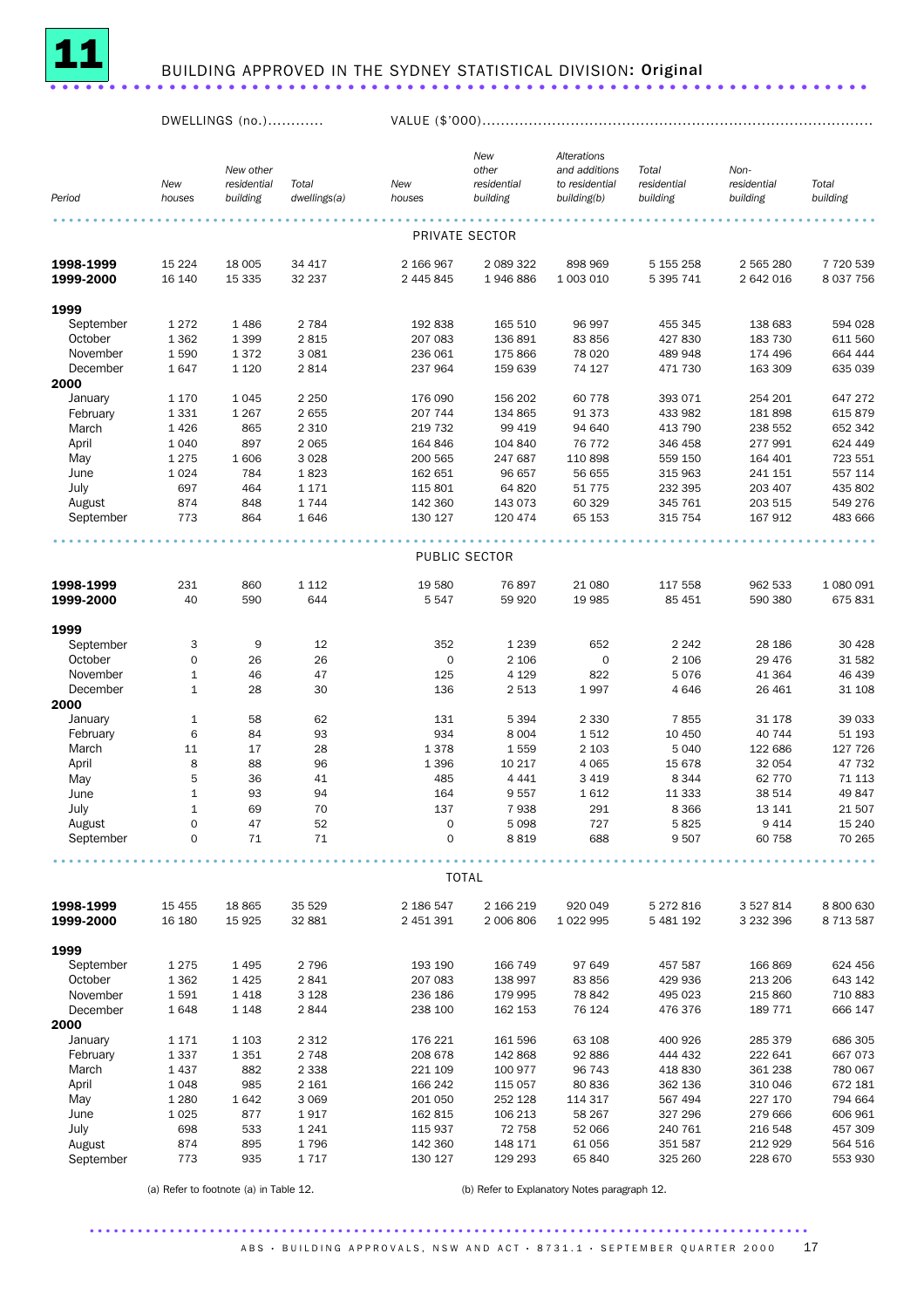

# BUILDING APPROVED IN STATISTICAL AREAS—NSW—Sep Qtr 2000

DWELLING (no.)............... VALUE (\$'000)...................................................................

|                                    | New<br>houses  | New other<br>residential Total<br>building | dwellings(a)   | New<br>houses       | New other<br>residential<br>buildings | Alterations<br>and additions Total<br>to residential<br>buildings(b) | residential<br>building | Non<br>residential<br>building | Total<br>building |
|------------------------------------|----------------|--------------------------------------------|----------------|---------------------|---------------------------------------|----------------------------------------------------------------------|-------------------------|--------------------------------|-------------------|
|                                    |                |                                            |                | STATISTICAL AREAS   |                                       |                                                                      |                         |                                |                   |
| <b>NEW SOUTH WALES</b>             | 4 4 4 1        | 2962                                       | 7 5 1 5        | 657 844             | 412 174                               | 248 042                                                              | 1 318 061               | 867 725                        | 2 185 786         |
| Sydney (SD)                        | 2 3 4 5        | 2 3 6 3                                    | 4 7 5 4        | 388 425             | 350 221                               | 178 962                                                              | 917 608                 | 658 147                        | 1575755           |
| Inner Sydney (SSD)                 | 15             | 492                                        | 507            | 2076                | 101 050                               | 10 336                                                               | 113 462                 | 133 502                        | 246 964           |
| Botany Bay (C)                     | 6              | $\mathbf 0$                                | 6              | 867                 | $\mathbf 0$                           | 733                                                                  | 1 600                   | 22 830                         | 24 430            |
| Leichhardt (A)<br>Marrickville (A) | 3<br>5         | 6<br>103                                   | 9<br>108       | 469<br>600          | 740<br>6 7 5 0                        | 2 1 3 8                                                              | 3 3 4 7                 | 341                            | 3688<br>12 7 7 8  |
| South Sydney (C)                   | $\mathbf{1}$   | 8                                          | 9              | 140                 | 1 0 2 0                               | 2 2 3 3<br>5 0 8 1                                                   | 9583<br>6 2 4 1         | 3 1 9 5<br>9 7 9 6             | 16 037            |
| Sydney (C)-Inner                   | $\mathbf 0$    | 229                                        | 229            | $\mathsf{O}\xspace$ | 72 240                                | 85                                                                   | 72 325                  | 58 838                         | 131 162           |
| Sydney (C)-Remainder               | $\mathbf 0$    | 146                                        | 146            | $\mathbf 0$         | 20 300                                | 67                                                                   | 20 367                  | 38 502                         | 58 869            |
| Eastern Suburbs (SSD)              | 20             | 98                                         | 120            | 8 2 9 7             | 19814                                 | 24 690                                                               | 52 801                  | 16 24 2                        | 69 043            |
| Randwick (C)                       | 9              | 34                                         | 44             | 1897                | 3974                                  | 8 0 0 9                                                              | 13 8 80                 | 13 2 10                        | 27 090            |
| Waverley (A)                       | $1\,$          | $\overline{2}$                             | $\overline{4}$ | 350                 | 240                                   | 1649                                                                 | 2 2 3 9                 | 338                            | 2577              |
| Woollahra (A)                      | 10             | 62                                         | 72             | 6 0 5 0             | 15 600                                | 15 0 32                                                              | 36 682                  | 2694                           | 39 376            |
| St George-Sutherland (SSD)         | 131            | 277                                        | 415            | 25 178              | 34 707                                | 16 905                                                               | 76 789                  | 15 516                         | 92 305            |
| Hurstville (C)                     | 29             | 57                                         | 88             | 5 1 5 7             | 7 0 9 1                               | 2 0 4 8                                                              | 14 296                  | 2570                           | 16866             |
| Kogarah (A)                        | 20             | 41                                         | 61             | 4879                | 7 300                                 | 3 0 0 9                                                              | 15 187                  | 279                            | 15 4 67           |
| Rockdale (C)                       | 27             | 89                                         | 119            | 4 5 5 0             | 10 535                                | 2 0 0 7                                                              | 17 092                  | 7 2 9 4                        | 24 386            |
| Sutherland Shire (A)               | 55             | 90                                         | 147            | 10 592              | 9 7 8 1                               | 9842                                                                 | 30 214                  | 5372                           | 35 586            |
| Canterbury-Bankstown (SSD)         | 65             | 159                                        | 227            | 11 198              | 17908                                 | 7 5 3 4                                                              | 36 640                  | 27 485                         | 64 125            |
| Bankstown (C)                      | 38<br>27       | 95<br>64                                   | 136<br>91      | 6792<br>4 4 0 5     | 11 368<br>6541                        | 3927<br>3 607                                                        | 22 087<br>14 553        | 12 809<br>14 676               | 34 895<br>29 229  |
| Canterbury (C)                     |                |                                            |                |                     |                                       |                                                                      |                         |                                |                   |
| Fairfield-Liverpool (SSD)          | 294            | 99                                         | 399            | 44 918              | 8654                                  | 4 1 3 3                                                              | 57 706                  | 40 957                         | 98 663            |
| Fairfield (C)                      | 33             | 25                                         | 58             | 4886                | 1915                                  | 1784                                                                 | 8585                    | 28 683                         | 37 269            |
| Liverpool (C)                      | 261            | 74                                         | 341            | 40 032              | 6 7 3 9                               | 2 3 4 9                                                              | 49 120                  | 12 2 7 4                       | 61 394            |
| Outer South Western Sydney (SSD)   | 315            | 27                                         | 344            | 43 881              | 2 400                                 | 6 1 1 9                                                              | 52 400                  | 13 792                         | 66 192            |
| Camden (A)                         | 133            | $\mathbf 0$                                | 134            | 18 4 16             | $\mathbf 0$                           | 344                                                                  | 18 7 5 9                | 6 2 8 9                        | 25 048            |
| Campbelltown (C)                   | 111            | 16                                         | 128            | 14 302              | 1662                                  | 4 1 4 1                                                              | 20 105                  | 4 7 1 8                        | 24 823            |
| Wollondilly (A)                    | 71             | 11                                         | 82             | 11 163              | 738                                   | 1635                                                                 | 13 5 35                 | 2 7 8 5                        | 16 3 20           |
| Inner Western Sydney (SSD)         | 14             | 67                                         | 81             | 3 3 4 9             | 8 2 9 0                               | 4 1 6 4                                                              | 15802                   | 10 338                         | 26 140            |
| Ashfield (A)                       | $\mathbf 0$    | $\mathbf 0$                                | $\mathbf 0$    | 0                   | $\mathbf 0$                           | 1 3 6 8                                                              | 1 3 6 8                 | 3 7 5 0                        | 5 1 1 8           |
| Burwood (A)                        | $\overline{4}$ | 12                                         | 16             | 888                 | 840                                   | 112                                                                  | 1840                    | 840                            | 2680              |
| Concord (A)                        | 4              | $\sqrt{2}$                                 | 6              | 916                 | 300                                   | 808                                                                  | 2024                    | 748                            | 2 7 7 2           |
| Drummoyne (A)<br>Strathfield (A)   | 3<br>3         | 43<br>10                                   | 46<br>13       | 850<br>695          | 5 0 5 0<br>2 100                      | 1501<br>376                                                          | 7 4 0 1<br>3 1 7 1      | 5 0 0 0<br>$\mathbf 0$         | 12 401<br>3 1 7 1 |
|                                    |                |                                            |                |                     |                                       |                                                                      |                         |                                |                   |
| Central Western Sydney (SSD)       | 105            | 343                                        | 449            | 15 5 84             | 37 005                                | 5996                                                                 | 58 585                  | 14 275                         | 72 860            |
| Auburn (A)                         | 10             | 15                                         | 25             | 1 3 9 7             | 1557                                  | 440                                                                  | 3 3 9 4                 | 2 1 1 8                        | 5 5 1 2           |
| Holroyd (C)<br>Parramatta (C)      | 48<br>47       | 75<br>253                                  | 123<br>301     | 5 7 1 9<br>8 4 6 9  | 6 50 6<br>28 942                      | 1532<br>4 0 2 4                                                      | 13 7 5 6<br>41 435      | 2 2 3 5<br>9922                | 15 990<br>51 357  |
|                                    |                |                                            |                |                     |                                       |                                                                      |                         |                                |                   |
| Outer Western Sydney (SSD)         | 248            | 27                                         | 276            | 36 383              | 2 7 4 1                               | 12 24 2                                                              | 51 367                  | 21 827                         | 73 194            |
| Blue Mountains (C)                 | 68             | $\mathsf O$                                | 68             | 10 4 29             | $\mathsf{O}\xspace$                   | 3 2 3 1                                                              | 13 660                  | 6 2 3 5                        | 19895             |
| Hawkesbury (C)                     | 72             | 8                                          | 80             | 11 319              | 885                                   | 3 6 4 8                                                              | 15853                   | 4375                           | 20 228            |
| Penrith (C)                        | 108            | 19                                         | 128            | 14 635              | 1856                                  | 5 3 6 3                                                              | 21854                   | 11 217                         | 33 0 71           |
| Blacktown-Baulkham Hills (SSD)     | 475            | 109                                        | 587            | 75 158              | 9943                                  | 5672                                                                 | 90 773                  | 98 676                         | 189 449           |
| Baulkham Hills (A)                 | 212            | 66                                         | 281            | 39 658              | 6 4 5 3                               | 1 3 4 2                                                              | 47 453                  | 58 530                         | 105 983           |
| Blacktown (C)                      | 263            | 43                                         | 306            | 35 500              | 3 4 9 0                               | 4 3 3 0                                                              | 43 320                  | 40 146                         | 83 466            |
| Lower Northern Sydney (SSD)        | 69             | 214                                        | 288            | 19 681              | 33 551                                | 34 703                                                               | 87935                   | 214 260                        | 302 195           |
| Hunter's Hill (A)                  | 3              | 0                                          | 3              | 1370                | $\mathsf{O}\xspace$                   | 1572                                                                 | 2942                    | $\mathsf{O}\xspace$            | 2942              |
| Lane Cove (A)                      | 11             | 34                                         | 45             | 4 3 1 0             | 3 2 3 5                               | 3 4 6 8                                                              | 11 0 13                 | 12 030                         | 23 043            |
| Mosman (A)                         | 3              | 0                                          | 3              | 1 0 0 7             | 0                                     | 2999                                                                 | 4 0 0 6                 | 140                            | 4 1 4 6           |
| North Sydney (A)<br>Ryde(C)        | 6<br>30        | 39<br>116                                  | 48<br>146      | 2 1 2 0<br>6 2 0 3  | 17 930<br>9826                        | 13 392<br>4 1 8 4                                                    | 33 442<br>20 213        | 18 3 35<br>164 097             | 51 778<br>184 311 |
| Willoughby (C)                     | 16             | 25                                         | 43             | 4671                | 2 5 6 0                               | 9088                                                                 | 16 319                  | 19 657                         | 35 976            |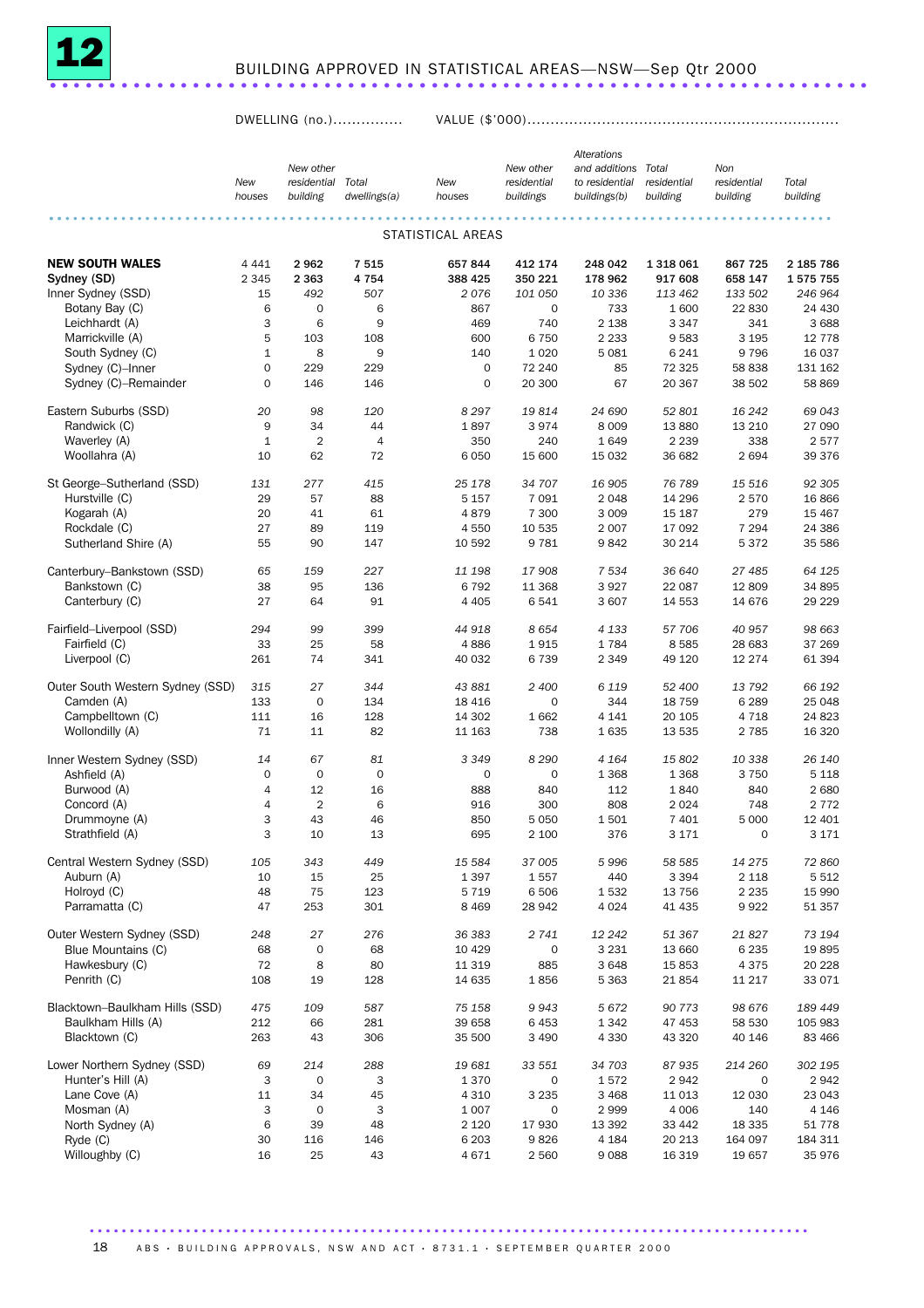

DWELLINGS (no.)............. VALUE (\$'000).................................................................

|                                    |                |                         |                |                   |                 | Alterations        |                   |                     |                   |
|------------------------------------|----------------|-------------------------|----------------|-------------------|-----------------|--------------------|-------------------|---------------------|-------------------|
|                                    |                | New other               |                |                   | New other       | and additions      | Total             | Non                 |                   |
|                                    | New            | residential             | Total          | New               | residential     | to residential     | residential       | residential         | Total             |
|                                    | houses         | building                | dwellings(a)   | houses            | buildings       | buildings(b)       | building          | building            | building          |
|                                    |                |                         |                |                   |                 |                    |                   |                     |                   |
|                                    |                |                         |                | STATISTICAL AREAS |                 |                    |                   |                     |                   |
| <b>Sydney (SD)</b> continued       |                |                         |                |                   |                 |                    |                   |                     |                   |
| Hornsby-Ku-ring-gai (SSD)          | 137            | 231                     | 380            | 26 397            | 44 145          | 17 605             | 88 147            | 15850               | 103 997           |
| Hornsby (A)                        | 110            | 181                     | 303            | 17 158            | 34 645          | 5857               | 57 659            | 10 640              | 68 299            |
| Ku-ring-gai (A)                    | 27             | 50                      | 77             | 9 2 4 0           | 9 500           | 11 748             | 30 488            | 5 2 1 0             | 35 698            |
| Northern Beaches (SSD)             | 58             | 71                      | 131            | 17 393            | 14 602          | 15 630             | 47 625            | 15 743              | 63 368            |
| Manly (A)                          | $\overline{4}$ | 8                       | 12             | 1 4 0 7           | 1 400           | 2 606              | 5 4 1 3           | 1 1 7 6             | 6589              |
| Pittwater (A)                      | 27             | 19                      | 48             | 7 4 0 2           | 3 4 0 0         | 5991               | 16 793            | 8 2 7 7             | 25 0 70           |
| Warringah (A)                      | 27             | 44                      | 71             | 8 5 8 4           | 9802            | 7 0 3 3            | 25 4 19           | 6 2 9 0             | 31 709            |
| Gosford-Wyong (SSD)                | 399            | 149                     | 550            | 58 932            | 15 411          | 13 233             | 87 576            | 19 685              | 107 262           |
| Gosford (C)                        | 148            | 86                      | 236            | 27 685            | 7618            | 8593               | 43 896            | 6 0 0 5             | 49 901            |
| Wyong (A)                          | 251            | 63                      | 314            | 31 247            | 7 7 9 4         | 4 6 4 0            | 43 680            | 13 680              | 57 360            |
| Hunter (SD)                        | 528            | 358                     | 929            | 68 452            | 38 397          | 22 8 26            | 129 675           | 67 325              | 197 001           |
| Newcastle (SSD)                    | 435            | 338                     | 815            | 57 783            | 33 017          | 20 083             | 110883            | 55 310              | 166 193           |
| Cessnock (C)                       | 36             | $\mathbf 0$             | 37             | 4 9 6 9           | 0               | 1 1 4 8            | 6 1 1 7           | 1582                | 7699              |
| Lake Macquarie (C)                 | 204            | 55                      | 260            | 25 7 25           | 6078            | 6449               | 38 25 2           | 15 144              | 53 397            |
| Maitland (C)                       | 53             | $\mathbf 0$             | 53             | 6 6 3 3           | 0               | 1539               | 8 1 7 2           | 2 3 1 2             | 10 4 85           |
| Newcastle (C)-Inner                | $\mathbf{1}$   | 199                     | 237            | 100               | 19 700          | 4 4 0 9            | 24 209            | 936                 | 25 145            |
| Newcastle (C)-Remainder            | 63             | 54                      | 119            | 8 7 5 4           | 3 0 4 9         | 4878               | 16 681            | 33 670              | 50 351            |
| Port Stephens (A)                  | 78             | 30                      | 109            | 11 601            | 4 1 9 1         | 1660               | 17 452            | 1665                | 19 117            |
| Hunter SD Balance (SSD)            | 93             | 20                      | 114            | 10 670            | 5 3 8 0         | 2 7 4 3            | 18 793            | 12 015              | 30 808            |
| Dungog (A)                         | 11             | $\mathsf{O}\xspace$     | 11             | 1 1 0 5           | 0               | 445                | 1 5 5 0           | 158                 | 1708              |
| Gloucester (A)                     | $\overline{4}$ | $\mathbf 0$             | $\overline{4}$ | 256               | $\mathbf 0$     | 178                | 434               | $\mathbf 0$         | 434               |
| Great Lakes (A)                    | 53             | 20                      | 73             | 5831              | 5 3 8 0         | 1373               | 12 5 84           | 2 1 4 9             | 14 733            |
| Merriwa (A)                        | $\mathbf{1}$   | $\mathbf 0$             | $\mathbf{1}$   | 40                | 0               | $\mathbf 0$        | 40                | $\mathbf 0$         | 40                |
| Murrurundi (A)                     | $\mathbf 0$    | $\mathbf 0$             | $\mathbf 0$    | $\mathbf 0$       | 0               | $\mathbf 0$        | 0                 | $\mathbf 0$         | $\circ$           |
| Muswellbrook (A)                   | $\overline{7}$ | $\mathbf 0$             | $\overline{7}$ | 892               | 0               | 144                | 1036              | 7823                | 8858              |
| Scone (A)                          | $\mathbf{1}$   | $\mathbf 0$             | $\mathbf{1}$   | 305               | $\mathbf 0$     | 78                 | 383               | 532                 | 915               |
| Singleton (A)                      | 16             | $\mathbf 0$             | 17             | 2 2 4 1           | 0               | 526                | 2 7 6 7           | 1 3 5 4             | 4 1 2 0           |
|                                    |                |                         |                |                   |                 |                    |                   |                     |                   |
| Illawarra (SD)<br>Wollongong (SSD) | 340<br>166     | 49<br>36                | 396<br>207     | 45 289<br>22 406  | 4750<br>3 6 9 0 | 11 183<br>7337     | 61 221<br>33 433  | 40 336<br>32 671    | 101 557<br>66 104 |
| Kiama (A)                          | 17             | 16                      | 35             | 2836              | 2 0 6 5         | 2 2 1 9            | 7 1 1 9           | 575                 | 7694              |
| Shellharbour (C)                   |                |                         | 71             |                   |                 |                    |                   | 2070                | 12 376            |
| Wollongong (C)                     | 64<br>85       | 7<br>13                 | 101            | 8 5 9 0<br>10 980 | 600<br>1 0 25   | 1 1 1 6<br>4 0 0 2 | 10 30 6<br>16 007 | 30 0 26             | 46 033            |
|                                    |                |                         |                |                   |                 |                    |                   |                     |                   |
| Illawarra SD Balance (SSD)         | 174            | 13                      | 189            | 22 883            | 1 0 6 0         | 3846               | 27 789            | 7665                | 35 454            |
| Shoalhaven (C)                     | 142            | 13                      | 157            | 18 205            | 1 0 6 0         | 3 4 2 7            | 22 691            | 7 3 9 0             | 30 081            |
| Wingecarribee (A)                  | 32             | $\mathsf{O}\xspace$     | 32             | 4678              | 0               | 420                | 5 0 9 7           | 275                 | 5372              |
| Richmond-Tweed (SD)                | 186            | 28                      | 217            | 23 160            | 2629            | 4956               | 30 745            | 15 177              | 45 922            |
| Tweed Heads (SSD)                  | 33             | $\overline{\mathbf{c}}$ | 35             | 4 4 1 3           | 185             | 1075               | 5673              | 0                   | 5 673             |
| Tweed (A)-Pt A                     | 33             | $\overline{c}$          | 35             | 4 4 1 3           | 185             | 1075               | 5673              | 0                   | 5 673             |
| Richmond-Tweed SD Balance (SSD)    | 153            | 26                      | 182            | 18747             | 2444            | 3881               | 25 0 72           | 15 177              | 40 249            |
| Ballina (A)                        | 33             | 13                      | 48             | 5 6 6 1           | 1 1 5 0         | 944                | 7 7 5 5           | 3 3 2 0             | 11 0 75           |
| Byron (A)                          | 52             | $\mathsf{O}\xspace$     | 52             | 6 3 2 6           | 0               | 1854               | 8 1 8 0           | 2 0 9 8             | 10 278            |
| Kyogle (A)                         | 4              | 0                       | 4              | 330               | 0               | 263                | 593               | 0                   | 593               |
| Lismore (C)                        | 27             | $\overline{2}$          | 29             | 2 7 9 3           | 254             | 133                | 3 1 8 0           | 8 7 0 9             | 11889             |
| Richmond Valley (A) - Casino       | $\mathbf{1}$   | 0                       | $\mathbf{1}$   | 131               | 0               | 20                 | 151               | 900                 | 1051              |
| Richmond Valley (A) - Bal          | 6              | $\overline{7}$          | 13             | 632               | 720             | 338                | 1690              | 150                 | 1840              |
| Tweed (A)-Pt B                     | $30\,$         | $\sqrt{4}$              | 35             | 2874              | 320             | 328                | 3 5 2 2           | $\mathsf{O}\xspace$ | 3 5 2 2           |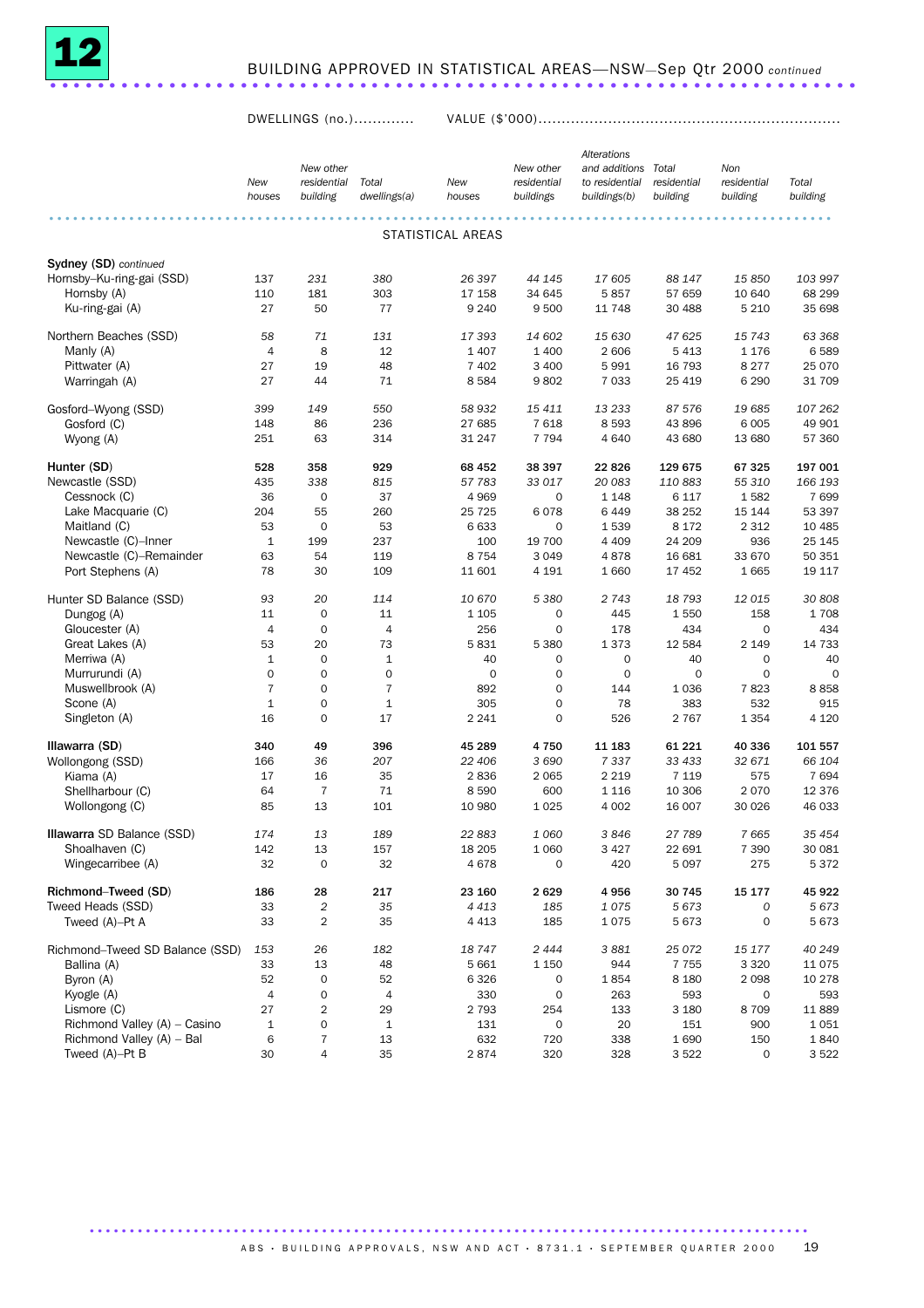

#### BUILDING APPROVED IN STATISTICAL AREAS—NSW—Sep Qtr 2000 *continued* ..................................................................... .

## DWELLINGS (no.).............. VALUE (\$'000)..................................................................

|                               |                |                          |                |                     |                                       | Alterations                     |                      |                    |                     |
|-------------------------------|----------------|--------------------------|----------------|---------------------|---------------------------------------|---------------------------------|----------------------|--------------------|---------------------|
|                               | New            | New other<br>residential | Total          | New                 | New other<br>residential<br>buildings | and additions<br>to residential | Total<br>residential | Non<br>residential | Total               |
|                               | houses         | building                 | dwellings(a)   | houses              |                                       | buildings(b)                    | building             | building           | building            |
|                               |                |                          |                | STATISTICAL AREAS   |                                       |                                 |                      |                    |                     |
| Mid-North Coast (SD)          | 276            | 70                       | 353            | 34 665              | 6070                                  | 7658                            | 48 393               | 17 349             | 65 742              |
| Clarence (SSD)                | 121            | 16                       | 138            | 14 775              | 1571                                  | 3 2 0 4                         | 19 550               | 11800              | 31 350              |
| Bellingen (A)                 | $\mathbf 0$    | $\mathbf 0$              | $\mathbf 0$    | 0                   | $\mathbf 0$                           | 297                             | 297                  | 470                | 767                 |
| Coffs Harbour (C)             | 58             | 16                       | 75             | 7 3 4 6             | 1571                                  | 1 3 8 8                         | 10 30 5              | 7482               | 17 787              |
| Copmanhurst (A)               | 3              | $\mathbf 0$              | 3              | 131                 | $\mathbf 0$                           | 50                              | 180                  | 400                | 580                 |
| Grafton (C)                   | $\overline{4}$ | $\mathbf 0$              | $\overline{4}$ | 344                 | $\mathbf 0$                           | 212                             | 556                  | 680                | 1 2 3 6             |
| Maclean (A)                   | 14             | $\mathbf 0$              | 14             | 2 0 6 8             | $\mathbf 0$                           | 320                             | 2 3 8 8              | 828                | 3 2 1 6             |
| Nambucca (A)                  | 27             | $\mathbf 0$              | 27             | 2888                | $\mathbf 0$                           | 449                             | 3 3 3 6              | 1640               | 4976                |
| Pristine Waters (A) -         | $\overline{4}$ | $\mathbf 0$              | $\overline{4}$ | 407                 | $\mathbf 0$                           | 100                             | 507                  | $\mathbf 0$        | 507                 |
| Nymbodia                      |                |                          |                |                     |                                       |                                 |                      |                    |                     |
| Pristine Waters (A) - Ulmarra | 11             | 0                        | 11             | 1591                | 0                                     | 390                             | 1981                 | 301                | 2 2 8 2             |
| Hastings (SSD)                | 155            | 54                       | 215            | 19890               | 4 4 9 8                               | 4 4 5 4                         | 28 843               | 5 5 4 9            | 34 392              |
| Greater Taree (C)             | 35             | 11                       | 46             | 5 1 2 0             | 956                                   | 1506                            | 7582                 | 486                | 8 0 6 8             |
| Hastings (A)                  | 78             | 25                       | 105            | 10 471              | 2 4 2 3                               | 2 1 4 6                         | 15 040               | 2 1 4 8            | 17 188              |
| Kempsey (A)                   | 42             | 18                       | 64             | 4 2 9 9             | 1 1 2 0                               | 802                             | 6 2 2 1              | 2915               | 9 1 3 6             |
| Lord Howe Island              | 0              | $\mathbf 0$              | $\mathbf 0$    | 0                   | $\mathbf 0$                           | $\mathbf 0$                     | 0                    | $\mathbf 0$        | $\mathbf 0$         |
| Northern (SD)                 | 89             | 13                       | 103            | 11 468              | 1 2 5 5                               | 3666                            | 16 389               | 9746               | 26 135              |
| Northern Slopes (SSD)         | 41             | $\overline{7}$           | 49             | 5 7 3 0             | 580                                   | 2 1 6 3                         | 8474                 | 5 4 5 0            | 13 9 24             |
| Barraba (A)                   | $\mathbf{1}$   | $\mathbf 0$              | $1\,$          | 108                 | $\mathbf 0$                           | 37                              | 145                  | 0                  | 145                 |
| Bingara (A)                   | $\overline{2}$ | $\mathbf 0$              | $\overline{2}$ | 96                  | $\mathbf 0$                           | 68                              | 164                  | $\mathbf 0$        | 164                 |
| Gunnedah (A)                  | 3              | $\mathbf 0$              | 4              | 482                 | $\mathbf 0$                           | 281                             | 763                  | 150                | 913                 |
| Inverell (A)-Pt A             | 4              | $\mathbf 0$              | 4              | 269                 | $\mathbf 0$                           | 36                              | 305                  | $\mathbf 0$        | 305                 |
| Manilla (A)                   | $\mathbf 0$    | $\mathbf 0$              | $\mathbf 0$    | $\mathsf{O}\xspace$ | $\mathbf 0$                           | 31                              | 31                   | $\mathbf 0$        | 31                  |
| Nundle (A)                    | $\mathbf 0$    | $\mathbf 0$              | $\mathbf 0$    | $\mathbf 0$         | $\mathbf 0$                           | 48                              | 48                   | 185                | 233                 |
| Parry (A)                     | 5              | $\mathbf 0$              | 5              | 801                 | $\mathbf 0$                           | 519                             | 1 3 2 0              | 65                 | 1 3 8 5             |
| Quirindi (A)                  | $\overline{2}$ | $\mathbf 0$              | $\overline{2}$ | 321                 | $\mathbf 0$                           | 155                             | 477                  | $\mathbf 0$        | 477                 |
| Tamworth (C)                  | 24             | $\overline{7}$           | 31             | 3 6 5 3             | 580                                   | 939                             | 5 1 7 2              | 5 0 5 0            | 10 222              |
| Yallaroi (A)                  | $\mathbf 0$    | $\mathbf 0$              | $\mathbf 0$    | $\mathbf 0$         | $\mathbf 0$                           | 49                              | 49                   | $\mathbf 0$        | 49                  |
| Northern Tablelands (SSD)     | 26             | 0                        | 26             | 2996                | 0                                     | 1 1 65                          | 4 1 6 1              | 1758               | 5 919               |
| Armidale Dumaresq (A) - City  | 9              | $\mathbf 0$              | 9              | 1 1 4 7             | $\mathbf 0$                           | 120                             | 1 2 6 7              | 818                | 2 0 8 5             |
| Armidale Dumaresq (A) - Bal   | $\mathbf 0$    | $\mathbf 0$              | 0              | $\mathbf 0$         | $\mathbf 0$                           | $\mathbf 0$                     | $\mathbf 0$          | $\mathbf 0$        | $\circ$             |
| Glen Innes (A)                | 3              | $\mathbf 0$              | 3              | 359                 | $\mathbf 0$                           | 90                              | 449                  | $\mathbf 0$        | 449                 |
| Guyra (A)                     | $1\,$          | $\mathbf 0$              | $1\,$          | 100                 | $\mathbf 0$                           | 60                              | 160                  | $\mathbf 0$        | 160                 |
| Inverell (A)-Pt B             | 6              | $\mathbf 0$              | 6              | 794                 | 0                                     | 472                             | 1 2 6 6              | 580                | 1846                |
| Severn (A)                    | $\mathbf 0$    | $\mathbf 0$              | $\mathbf 0$    | $\mathbf 0$         | $\mathbf 0$                           | 0                               | 0                    | 0                  | 0                   |
| Tenterfield (A)               | 4              | $\mathbf 0$              | 4              | 271                 | $\mathbf 0$                           | 110                             | 381                  | 360                | 741                 |
| Uralla (A)                    | $\overline{2}$ | 0                        | $\overline{2}$ | 226                 | 0                                     | 286                             | 512                  | 0                  | 512                 |
| Walcha (A)                    | $1\,$          | $\mathbf 0$              | $\mathbf 1$    | 99                  | $\mathbf 0$                           | 28                              | 127                  | 0                  | 127                 |
| North Central Plain (SSD)     | 22             | 6                        | 28             | 2 742               | 675                                   | 337                             | 3 7 5 4              | 2 5 3 7            | 6 2 9 2             |
| Moree Plains (A)              | 14             | 6                        | 20             | 1638                | 675                                   | 134                             | 2447                 | 1845               | 4 292               |
| Narrabri (A)                  | 8              | 0                        | 8              | 1 1 0 4             | $\mathbf 0$                           | 204                             | 1 3 0 8              | 692                | 2 0 0 0             |
| North Western (SD)            | 66             | 6                        | 72             | 7777                | 1058                                  | 1 3 3 9                         | 10 175               | 8397               | 18572               |
| Central Macquarie (SSD)       | 60             | 4                        | 64             | 7 0 3 9             | 750                                   | 1211                            | 9 0 0 0              | 7827               | 16828               |
| Coolah (A)                    | 6              | 0                        | 6              | 470                 | 0                                     | $\mathsf{O}\xspace$             | 470                  | 0                  | 470                 |
| Coonabarabran (A)             | $\mathbf{1}$   | 0                        | $\mathbf 1$    | 42                  | 0                                     | 62                              | 104                  | 0                  | 104                 |
| Dubbo (C)                     | 25             | 4                        | 29             | 3 500               | 750                                   | 859                             | 5 1 1 0              | 6338               | 11 448              |
| Gilgandra (A)                 | 3              | 0                        | 3              | 375                 | 0                                     | 41                              | 416                  | 51                 | 467                 |
| Mudgee (A)                    | 16             | 0                        | 16             | 1730                | 0                                     | 100                             | 1830                 | 850                | 2 680               |
| Narromine (A)                 | 4              | 0                        | 4              | 402                 | 0                                     | 150                             | 552                  | 588                | 1 1 4 0             |
| Wellington (A)                | 5              | $\mathbf 0$              | 5              | 520                 | 0                                     | $\mathbf 0$                     | 520                  | 0                  | 520                 |
| Macquarie-Barwon (SSD)        | 3              | 0                        | 3              | 332                 | 0                                     | 40                              | 372                  | 220                | 592                 |
| Bogan (A)                     | $\mathbf 0$    | $\mathbf 0$              | 0              | 0                   | $\mathbf 0$                           | 0                               | 0                    | 220                | 220                 |
| Coonamble (A)                 | 0              | $\mathbf 0$              | 0              | 0                   | 0                                     | 15                              | 15                   | 0                  | 15                  |
| Walgett (A)                   | 3              | 0                        | 3              | 332                 | $\mathsf{O}\xspace$                   | 25                              | 357                  | 0                  | 357                 |
| Warren (A)                    | $\mathbf 0$    | $\mathbf 0$              | 0              | 0                   | 0                                     | 0                               | 0                    | 0                  | $\mathsf{O}\xspace$ |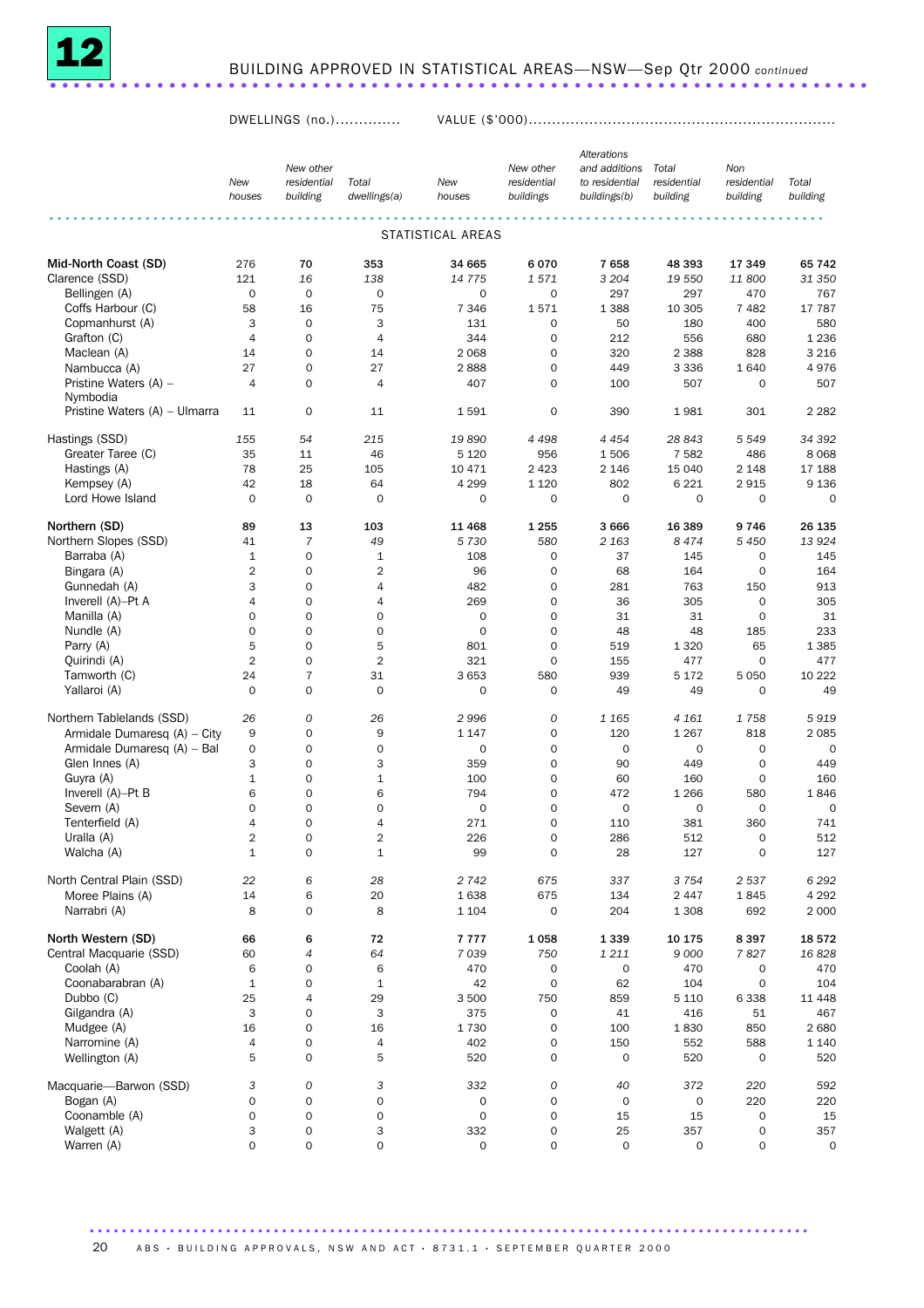

#### BUILDING APPROVED IN STATISTICAL AREAS—NSW—Sep Qtr 2000 *continued* ..................................................................... .

DWELLINGS (no.)............... VALUE (\$'000)..................................................................

|                              |                     |                     |                         |                     |             | Alterations         |                     |              |             |
|------------------------------|---------------------|---------------------|-------------------------|---------------------|-------------|---------------------|---------------------|--------------|-------------|
|                              |                     | New other           |                         |                     | New other   | and additions       | Total               | Non          |             |
|                              | New                 | residential         | Total                   | New                 | residential | to residential      | residential         | residential  | Total       |
|                              | houses              | building            | dwellings(a)            | houses              | buildings   | buildings(b)        | building            | building     | building    |
|                              |                     |                     |                         |                     |             |                     |                     |              |             |
|                              |                     |                     |                         | STATISTICAL AREAS   |             |                     |                     |              |             |
|                              |                     |                     |                         |                     |             |                     |                     |              |             |
| North Western (SD) continued |                     |                     |                         |                     |             |                     |                     |              |             |
| Upper Darling (SSD)          | 3                   | $\overline{c}$      | 5                       | 406                 | 308         | 89                  | 802                 | 350          | 1 1 5 2     |
| Bourke (A)                   | $\mathbf{1}$        | 0                   | $\mathbf{1}$            | 76                  | $\mathbf 0$ | 59                  | 135                 | 0            | 135         |
| Brewarrina (A)               | $\overline{2}$      | $\overline{2}$      | 4                       | 330                 | 308         | $\mathbf 0$         | 638                 | $\mathbf 0$  | 638         |
| Cobar (A)                    | $\mathbf 0$         | $\mathbf 0$         | $\mathbf 0$             | $\mathbf 0$         | 0           | 30                  | 30                  | 350          | 380         |
| Central West (SD)            | 125                 | 17                  | 144                     | 16 364              | 1 3 1 0     | 4 3 4 0             | 22 014              | 10 431       | 32 445      |
| Bathurst-Orange (SSD)        | 60                  | 10                  | 70                      | 8 4 0 2             | 770         | 2066                | 11 238              | 4 4 2 7      | 15 665      |
| Bathurst (C)                 | 27                  | $\mathbf 0$         | 27                      | 3920                | 0           | 892                 | 4812                | 2 2 6 5      | 7077        |
| Blayney (A)-Pt A             | 6                   | $\mathbf 0$         | 6                       | 887                 | 0           | 141                 | 1028                | 0            | 1028        |
| Cabonne (A)-Pt A             | $\overline{4}$      | $\mathbf 0$         | $\overline{4}$          | 377                 | 0           | 239                 | 616                 | $\mathsf{O}$ | 616         |
| Evans (A)-Pt A               | $\mathbf 0$         | $\mathbf 0$         | 0                       | $\mathbf 0$         | 0           | 0                   | 0                   | 0            | $\mathbf 0$ |
| Orange (C)                   | 23                  | 10                  | 33                      | 3 2 1 8             | 770         | 795                 | 4 7 8 2             | 2 1 6 2      | 6944        |
|                              |                     |                     |                         |                     |             |                     |                     |              |             |
| Central Tablelands (excl.    |                     |                     |                         |                     |             |                     |                     | 1040         |             |
| Bathurst-Orange) (SSD)       | 43                  | 5                   | 50                      | 5477                | 370         | 1 3 6 4             | 7 2 1 0             |              | 8 2 5 0     |
| Blayney (A)-Pt B             | 3                   | 0                   | 3                       | 343                 | 0           | 335                 | 678                 | 0            | 678         |
| Cabonne (A) -Pt B            | $\mathbf 1$         | $\mathbf 0$         | $1\,$                   | 150                 | $\mathbf 0$ | 23                  | 173                 | $\mathbf 0$  | 173         |
| Evans (A)-Pt B               | 3                   | $\mathbf 0$         | 3                       | 320                 | $\mathbf 0$ | 141                 | 461                 | $\mathbf 0$  | 461         |
| Greater Lithgow (C)          | 22                  | 5                   | 27                      | 2950                | 370         | 721                 | 4 0 4 1             | 910          | 4951        |
| Oberon (A)                   | 12                  | $\mathbf 0$         | 14                      | 1456                | 0           | 46                  | 1501                | 0            | 1501        |
| Rylstone (A)                 | $\overline{2}$      | 0                   | $\overline{2}$          | 258                 | 0           | 98                  | 356                 | 130          | 486         |
| Lachlan (SSD)                | 22                  | $\overline{c}$      | 24                      | 2486                | 170         | 910                 | 3 5 6 6             | 4 9 6 4      | 8 5 3 0     |
| Bland (A)                    | $\overline{2}$      | $\mathbf 0$         | $\overline{2}$          | 220                 | $\mathbf 0$ | 50                  | 270                 | 134          | 404         |
| Cabonne (A)-Pt C             | 3                   | $\mathbf 0$         | 3                       | 456                 | $\mathbf 0$ | 50                  | 506                 | $\mathbf 0$  | 506         |
| Cowra (A)                    | 3                   | $\mathbf 0$         | 3                       | 211                 | $\mathbf 0$ | 94                  | 304                 | 650          | 954         |
| Forbes (A)                   | 6                   | $\overline{2}$      | 8                       | 591                 | 170         | 157                 | 918                 | 2 2 0 0      | 3 1 1 8     |
|                              | 3                   |                     |                         |                     |             |                     |                     |              |             |
| Lachlan (A)                  |                     | 0                   | 3                       | 350                 | 0           | 100                 | 450                 | 1 4 1 0      | 1860        |
| Parkes (A)                   | 3                   | $\mathbf 0$         | 3                       | 450                 | $\mathbf 0$ | 444                 | 894                 | 220          | 1 1 1 4     |
| Weddin (A)                   | $\overline{2}$      | $\mathbf 0$         | $\overline{2}$          | 208                 | $\mathbf 0$ | 16                  | 224                 | 350          | 574         |
| South Eastern (SD)           | 283                 | 51                  | 334                     | 37 461              | 5767        | 6802                | 50 030              | 15 216       | 65 246      |
| Queanbeyan (SSD)             | 96                  | 30                  | 126                     | 14 867              | 4 0 0 0     | 965                 | 19831               | 4858         | 24 689      |
| Queanbeyan (C)               | 59                  | 30                  | 89                      | 8374                | 4 0 0 0     | 594                 | 12 968              | 4583         | 17 551      |
| Yarrowlumla (A)-Pt A         | 37                  | $\mathbf 0$         | 37                      | 6 4 9 3             | 0           | 371                 | 6863                | 275          | 7 1 38      |
|                              |                     |                     |                         |                     |             |                     |                     |              |             |
| Southern Tablelands (excl.   |                     |                     |                         |                     |             |                     |                     |              |             |
| Queanbeyan) (SSD)            | 58                  | $\overline{2}$      | 60                      | 6913                | 250         | 2 5 0 5             | 9667                | 4 4 3 5      | 14 102      |
| Boorowa (A)                  | 3                   | $\mathbf 0$         | 3                       | 235                 | 0           | 90                  | 325                 | 0            | 325         |
| Crookwell (A)                | $\overline{7}$      | 0                   | $\overline{7}$          | 1015                | 0           | 155                 | 1 1 7 0             | 0            | 1 1 7 0     |
| Goulburn (C)                 | $\mathbf 1$         | $\mathbf 0$         | $\mathbf{1}$            | 86                  | $\mathbf 0$ | 275                 | 361                 | 579          | 940         |
| Gunning (A)                  | $\overline{2}$      | $\mathsf{O}\xspace$ | $\overline{\mathbf{c}}$ | 207                 | 0           | 87                  | 294                 | 0            | 294         |
| Harden (A)                   | $\mathbf 0$         | $\mathsf{O}\xspace$ | 0                       | 0                   | 0           | 30                  | 30                  | 1 2 7 5      | 1 3 0 5     |
| Mulwaree (A)                 | 13                  | $\overline{2}$      | 15                      | 1 4 6 4             | 250         | 477                 | 2 1 9 2             | 356          | 2 5 4 8     |
| Tallaganda (A)               | 12                  | $\mathsf{O}\xspace$ | 12                      | 1 1 9 5             | 0           | 143                 | 1 3 3 8             | 225          | 1563        |
| Yarrowlumla (A)-Pt B         | $\mathsf{O}\xspace$ | $\mathbf 0$         | $\mathbf 0$             | $\mathsf{O}\xspace$ | 0           | $\mathsf{O}\xspace$ | $\mathsf{O}\xspace$ | 0            | 0           |
| Yass (A)                     | 13                  | $\mathsf{O}\xspace$ | 13                      | 1601                | 0           | 922                 | 2 5 2 3             | 2 0 0 0      | 4 5 23      |
| Young (A)                    | $\overline{7}$      | $\mathbf 0$         | $\overline{7}$          | 1 1 1 0             | 0           | 325                 | 1 4 3 5             | 0            | 1 4 3 5     |
| Lower South Coast (SSD)      | 118                 | 19                  | 137                     | 14 286              | 1517        | 2836                | 18 638              | 5 5 6 4      | 24 202      |
| Bega Valley (A)              | 45                  | $\mathsf O$         | 45                      | 5 5 0 3             | 0           | 1447                | 6950                | 1590         | 8 5 4 0     |
| Eurobodalla (A)              | 73                  | 19                  | 92                      | 8783                | 1517        | 1389                | 11 689              | 3974         | 15 662      |
|                              |                     |                     |                         |                     |             |                     |                     |              |             |
| Snowy (SSD)                  | 11                  | 0                   | 11                      | 1 3 9 6             | 0           | 497                 | 1893                | 360          | 2 253       |
| Bombala (A)                  | $\mathbf 1$         | $\mathbf 0$         | $\mathbf 1$             | 45                  | 0           | 40                  | 85                  | 0            | 85          |
| Cooma-Monaro (A)             | 5                   | 0                   | 5                       | 406                 | 0           | 397                 | 803                 | 360          | 1 1 6 3     |
| Snowy River (A)              | 5                   | 0                   | 5                       | 945                 | 0           | 60                  | 1 0 0 5             | 0            | 1 0 0 5     |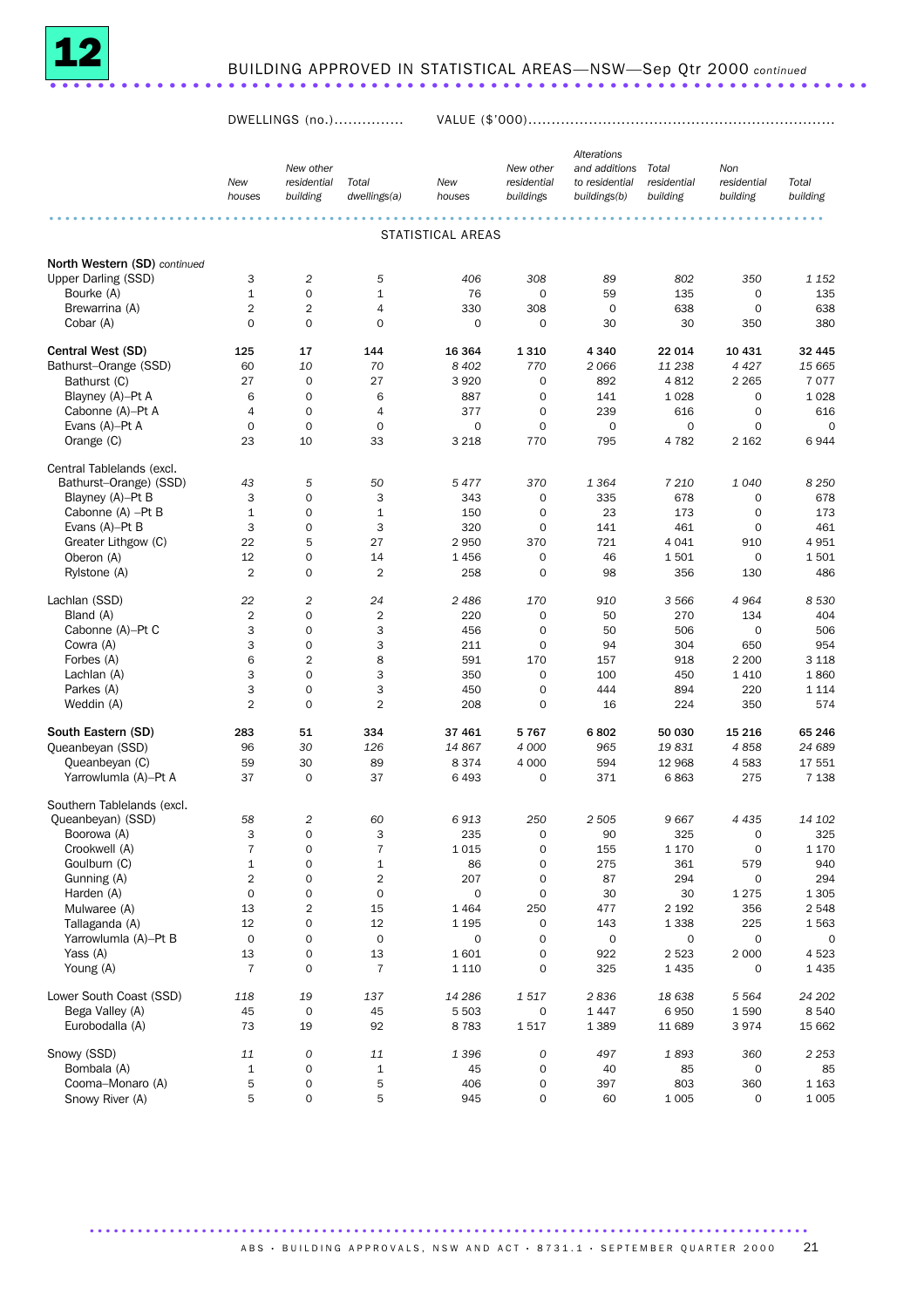

## 12 BUILDING APPROVED IN STATISTICAL AREAS—NSW—Sep Qtr 2000 *continued* ...................................................................

### DWELLINGS (no.)............. VALUE (\$'000).................................................................

|                                    |                         |                         |                     | Alterations          |                     |                |             |             |             |
|------------------------------------|-------------------------|-------------------------|---------------------|----------------------|---------------------|----------------|-------------|-------------|-------------|
|                                    |                         | New other               |                     |                      | New other           | and additions  | Total       | Non         |             |
|                                    | New                     | residential             | Total               | New                  | residential         | to residential | residential | residential | Total       |
|                                    | houses                  | building                | dwellings(a)        | houses               | buildings           | buildings(b)   | building    | building    | building    |
|                                    |                         |                         |                     |                      |                     |                |             |             |             |
|                                    |                         |                         |                     | STATISTICAL AREAS    |                     |                |             |             |             |
|                                    |                         |                         |                     |                      |                     |                |             |             |             |
| Murrumbidgee (SD)                  | 106                     | $\overline{\mathbf{r}}$ | 116                 | 12 1 24              | 717                 | 3 2 0 3        | 16 045      | 19 563      | 35 608      |
| Central Murrumbidgee (SSD)         | 63                      | $\sqrt{2}$              | 68                  | 6634                 | 175                 | 2 5 22         | 9332        | 13 707      | 23 038      |
| Coolamon (A)                       | $\overline{2}$          | $\mathbf 0$             | $\overline{2}$      | 187                  | 0                   | 10             | 197         | 335         | 532         |
| Cootamundra (A)                    | $\mathbf{1}$            | $\mathbf 0$             | $1\,$               | 150                  | $\mathbf 0$         | 251            | 401         | 60          | 461         |
| Gundagai (A)                       | 3                       | $\mathbf 0$             | 3                   | 280                  | $\mathbf 0$         | 30             | 310         | 750         | 1 0 6 0     |
| Junee (A)                          | 5                       | $\mathbf 0$             | 5                   | 470                  | $\mathbf 0$         | 104            | 574         | $\mathbf 0$ | 574         |
| Lockhart (A)                       | 3                       | $\mathbf 0$             | 3                   | 261                  | $\mathbf 0$         | $\mathbf 0$    | 261         | $\mathbf 0$ | 261         |
| Narrandera (A)                     | $\mathbf 1$             | $\mathsf{O}\xspace$     | $\mathbf 1$         | 45                   | $\mathbf 0$         | 42             | 87          | 93          | 180         |
| Temora (A)                         | 3                       | $\overline{2}$          | 5                   | 331                  | 175                 | 91             | 597         | 150         | 747         |
| Tumut (A)                          | $\overline{7}$          | $\mathsf{O}\xspace$     | $\overline{7}$      | 795                  | $\mathbf 0$         | 154            | 949         | $\mathbf 0$ | 949         |
| Wagga Wagga (C)                    | 38                      | $\mathbf 0$             | 41                  | 4 1 1 6              | $\mathbf 0$         | 1841           | 5957        | 12 3 19     | 18 275      |
|                                    |                         |                         |                     |                      |                     |                |             |             |             |
| Lower Murrumbidgee (SSD)           | 43                      | 5                       | 48                  | 5 4 9 0              | 542                 | 681            | 6713        | 5857        | 12 570      |
| Carrathool (A)                     | $\overline{2}$          | $\mathbf 0$             | $\overline{2}$      | 226                  | $\mathbf 0$         | 53             | 279         | $\mathbf 0$ | 279         |
| Griffith (C)                       | 26                      | $\mathbf 0$             | 26                  | 3 3 0 7              | $\mathbf 0$         | 283            | 3589        | 2 7 8 5     | 6374        |
| Hay $(A)$                          | $\mathbf{1}$            | $\mathbf 0$             | $1\,$               | 130                  | $\mathbf 0$         | 14             | 144         | 332         | 476         |
| Leeton (A)                         | 9                       | 5                       | 14                  | 1 3 6 1              | 542                 | 331            | 2 2 3 4     | 2 3 1 0     | 4544        |
|                                    |                         |                         |                     |                      |                     |                |             |             |             |
| Murrumbidgee (A)                   | 5                       | $\mathsf{O}\xspace$     | 5                   | 467                  | $\mathbf 0$         | $\mathbf 0$    | 467         | 430         | 897         |
| Murray (SD)                        | 95                      | 0                       | 95                  | 12 4 43              | 0                   | 2 6 6 0        | 15 103      | 1925        | 17 028      |
| Albury (SSD)                       | 44                      | $\mathcal{O}$           | 44                  | 5 1 8 5              | $\mathcal{O}$       | 1466           | 6652        | 603         | 7 2 5 5     |
| Albury (C)                         | 36                      | 0                       | 36                  | 4 2 7 9              | $\mathbf 0$         | 1 0 9 4        | 5373        | 408         | 5781        |
| Hume (A)                           | 8                       | $\mathbf 0$             | 8                   | 907                  | $\mathbf 0$         | 372            | 1 2 7 9     | 195         | 1474        |
| Upper Murray (excl. Albury) (SSD)  | $\overline{7}$          | 0                       | $\overline{7}$      | 856                  | 0                   | 239            | 1096        | 266         | 1 3 6 2     |
|                                    |                         |                         |                     |                      |                     |                |             |             |             |
| Corowa (A)                         | 6                       | $\mathsf{O}\xspace$     | 6                   | 775                  | $\mathbf 0$         | 104            | 879         | 266         | 1 1 4 5     |
| Culcairn (A)                       | $\mathbf 0$             | $\mathbf 0$             | 0                   | $\mathbf 0$          | $\mathbf 0$         | 59             | 59          | $\mathbf 0$ | 59          |
| Holbrook (A)                       | $1\,$                   | $\mathbf 0$             | $\mathbf{1}$        | 81                   | $\mathbf 0$         | 35             | 116         | $\mathbf 0$ | 116         |
| Tumbarumba (A)                     | $\mathbf 0$             | $\mathbf 0$             | 0                   | 0                    | $\mathbf 0$         | 41             | 41          | $\mathbf 0$ | 41          |
| Urana (A)                          | $\mathbf 0$             | $\mathbf 0$             | $\mathbf 0$         | $\mathbf 0$          | $\mathbf 0$         | $\mathbf 0$    | 0           | $\mathbf 0$ | $\circ$     |
| Central Murray (SSD)               | 34                      | 0                       | 34                  | 4847                 | 0                   | 864            | 5712        | 730         | 6442        |
| Berrigan (A)                       | $\overline{7}$          | $\mathbf 0$             | $\overline{7}$      | 896                  | $\mathbf 0$         | 0              | 896         | 517         | 1 4 1 3     |
| Conargo (A)                        | $\mathbf 0$             | $\mathbf 0$             | 0                   | 0                    | $\mathbf 0$         | $\mathbf 0$    | 0           | $\mathbf 0$ | $\mathbf 0$ |
| Deniliquin (A)                     | $\overline{2}$          | $\mathbf 0$             | $\overline{2}$      | 361                  | $\mathbf 0$         | 458            | 818         | 75          | 893         |
|                                    | $\overline{2}$          | $\mathbf 0$             | $\overline{2}$      | 283                  | $\mathbf 0$         |                |             | $\mathbf 0$ |             |
| Jerilderie (A)                     |                         |                         |                     |                      |                     | 113            | 396         |             | 396         |
| Murray (A)                         | 20                      | $\mathbf 0$             | 20                  | 2 6 18               | $\mathbf 0$         | 103            | 2 7 2 1     | $\mathbf 0$ | 2 7 2 1     |
| Wakool (A)                         | 3                       | $\mathbf 0$             | 3                   | 690                  | $\mathbf 0$         | 190            | 880         | 138         | 1018        |
| Windouran (A)                      | $\mathbf 0$             | $\mathbf 0$             | $\mathbf 0$         | $\mathbf 0$          | $\mathbf 0$         | $\mathbf 0$    | 0           | $\mathbf 0$ | $\mathbf 0$ |
| Murray-Darling (SSD)               | 10                      | 0                       | 10                  | 1 5 5 4              | 0                   | 90             | 1644        | 326         | 1969        |
| Balranald (A)                      | $\mathbf 1$             | 0                       | $\mathbf 1$         | 70                   | $\mathsf{O}\xspace$ | 15             | 85          | $\mathbf 0$ | 85          |
| Wentworth(A)                       | 9                       | $\mathbf 0$             | 9                   | 1 4 8 4              | $\mathsf{O}\xspace$ | 75             | 1559        | 326         | 1884        |
| Far West (SD)                      | $\overline{\mathbf{2}}$ | 0                       | 2                   |                      | 0                   |                |             |             |             |
|                                    |                         |                         |                     | 216                  |                     | 447            | 663         | 4 1 1 2     | 4775        |
| Far West (SSD)                     | $\overline{c}$          | 0                       | $\overline{c}$      | 216                  | 0                   | 447            | 663         | 4 1 1 2     | 4 7 7 5     |
| Broken Hill (C)                    | $\overline{2}$          | $\mathbf 0$             | $\overline{2}$      | 216                  | $\mathsf{O}\xspace$ | 189            | 405         | 860         | 1 2 6 5     |
| Central Darling (A)                | 0                       | $\mathsf{O}\xspace$     | $\mathsf{O}\xspace$ | 0                    | $\mathbf 0$         | 258            | 258         | 3 2 5 2     | 3511        |
| Unincorp, Far West                 | $\mathbf 0$             | $\mathbf 0$             | 0                   | $\mathbf 0$          | $\mathbf 0$         | $\mathbf 0$    | $\circ$     | 0           | 0           |
|                                    |                         |                         |                     | STATISTICAL DISTRICT |                     |                |             |             |             |
|                                    |                         |                         |                     |                      |                     |                |             |             |             |
| Newcastle NSW                      | 435                     | 338                     | 815                 | 57 783               | 33 017              | 20 083         | 110 883     | 55 310      | 166 193     |
| Wollongong NSW                     | 166                     | 36                      | 207                 | 22 406               | 3 6 9 0             | 7 3 3 7        | 33 433      | 32 671      | 66 104      |
| Bathurst-Orange NSW                | 60                      | 10                      | 70                  | 8 4 0 2              | 770                 | 2 0 6 6        | 11 238      | 4 4 2 7     | 15 6 65     |
| Albury-Wodonga NSW/VIC             | 93                      | 4                       | 99                  | 11 742               | 274                 | 2 6 3 1        | 14 647      | 24 978      | 39 625      |
| Canberra-Queanbeyan ACT/NSW        | 354                     | 147                     | 502                 | 55 193               | 18 301              | 10 091         | 83 584      | 37 651      | 121 235     |
| Gold Coast-Tweed Heads QLD/NSW 585 |                         | 536                     | 1 1 2 3             | 83 697               | 53 843              | 9 1 8 8        | 146 728     | 35 4 4 1    | 182 169     |

(a) Includes conversions and dwelling units approved as part of alterations and additions or the construction of

non-residential buildings.

(b) Refer to Explanatory Notes paragraph 12.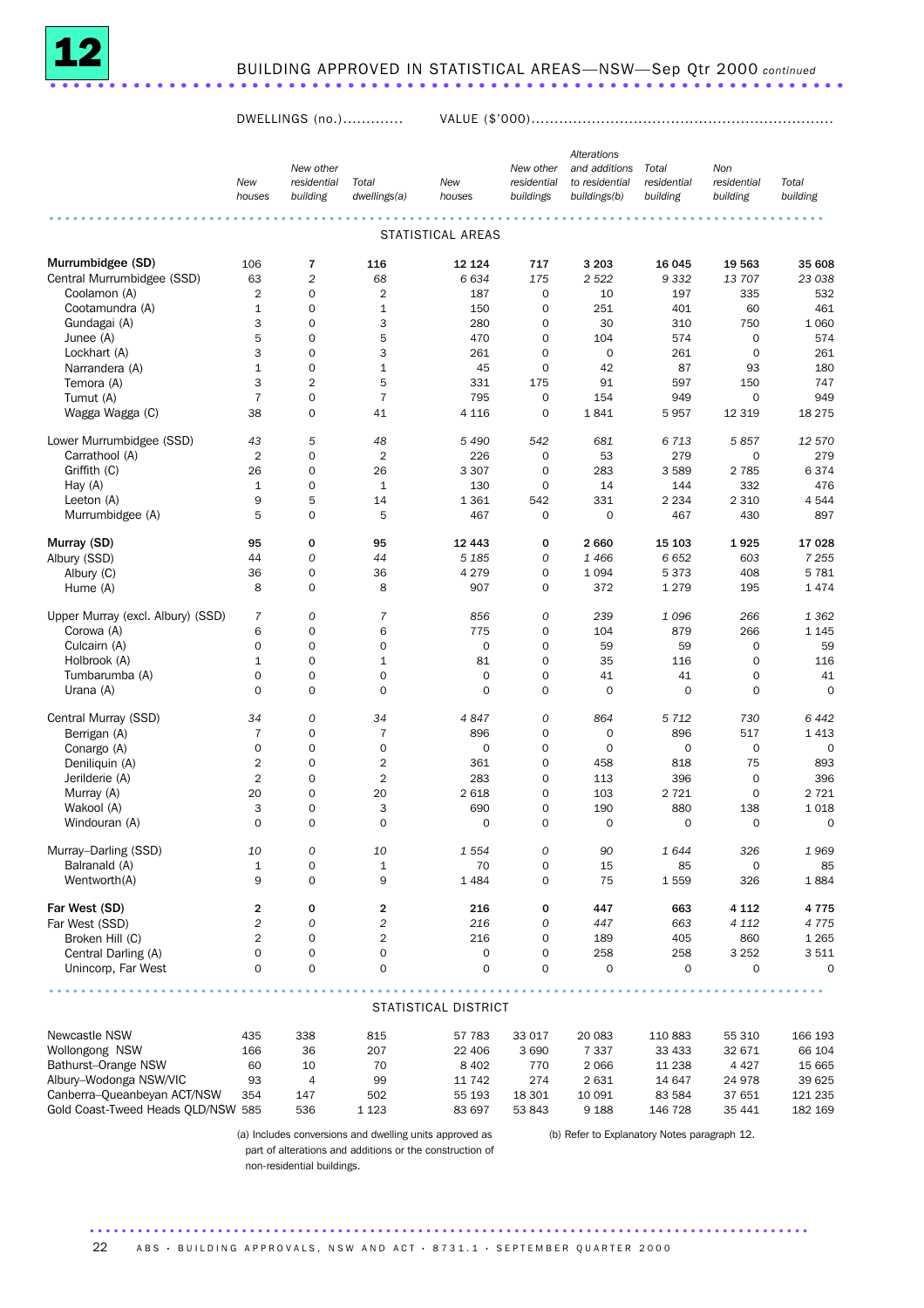#### KEY FIGURES

|                         | <b>Jul 2000</b>                     | <b>Aug 2000</b>                            | Sep 2000                            |
|-------------------------|-------------------------------------|--------------------------------------------|-------------------------------------|
| Dwelling units approved |                                     |                                            |                                     |
| Original                | 76                                  | 170                                        | 131                                 |
| Trend                   | 141                                 | 136                                        | 137                                 |
|                         |                                     |                                            |                                     |
|                         |                                     |                                            |                                     |
|                         | % change<br>Jun 2000 to<br>Jul 2000 | % change<br><b>Jul 2000 to</b><br>Aug 2000 | % change<br>Aug 2000 to<br>Sep 2000 |
| Dwelling units approved |                                     |                                            |                                     |
| Original                | -62.7                               | 123.7                                      | $-22.9$                             |

#### DWELLING UNITS APPROVED



## KEY POINTS<br>
TREND ESTIMATES

The trend estimate for total dwelling units approved fell 8.1% in the September 2000 quarter with the number of dwelling units falling to 137 in the month of September. The estimate for September 2000 is now 37.7% below the peak in the series in January 2000

#### ORIGINAL ESTIMATES

- There were 377 dwellings approved in the September 2000 quarter, a fall of 160 from the June quarter. Houses decreased by 88 while other residential building fell by 73 dwellings.
- During the September 2000 quarter there were 259 houses and 117 other residential buildings approved. Dwelling approvals were concentrated in Amaroo (68), O'Connor (46), Bruce (30) and Dunlop (27).
- The value of total building in the September 2000 quarter was \$96.8m, a fall of 56.6% from the June quarter total of \$223.0m. The value of residential building approved fell by 25.2% to \$64.0m while the value of non-residential building decreased by 76.1% to \$32.8m.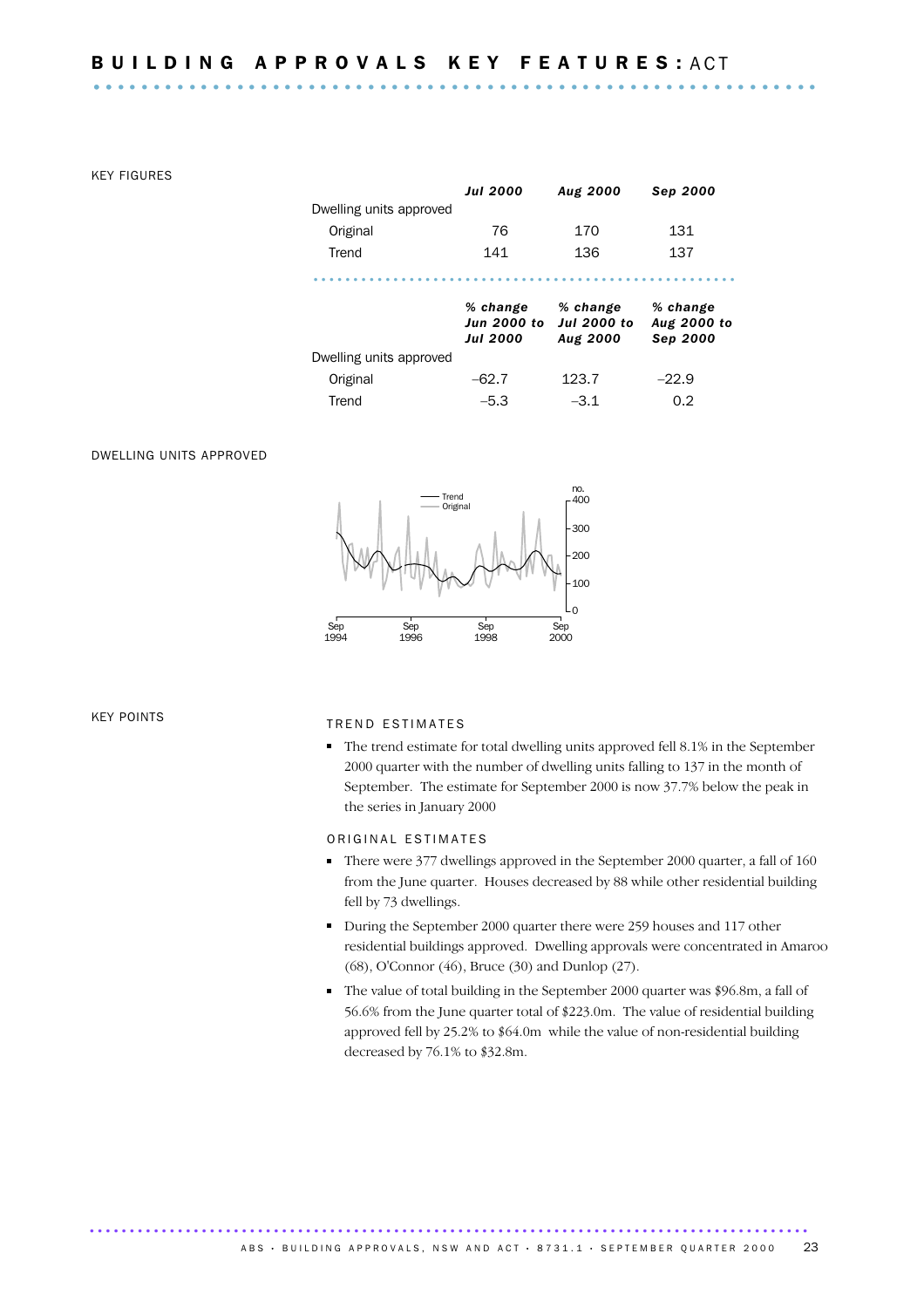

## DWELLING UNITS APPROVED, Private and Public Sector—ACT: Original & Trend Estimates .....................................................................

|           |                                  |                     | Alterations             |                     |                     |                     | Total       |
|-----------|----------------------------------|---------------------|-------------------------|---------------------|---------------------|---------------------|-------------|
|           |                                  | New other           | and additions           |                     | Non-                | Total               | dwelling    |
|           | New                              | residential         | to residential          |                     | residential         | dwelling            | units trend |
| Period    | houses                           | building            | buildings               | Conversion(a)       | building (a)        | units               | estimates   |
|           |                                  |                     |                         |                     |                     |                     |             |
|           |                                  |                     | PRIVATE SECTOR (Number) |                     |                     |                     |             |
| 1997-1998 | 1 0 8 6                          | 259                 | $\mathbf{1}$            | 0                   | 1                   | 1 3 4 7             | n.a.        |
| 1998-1999 | 1 2 0 2                          | 622                 | $\mathsf{O}\xspace$     | 133                 | $\mathsf{O}\xspace$ | 1957                | n.a.        |
| 1999-2000 | 1 4 7 7                          | 772                 | 3                       | 68                  | $\mathbf 0$         | 2 3 2 0             | n.a.        |
|           |                                  |                     |                         |                     |                     |                     |             |
| 1999      |                                  |                     |                         |                     |                     |                     |             |
| September | 185                              | 174                 | $\overline{2}$          | $\mathbf 0$         | $\mathsf{O}\xspace$ | 361                 | n.a.        |
| October   | 98                               | 29                  | $\mathbf 0$             | $\mathbf 0$         | $\mathbf 0$         | 127                 | n.a.        |
| November  | 127                              | 43                  | $\mathbf 0$             | 0                   | $\mathsf{O}\xspace$ | 170                 | n.a.        |
| December  | 101                              | 30                  | $\mathbf{1}$            | $\mathbf 0$         | $\mathbf 0$         | 132                 | n.a.        |
| 2000      |                                  |                     |                         |                     |                     |                     |             |
| January   | 116                              | 132                 | 0                       | $\mathbf 0$         | $\mathbf 0$         | 248                 | n.a.        |
| February  | 165                              | 98                  | 0                       | 68                  | $\mathbf 0$         | 331                 | n.a.        |
| March     | 142                              | 28                  | 0                       | $\mathbf 0$         | $\mathbf 0$         | 170                 | n.a.        |
| April     | 128                              | $\overline{2}$      | 0                       | $\mathbf 0$         | $\mathbf 0$         | 130                 | n.a.        |
| May       | 149                              | 54                  | $\mathbf 0$             | 0                   | 0                   | 203                 | n.a.        |
| June      | 70                               | 134                 | 0                       | $\mathbf 0$         | $\mathbf 0$         | 204                 | n.a.        |
| July      | 52                               | 12                  | $\mathbf 0$             | $\mathbf 0$         | $\mathbf 1$         | 65                  | n.a.        |
| August    | 129                              | 31                  | $\mathbf 0$             | 0                   | $\mathbf 0$         | 160                 |             |
|           |                                  |                     |                         |                     |                     |                     | n.a.        |
| September | 66                               | 63                  | $\mathbf 0$             | $\mathbf 0$         | $\mathbf 0$         | 129                 | n.a.        |
|           |                                  |                     | PUBLIC SECTOR (Number)  |                     |                     |                     |             |
|           |                                  |                     |                         |                     |                     |                     |             |
| 1997-1998 | 15                               | 34                  | 0                       | $\mathbf 0$         | $\mathsf O$         | 49                  | n.a.        |
| 1998-1999 | 95                               | 22                  | 0                       | $\mathsf{O}\xspace$ | 0                   | 117                 | n.a.        |
| 1999-2000 | 23                               | 32                  | $\mathbf 0$             | $\mathbf 0$         | $\mathbf 0$         | 55                  | n.a.        |
| 1999      |                                  |                     |                         |                     |                     |                     |             |
| September | $\mathbf 0$                      | $\mathsf{O}\xspace$ | 0                       | $\mathbf 0$         | $\mathbf 0$         | $\mathsf{O}\xspace$ | n.a.        |
| October   | $\mathbf 0$                      | $\mathbf 0$         | 0                       | $\mathbf 0$         | $\mathbf 0$         | $\mathbf 0$         | n.a.        |
| November  | 5                                | 30                  | 0                       | 0                   | $\mathbf 0$         | 35                  | n.a.        |
| December  | 5                                | $\mathbf 0$         | $\mathbf 0$             | $\mathbf 0$         | $\mathbf 0$         | 5                   | n.a.        |
| 2000      |                                  |                     |                         |                     |                     |                     |             |
| January   | $\mathbf 0$                      | 0                   | 0                       | $\mathbf 0$         | $\mathbf 0$         | 0                   | n.a.        |
| February  | 3                                | 0                   | 0                       | $\mathbf 0$         | $\mathbf 0$         | 3                   | n.a.        |
| March     | $\mathbf 1$                      | 0                   | $\mathbf 0$             | 0                   | $\mathbf 0$         | $\mathbf 1$         |             |
|           | $\mathbf 0$                      | 0                   | $\mathbf 0$             | $\mathbf 0$         | $\mathbf 0$         | $\mathbf 0$         | n.a.        |
| April     |                                  |                     |                         |                     |                     |                     | n.a.        |
| May       | $\mathbf 0$                      | 0                   | 0                       | 0                   | 0                   | 0                   | n.a.        |
| June      | $\mathbf 0$                      | 0                   | 0                       | 0                   | $\mathbf 0$         | $\mathbf 0$         | n.a.        |
| July      | $\overline{7}$                   | $\overline{4}$      | $\mathbf 0$             | $\mathbf 0$         | $\mathbf 0$         | 11                  | n.a.        |
| August    | 3                                | $\overline{7}$      | 0                       | $\mathsf{O}\xspace$ | $\mathsf{O}\xspace$ | 10                  | n.a.        |
| September | $\overline{2}$                   | $\mathbf 0$         | $\mathbf 0$             | $\mathbf 0$         | $\mathbf 0$         | $\overline{2}$      | n.a.        |
|           |                                  |                     |                         |                     |                     |                     |             |
|           |                                  |                     | TOTAL (Number)          |                     |                     |                     |             |
| 1997-1998 | 1 1 0 1                          | 293                 | $\mathbf 1$             | $\mathsf{O}\xspace$ | $\mathbf 1$         | 1 3 9 6             | n.a.        |
| 1998-1999 | 1 2 9 7                          | 644                 | 0                       | 133                 | $\mathsf O$         | 2074                | n.a.        |
| 1999-2000 | 1500                             | 804                 | 3                       | 68                  | $\mathsf{O}\xspace$ | 2 3 7 5             | n.a.        |
| 1999      |                                  |                     |                         |                     |                     |                     |             |
| September | 185                              | 174                 | $\overline{2}$          | $\mathsf{O}\xspace$ | $\mathsf{O}\xspace$ | 361                 | 165         |
| October   | 98                               | 29                  | 0                       | $\mathsf{O}\xspace$ | $\mathsf{O}\xspace$ | 127                 | 182         |
| November  | 132                              | 73                  | $\mathsf{O}\xspace$     | $\mathsf{O}\xspace$ | $\mathsf{O}\xspace$ | 205                 | 201         |
| December  | 106                              | 30                  | $\mathbf{1}$            | $\mathbf 0$         | $\mathbf 0$         | 137                 | 215         |
| 2000      |                                  |                     |                         |                     |                     |                     |             |
| January   | 116                              | 132                 | 0                       | $\mathsf{O}\xspace$ | $\mathsf O$         | 248                 | 220         |
|           |                                  |                     |                         |                     |                     |                     |             |
| February  | 168                              | 98                  | 0                       | 68                  | $\mathsf{O}\xspace$ | 334                 | 215         |
| March     | 143                              | 28                  | $\mathsf{O}\xspace$     | $\mathsf{O}\xspace$ | $\mathsf{O}\xspace$ | 171                 | 201         |
| April     | 128                              | $\sqrt{2}$          | 0                       | $\mathbf 0$         | $\mathsf{O}\xspace$ | 130                 | 182         |
| May       | 149                              | 54                  | 0                       | $\mathsf{O}\xspace$ | 0                   | 203                 | 163         |
| June      | 70                               | 134                 | 0                       | $\mathbf 0$         | $\mathsf{O}\xspace$ | 204                 | 149         |
| July      | 59                               | 16                  | 0                       | $\mathsf{O}\xspace$ | $\mathbf 1$         | 76                  | 141         |
| August    | 132                              | 38                  | $\mathsf{O}\xspace$     | $\mathsf{O}\xspace$ | $\mathsf{O}\xspace$ | 170                 | 136         |
| September | 68                               | 63                  | 0                       | $\mathbf 0$         | 0                   | 131                 | 137         |
|           | (a) See Glossary for definition. |                     |                         |                     |                     |                     |             |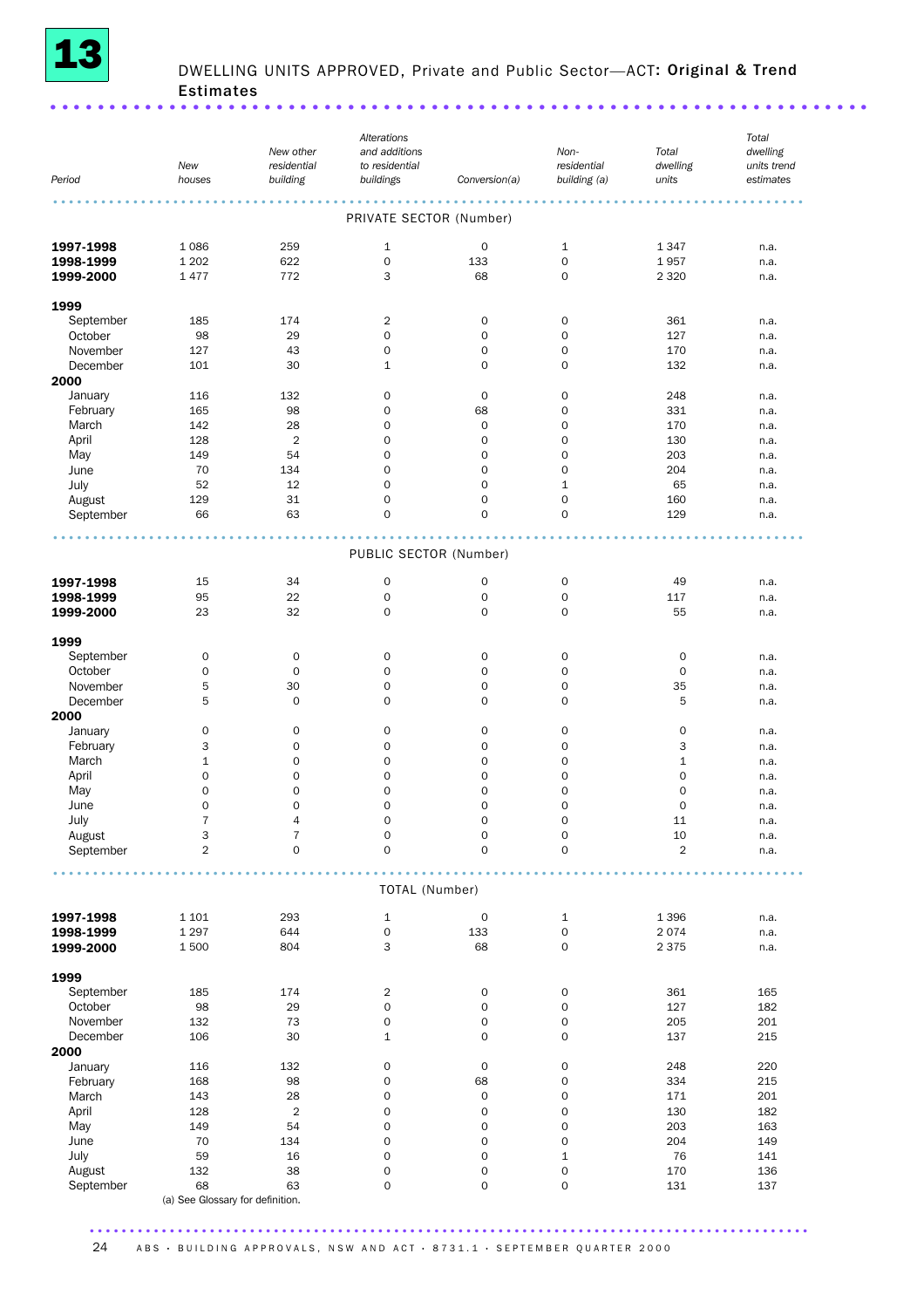

## VALUE OF BUILDING APPROVED, Private and Public Sector—ACT: Original .....................................................................

|           |             |             | Alterations         | Alterations              |                     |             |             |              |
|-----------|-------------|-------------|---------------------|--------------------------|---------------------|-------------|-------------|--------------|
|           |             | New other   | and additions       | and additions            |                     | Total       | Non-        |              |
|           | New         | residential | creating            | not creating             |                     | residential | residential | <b>Total</b> |
| Period    | houses      | building    | dwellings           | dwellings                | Conversion(a)       | building    | building(a) | building     |
|           |             |             |                     |                          |                     |             |             |              |
|           |             |             |                     |                          |                     |             |             |              |
|           |             |             |                     | PRIVATE SECTOR (\$ '000) |                     |             |             |              |
|           |             |             |                     |                          |                     |             |             |              |
| 1997-1998 | 134 548     | 24 867      | 80                  | 52 567                   | 413                 | 212 474     | 157 063     | 369 537      |
| 1998-1999 | 158 883     | 64 691      | 0                   | 52 702                   | 9874                | 286 150     | 147 809     | 433 958      |
| 1999-2000 | 205 161     | 91 444      | 517                 | 61 553                   | 7985                | 366 659     | 149 493     | 516 152      |
|           |             |             |                     |                          |                     |             |             |              |
| 1999      |             |             |                     |                          |                     |             |             |              |
| September | 25 038      | 20 860      | 265                 | 5 7 8 1                  | $\mathsf{O}\xspace$ | 51 944      | 3 0 1 4     | 54 958       |
|           |             |             |                     |                          |                     |             |             |              |
| October   | 12 905      | 3 2 7 7     | $\mathbf 0$         | 5835                     | $\mathbf 0$         | 22 017      | 6784        | 28 801       |
| November  | 17 554      | 3917        | $\mathbf 0$         | 5 5 9 9                  | $\mathbf 0$         | 27 070      | 6584        | 33 653       |
| December  | 14 304      | 1547        | 252                 | 4 0 5 7                  | $\mathbf 0$         | 20 159      | 7 540       | 27 699       |
| 2000      |             |             |                     |                          |                     |             |             |              |
| January   | 15 7 10     | 13 557      | $\mathbf 0$         | 4 0 6 7                  | $\mathbf 0$         | 33 333      | 6804        | 40 137       |
| February  | 24 781      | 14 4 10     | $\mathbf 0$         | 5945                     | 7985                | 53 121      | 1 1 4 1     | 54 263       |
| March     | 18 2 8 1    | 3 1 9 4     | $\mathbf 0$         | 4935                     | $\mathbf 0$         | 26 409      | 3 4 5 4     | 29863        |
| April     | 17 345      | 193         | 0                   | 4588                     | $\mathsf{O}\xspace$ | 22 127      | 17 527      | 39 654       |
| May       | 20 099      | 8694        | $\mathbf 0$         |                          | $\mathbf 0$         | 33 828      |             | 99 313       |
|           |             |             |                     | 5 0 3 5                  |                     |             | 65 485      |              |
| June      | 10 676      | 16 28 6     | $\mathbf 0$         | 2 5 8 8                  | $\mathsf{O}\xspace$ | 29 549      | 2 5 4 8     | 32 097       |
| July      | 8 6 0 6     | 1 2 5 5     | $\mathbf 0$         | 1 2 9 1                  | $\mathbf 0$         | 11 152      | 8890        | 20 043       |
| August    | 20 048      | 4 2 9 1     | $\mathbf 0$         | 4 3 9 4                  | $\mathbf 0$         | 28 7 3 3    | 4 6 2 9     | 33 362       |
| September | 9835        | 7 4 2 3     | 0                   | 3 4 1 8                  | 0                   | 20 677      | 6 5 4 1     | 27 218       |
|           |             |             |                     |                          |                     |             |             |              |
|           |             |             |                     |                          |                     |             |             |              |
|           |             |             |                     | PUBLIC SECTOR (\$ '000)  |                     |             |             |              |
|           |             |             |                     |                          |                     |             |             |              |
| 1997-1998 | 1 1 6 7     | 2 7 9 0     | 0                   | 0                        | $\mathsf{O}\xspace$ | 3 9 5 7     | 81838       | 85 795       |
| 1998-1999 | 7836        | 1695        | 0                   | 18                       | $\mathsf{O}\xspace$ | 9549        | 161 104     | 170 652      |
| 1999-2000 | 2 1 6 2     | 2016        | $\mathbf 0$         | 4 4 7 6                  | $\mathbf 0$         | 8 6 5 4     | 141 902     | 150 555      |
|           |             |             |                     |                          |                     |             |             |              |
| 1999      |             |             |                     |                          |                     |             |             |              |
| September | $\mathbf 0$ | 0           | $\mathbf 0$         | 0                        | $\mathbf 0$         | $\mathbf 0$ | 994         | 994          |
| October   | $\mathbf 0$ | $\mathbf 0$ | 0                   | $\mathbf 0$              | $\mathbf 0$         | $\mathbf 0$ | 6620        | 6620         |
|           |             |             |                     |                          |                     |             |             |              |
| November  | 313         | 1875        | $\mathbf 0$         | $\mathbf 0$              | $\mathbf 0$         | 2 1 8 8     | 44 530      | 46 718       |
| December  | 261         | 0           | $\mathbf 0$         | $\mathbf 0$              | $\mathbf 0$         | 261         | 1 2 4 0     | 1501         |
| 2000      |             |             |                     |                          |                     |             |             |              |
| January   | $\mathbf 0$ | 0           | $\mathbf 0$         | 1 200                    | $\mathbf 0$         | 1 200       | 275         | 1475         |
| February  | 506         | $\mathbf 0$ | 0                   | 0                        | $\mathbf 0$         | 506         | 30 014      | 30 519       |
| March     | 145         | $\mathbf 0$ | $\mathbf 0$         | $\mathbf 0$              | $\mathbf 0$         | 145         | 1 400       | 1545         |
| April     | 0           | $\mathbf 0$ | 0                   | 0                        | $\mathbf 0$         | $\mathbf 0$ | 5 4 0 8     | 5 4 0 8      |
| May       | 0           | $\mathbf 0$ | $\mathbf 0$         | 15                       | $\mathbf 0$         | 15          | 30 194      | 30 209       |
| June      | 0           | 0           | $\mathbf 0$         | 11                       | $\mathbf 0$         | 11          | 16 278      | 16 288       |
|           |             |             | $\overline{0}$      | $\mathbf 0$              | $\mathbf 0$         |             |             |              |
| July      | 1 3 9 4     | 654         |                     |                          |                     | 2 0 4 7     | 6 1 1 5     | 8 1 6 2      |
| August    | 343         | 678         | 0                   | 23                       | $\mathsf{O}\xspace$ | 1 0 4 4     | 5 6 6 1     | 6 7 0 4      |
| September | 308         | 0           | 0                   | 0                        | $\mathsf{O}\xspace$ | 308         | 956         | 1 2 6 4      |
|           |             |             |                     |                          |                     |             |             |              |
|           |             |             |                     | TOTAL (\$ '000)          |                     |             |             |              |
|           |             |             |                     |                          |                     |             |             |              |
| 1997-1998 | 135 715     | 27 657      | 80                  | 52 567                   | 413                 | 216 432     | 238 901     | 455 333      |
|           | 166 719     | 66 385      | 0                   | 52 720                   | 9874                | 295 699     | 308 912     | 604 611      |
| 1998-1999 |             |             |                     |                          |                     |             |             |              |
| 1999-2000 | 207 323     | 93 460      | 517                 | 66 028                   | 7985                | 375 313     | 291 394     | 666 707      |
|           |             |             |                     |                          |                     |             |             |              |
| 1999      |             |             |                     |                          |                     |             |             |              |
| September | 25 038      | 20 860      | 265                 | 5781                     | $\mathsf{O}\xspace$ | 51 944      | 4 0 0 8     | 55 952       |
| October   | 12 905      | 3 2 7 7     | 0                   | 5835                     | $\mathsf{O}\xspace$ | 22 017      | 13 4 04     | 35 4 21      |
| November  | 17866       | 5792        | $\mathsf{O}\xspace$ | 5 5 9 9                  | $\mathsf{O}\xspace$ | 29 257      | 51 114      | 80 371       |
| December  | 14 566      | 1547        | 252                 | 4 0 5 7                  | $\mathsf{O}\xspace$ | 20 4 20     | 8780        | 29 200       |
| 2000      |             |             |                     |                          |                     |             |             |              |
| January   | 15 7 10     | 13 557      | 0                   | 5 2 6 7                  | $\mathsf{O}\xspace$ | 34 533      | 7 0 8 0     | 41 612       |
|           |             |             |                     |                          |                     |             |             |              |
| February  | 25 287      | 14 4 10     | 0                   | 5945                     | 7985                | 53 627      | 31 155      | 84 782       |
| March     | 18 4 25     | 3 1 9 4     | 0                   | 4935                     | $\mathsf{O}\xspace$ | 26 554      | 4854        | 31 408       |
| April     | 17 345      | 193         | 0                   | 4588                     | $\mathsf{O}\xspace$ | 22 127      | 22 935      | 45 062       |
| May       | 20 099      | 8694        | 0                   | 5 0 5 0                  | $\mathsf{O}\xspace$ | 33 843      | 95 679      | 129 522      |
| June      | 10 676      | 16 28 6     | $\mathsf{O}\xspace$ | 2 5 9 8                  | $\mathsf{O}\xspace$ | 29 560      | 18825       | 48 385       |
| July      | 10 000      | 1909        | 0                   | 1 2 9 1                  | $\mathsf{O}\xspace$ | 13 200      | 15 005      | 28 205       |
| August    | 20 391      | 4969        | 0                   | 4 4 1 7                  | $\mathsf{O}\xspace$ | 29 7 7 7    | 10 290      | 40 067       |
| September | 10 144      | 7423        | 0                   | 3 4 1 8                  | $\mathsf{O}$        | 20 985      | 7 4 9 7     | 28 4 82      |
|           |             |             |                     |                          |                     |             |             |              |

(a) See Glossary for definition.

#### ..........................................................................................  $ABS \cdot B$ UILDING APPROVALS, NSW AND ACT  $\cdot$  8731.1  $\cdot$  SEPTEMBER QUARTER 2000 25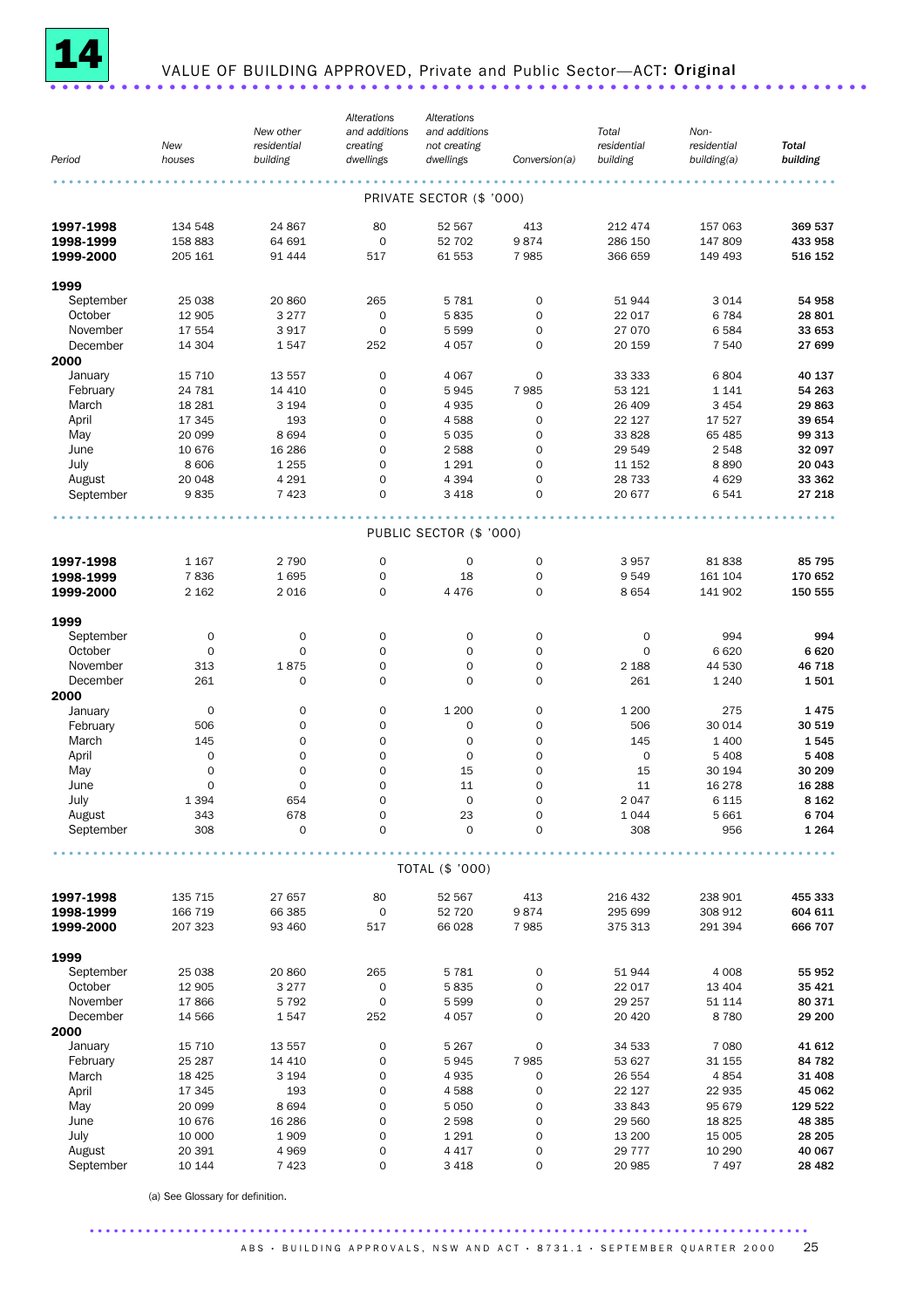

## BUILDING APPROVED IN STATISTICAL AREAS—ACT—Sep Qtr 2000 ..................................................................... .

DWELLINGS (no.)............... VALUE (\$'000)....................................................................

| Statistical area(c)                                  | New<br>houses       | New other<br>residential<br>building | Total<br>dwellings(a) | New<br>houses            | New other<br>residential<br>buildings | Alterations<br>and additions<br>to residential<br>buildings(b) | Total<br>residential<br>building | Non<br>residential<br>building | Total<br>building |
|------------------------------------------------------|---------------------|--------------------------------------|-----------------------|--------------------------|---------------------------------------|----------------------------------------------------------------|----------------------------------|--------------------------------|-------------------|
|                                                      |                     |                                      |                       |                          |                                       |                                                                |                                  |                                |                   |
| <b>AUSTRALIAN CAPITAL TERRITORY</b><br>Canberra (SD) | 259<br>258          | 117<br>117                           | 377<br>376            | 40 534<br>40 326         | 14 301<br>14 301                      | 9 1 2 6<br>9 1 2 6                                             | 63 961<br>63 753                 | 32 793<br>32 793               | 96 754<br>96 546  |
| North Canberra (SSD)                                 | 48                  | 53                                   | 101                   | 7824                     | 5 5 7 0                               | 1792                                                           | 15 186                           | 24 4 25                        | 39 611            |
| Acton                                                | $\mathbf 1$         | $\mathbf 0$                          | $\mathbf{1}$          | 330                      | 0                                     | $\mathbf 0$                                                    | 330                              | 2 1 4 6                        | 2 4 7 6           |
| Ainslie                                              | 8                   | $\mathbf 0$                          | 8                     | 1 2 7 2                  | $\mathbf 0$                           | 424                                                            | 1696                             | $\mathbf 0$                    | 1696              |
| <b>Braddon</b>                                       | 4                   | 12                                   | 16                    | 506                      | 1 2 5 5                               | 47                                                             | 1809                             | 952                            | 2 7 6 0           |
| Campbell                                             | 2                   | $\mathbf 0$                          | $\overline{c}$        | 384                      | 0                                     | 321                                                            | 705                              | $\mathbf 0$                    | 705               |
| City                                                 | $\mathbf 0$         | 0                                    | $\mathsf{O}\xspace$   | $\mathbf 0$              | $\mathbf 0$                           | $\mathbf 0$                                                    | $\mathbf 0$                      | 14 157                         | 14 157            |
| Dickson                                              | $\mathbf 0$         | 0                                    | 0                     | $\mathbf 0$              | $\mathbf 0$                           | 74                                                             | 74                               | 1650                           | 1 7 2 4           |
| Downer                                               | $1\,$               | 0                                    | $\mathbf 1$           | 155                      | $\mathbf 0$                           | 42                                                             | 197                              | $\mathsf{O}\xspace$            | 197               |
| Duntroon                                             | $\mathbf 0$         | 0                                    | $\mathsf{O}\xspace$   | 0                        | $\mathbf 0$                           | $\mathbf 0$                                                    | $\mathbf 0$                      | $\mathbf 0$                    | 0                 |
| Hackett                                              | $\mathbf{1}$        | 0                                    | $\mathbf{1}$          | 154                      | $\mathbf 0$                           | 109                                                            | 263                              | 0                              | 263               |
| Kowen                                                | $\mathbf 0$         | 0                                    | $\mathbf 0$           | 0                        | $\mathbf 0$                           | 0                                                              | $\mathbf 0$                      | $\mathbf 0$                    | $\circ$           |
| Lyneham                                              | 16                  | 0                                    | 16                    | 2916                     | $\mathbf 0$                           | $\mathsf{O}\xspace$                                            | 2916                             | 55                             | 2971              |
| Majura                                               | $\mathbf 0$         | $\mathbf 0$                          | $\mathbf 0$           | 0                        | $\mathbf 0$                           | 0                                                              | 0                                | $\mathbf 0$                    | 0                 |
| O'Connor                                             | $\overline{7}$      | 39                                   | 46                    | 1 0 3 5                  | 4 0 4 7                               | 568                                                            | 5649                             | 0                              | 5 6 4 9           |
| Reid                                                 | 0                   | $\mathbf 0$                          | $\mathbf 0$           | 0                        | 0                                     | 0                                                              | 0                                | $\mathbf 0$                    | 0                 |
| Russell                                              | $\mathbf 0$         | 0                                    | $\mathbf 0$           | 0                        | $\mathbf 0$                           | $\mathbf 0$                                                    | $\mathbf 0$                      | $\mathbf 0$                    | 0                 |
| Turner                                               | 8                   | $\overline{2}$                       | 10                    | 1072                     | 268                                   | $\mathbf 0$                                                    | 1 3 4 0                          | 64                             | 1 4 0 4           |
| Watson                                               | $\mathbf 0$         | $\circ$                              | $\mathbf 0$           | $\mathbf 0$              | $\mathbf 0$                           | 207                                                            | 207                              | 5 4 0 1                        | 5 608             |
| Belconnen (SSD)                                      | 64                  | $\boldsymbol{0}$                     | 64                    | 8571                     | 0                                     | 1464                                                           | 10 035                           | 1 1 3 3                        | 11 168            |
| Aranda                                               | 0                   | 0                                    | $\mathbf 0$           | $\mathbf 0$              | $\mathbf 0$                           | 315                                                            | 315                              | $\mathbf 0$                    | 315               |
| <b>Belconnen Town Centre</b>                         | 0                   | 0                                    | 0                     | $\mathbf 0$              | $\mathbf 0$                           | 0                                                              | 0                                | 627                            | 627               |
| Belconnen-SSD Bal                                    | $\mathbf 0$         | 0                                    | 0                     | 0                        | $\mathbf 0$                           | 0                                                              | $\mathbf 0$                      | $\mathbf 0$                    | $\circ$           |
| <b>Bruce</b>                                         | 30                  | 0                                    | 30                    | 4 3 4 9                  | $\mathbf 0$                           | $\mathbf 0$                                                    | 4 3 4 9                          | 110                            | 4 4 5 9           |
| Charnwood                                            | $\mathbf 0$         | 0                                    | $\mathbf 0$           | 0                        | $\mathbf 0$                           | 43                                                             | 43                               | 55                             | 98                |
| Cook                                                 | $\mathbf 0$         | 0                                    | $\mathsf{O}\xspace$   | $\mathbf 0$              | $\mathbf 0$                           | 123                                                            | 123                              | $\mathbf 0$                    | 123               |
| Dunlop                                               | 27                  | 0                                    | 27                    | 3 0 5 3                  | 0                                     | 35                                                             | 3 0 8 8                          | $\mathbf 0$                    | 3 0 8 8           |
| Evatt                                                | $\mathbf 0$         | 0                                    | 0                     | 0                        | $\mathbf 0$                           | 205                                                            | 205                              | $\mathbf 0$                    | 205               |
| Florey                                               | $\mathbf{1}$        | 0                                    | $\mathbf{1}$          | 105                      | $\mathbf 0$                           | 75                                                             | 180                              | 341                            | 521               |
| Flynn                                                | 0                   | 0                                    | 0                     | $\mathbf 0$              | $\mathbf 0$                           | 29                                                             | 29                               | $\mathbf 0$                    | 29                |
| Fraser                                               | $\mathbf 0$         | 0                                    | 0                     | 0                        | $\mathbf 0$                           | $\mathsf{O}\xspace$                                            | $\mathbf 0$                      | 0                              | 0                 |
| Giralang                                             | 0                   | 0                                    | 0                     | 0                        | $\mathbf 0$                           | 44                                                             | 44                               | 0                              | 44                |
| Hawker                                               | $\mathbf 0$         | 0                                    | $\mathbf 0$           | 0                        | $\mathbf 0$                           | 97                                                             | 97                               | $\mathbf 0$                    | 97                |
| Higgins                                              | $\mathbf 0$         | 0                                    | 0                     | 0                        | $\mathbf 0$                           | $\mathbf 0$                                                    | $\mathbf 0$                      | 0                              | 0                 |
| Holt                                                 | $\mathbf 0$         | 0                                    | 0                     | $\mathbf 0$              | $\mathbf 0$                           | $\mathbf 0$                                                    | $\mathbf 0$                      | 0                              | $\Omega$          |
| Kaleen                                               | 0                   | 0                                    | $\mathbf 0$           | 0                        | $\mathbf 0$                           | 102                                                            | 102                              | 0                              | 102               |
| Latham                                               | 0                   | 0                                    | $\mathbf 0$           | 0                        | 0                                     | 104                                                            | 104                              | $\mathbf 0$                    | 104               |
| McKellar                                             | $\mathbf{O}$        | 0                                    | $\mathbf 0$           | 0                        | 0                                     | 73                                                             | 73                               | 0                              | 73                |
| Macgregor                                            | $\mathbf{O}$        | 0                                    | $\mathbf 0$           | 0                        | 0                                     | 38                                                             | 38                               | 0                              | 38                |
| Macquarie                                            | 0                   | 0                                    | 0                     | 0                        | $\mathsf{O}\xspace$                   | $\mathsf{O}\xspace$                                            | $\mathsf{O}\xspace$              | 0                              | $\circ$           |
| Melba                                                | 6                   | 0                                    | 6                     | 1 0 6 4                  | $\mathsf{O}\xspace$                   | 61                                                             | 1 1 2 5                          | $\mathsf{O}\xspace$            | 1 1 2 5           |
| Page                                                 | $\mathbf 0$         | 0                                    | 0                     | 0                        | $\mathbf 0$                           | $\mathsf O$                                                    | 0                                | 0                              | 0                 |
| Scullin                                              | $\mathbf 0$         | 0                                    | $\mathsf{O}\xspace$   | 0                        | $\mathbf 0$                           | 19                                                             | 19                               | $\mathsf{O}\xspace$            | 19                |
| Spence<br>Weetangera                                 | 0<br>$\mathbf 0$    | 0<br>$\circ$                         | 0<br>0                | 0<br>$\mathsf{O}\xspace$ | $\mathbf 0$<br>$\mathbf 0$            | $\mathsf{O}\xspace$<br>101                                     | 0<br>101                         | 0<br>0                         | 0<br>101          |
| Woden Valley (SSD)                                   | $\overline{7}$      | 2                                    | 9                     | 1 2 4 3                  | 327                                   | 1371                                                           | 2941                             | 1044                           | 3 9 8 5           |
| Chifley                                              | $\mathsf{O}\xspace$ | 0                                    | 0                     | $\mathsf{O}\xspace$      | $\mathsf{O}\xspace$                   | $\mathsf{O}\xspace$                                            | $\mathbf 0$                      | 0                              | 0                 |
| Curtin                                               | $\mathbf{1}$        | 0                                    | $\mathbf{1}$          | 193                      | $\mathbf 0$                           | 436                                                            | 629                              | 0                              | 629               |
| Farrer                                               | $\mathbf 1$         | 0                                    | $\,1\,$               | 160                      | $\mathsf{O}\xspace$                   | 84                                                             | 244                              | 0                              | 244               |
| Garran                                               | 1                   | 0                                    | $\mathbf{1}$          | 179                      | $\mathbf 0$                           | 253                                                            | 432                              | 0                              | 432               |
| Hughes                                               | $1\,$               | 2                                    | 3                     | 263                      | 327                                   | 74                                                             | 664                              | 0                              | 664               |
| Isaacs                                               | 0                   | 0                                    | $\mathsf{O}\xspace$   | $\mathsf{O}\xspace$      | $\mathsf{O}\xspace$                   | $\mathsf{O}\xspace$                                            | $\mathbf 0$                      | 0                              | O                 |
| Lyons                                                | $1\,$               | 0                                    | $\mathbf{1}$          | 181                      | $\mathbf 0$                           | 331                                                            | 511                              | $\mathbf 0$                    | 511               |
| Mawson                                               | $\mathbf 1$         | 0                                    | $\,1\,$               | 175                      | 0                                     | 92                                                             | 267                              | 61                             | 328               |
| O'Malley                                             | 0                   | 0                                    | 0                     | 0                        | $\mathbf 0$                           | 25                                                             | 25                               | 0                              | 25                |
| Pearce                                               | 0                   | 0                                    | 0                     | 0                        | $\mathsf{O}\xspace$                   | 33                                                             | 33                               | $\mathsf O$                    | 33                |
| Phillip                                              | $\mathsf{O}\xspace$ | 0                                    | $\mathsf{O}\xspace$   | 0                        | $\mathsf{O}\xspace$                   | $\mathsf{O}\xspace$                                            | $\mathsf{O}\xspace$              | 984                            | 984               |
| Torrens                                              | $\mathbf{1}$        | 0                                    | 1                     | 92                       | $\mathbf 0$                           | 43                                                             | 135                              | 0                              | 135               |
|                                                      |                     |                                      |                       |                          |                                       |                                                                |                                  |                                |                   |

26 A B S · BUILDING APPROVALS, NSW AND ACT · 8731.1 · SEPTEMBER QUARTER 2000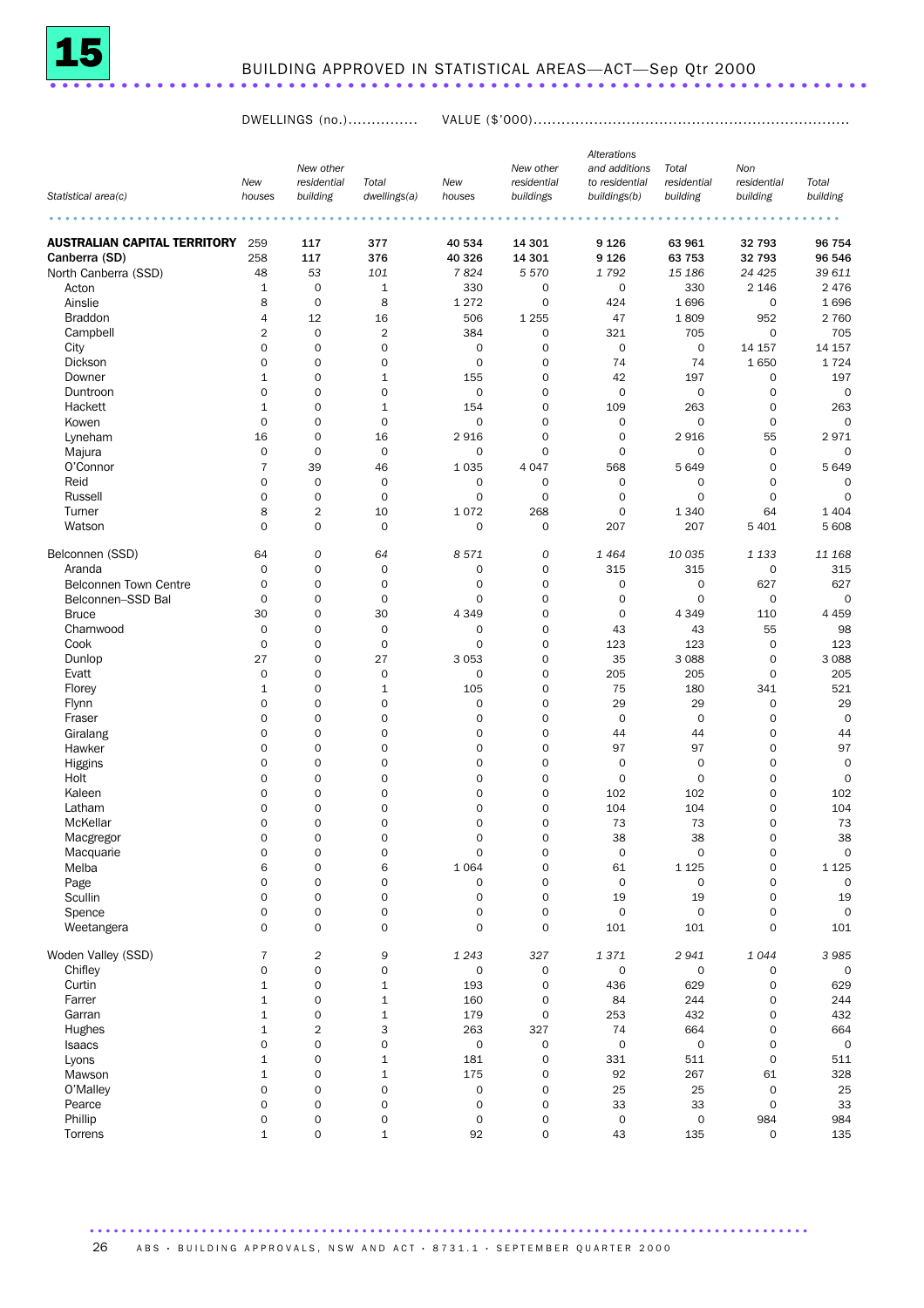

#### 15 BUILDING APPROVED IN STATISTICAL AREAS—ACT—Sep Qtr 2000 *continued* ..................................................................... .

DWELLINGS (no.).............. VALUE (\$'000)...............................................................

| Statistical area(c)                | New<br>houses  | New other<br>residential<br>building | Total<br>dwellings(a)      | New<br>houses              | New other<br>residential<br>buildings | Alterations<br>and additions<br>to residential<br>buildings(b) | Total<br>residential<br>building | Non<br>residential<br>building     | Total<br>building   |
|------------------------------------|----------------|--------------------------------------|----------------------------|----------------------------|---------------------------------------|----------------------------------------------------------------|----------------------------------|------------------------------------|---------------------|
|                                    |                |                                      |                            |                            |                                       |                                                                |                                  |                                    |                     |
| Weston Creek-Stromlo (SSD)         | $\overline{2}$ | $\overline{c}$                       | 4                          | 238                        | 327                                   | 931                                                            | 1 4 9 5                          | 839                                | 2 3 3 5             |
| Chapman                            | $\mathbf 0$    | $\mathsf{O}\xspace$                  | $\mathbf 0$                | $\mathbf 0$                | $\mathbf 0$                           | 26                                                             | 26                               | $\mathsf{O}\xspace$                | 26                  |
| Duffy                              | 0              | $\mathbf 0$                          | 0                          | $\mathbf 0$                | 0                                     | 181                                                            | 181                              | 0                                  | 181                 |
| Fisher                             | 0              | $\mathsf{O}\xspace$                  | $\mathbf 0$                | $\mathbf 0$                | $\mathbf 0$                           | 92                                                             | 92                               | 0                                  | 92                  |
| Holder                             | 0              | 0                                    | 0                          | $\mathbf 0$                | $\mathbf 0$                           | 90                                                             | 90                               | 0                                  | 90                  |
| Rivett                             | 2              | $\mathbf 0$                          | $\overline{2}$             | 238                        | 0                                     | $\mathbf 0$                                                    | 238                              | $\mathbf 0$                        | 238                 |
| <b>Stirling</b>                    | 0              | $\mathsf{O}\xspace$                  | 0                          | $\mathbf 0$<br>$\mathbf 0$ | $\overline{0}$<br>$\mathbf 0$         | 118                                                            | 118                              | $\mathsf{O}\xspace$<br>$\mathbf 0$ | 118<br>$\mathbf 0$  |
| Stromlo<br>Waramanga               | 0<br>0         | $\mathbf 0$<br>$\overline{2}$        | 0<br>$\overline{c}$        | $\mathbf 0$                | 327                                   | $\mathbf 0$<br>11                                              | $\mathbf 0$<br>338               | 83                                 | 420                 |
| Weston                             | 0              | 0                                    | $\mathbf 0$                | $\mathbf 0$                | $\mathbf 0$                           | 413                                                            | 413                              | 537                                | 949                 |
| Weston Creek-Stromlo - SSD Bal     | $\mathbf 0$    | $\mathbf 0$                          | $\mathbf 0$                | $\mathbf 0$                | $\mathbf 0$                           | $\mathbf 0$                                                    | $\mathbf 0$                      | 220                                | 220                 |
|                                    |                |                                      |                            |                            |                                       |                                                                |                                  |                                    |                     |
| Tuggeranong (SSD)                  | 11             | $\overline{7}$                       | 18                         | 1743                       | 678                                   | 2 3 9 6                                                        | 4817                             | 218                                | 5036                |
| <b>Banks</b><br>Bonython           | 0              | $\mathbf 0$                          | $\mathbf 0$                | $\mathbf 0$                | $\mathbf 0$                           | 113                                                            | 113                              | $\mathsf{O}\xspace$                | 113                 |
| Calwell                            | 0<br>0         | $\mathbf 0$<br>$\mathbf 0$           | $\mathbf 0$<br>$\mathbf 0$ | $\mathbf 0$<br>$\mathbf 0$ | 0<br>$\mathbf 0$                      | 218<br>224                                                     | 218<br>224                       | $\mathbf 0$<br>0                   | 218<br>224          |
| Chisholm                           | 0              | $\mathsf{O}\xspace$                  | 0                          | $\mathbf 0$                | $\mathbf 0$                           | 76                                                             | 76                               | 0                                  | 76                  |
| Conder                             | 0              | $\mathbf 0$                          | $\mathbf 0$                | $\mathbf 0$                | 0                                     | 212                                                            | 212                              | 0                                  | 212                 |
| Fadden                             | 0              | $\mathsf{O}\xspace$                  | $\mathbf 0$                | $\mathbf 0$                | 0                                     | 33                                                             | 33                               | $\mathbf 0$                        | 33                  |
| Gilmore                            | $\mathbf 0$    | $\mathbf 0$                          | $\mathbf 0$                | $\mathbf 0$                | 0                                     | 39                                                             | 39                               | $\mathbf 0$                        | 39                  |
| Gordon                             | 10             | $\mathbf 0$                          | 10                         | 1589                       | $\mathbf 0$                           | 203                                                            | 1792                             | 0                                  | 1792                |
| Gowrie                             | $\mathbf 0$    | $\mathbf 0$                          | $\mathbf 0$                | $\mathbf 0$                | 0                                     | 144                                                            | 144                              | $\mathbf 0$                        | 144                 |
| Greenway                           | 0              | $\mathbf 0$                          | $\mathbf 0$                | $\mathbf 0$                | 0                                     | $\mathbf 0$                                                    | $\mathbf 0$                      | 218                                | 218                 |
| <b>Isabella Plains</b>             | 0              | $\mathsf{O}\xspace$                  | $\mathbf 0$                | $\mathbf 0$                | $\mathbf 0$                           | 57                                                             | 57                               | 0                                  | 57                  |
| Kambah                             | 0              | $\mathsf{O}\xspace$                  | 0                          | $\mathbf 0$                | 0                                     | 395                                                            | 395                              | $\mathbf 0$                        | 395                 |
| Macarthur                          | 0              | $\mathbf 0$                          | $\mathbf 0$                | $\mathbf 0$                | $\mathbf 0$                           | 38                                                             | 38                               | 0                                  | 38                  |
| Monash                             | 0              | $\mathbf 0$                          | 0                          | $\mathbf 0$                | 0                                     | 36                                                             | 36                               | 0                                  | 36                  |
| Oxley                              | 0              | $\mathbf 0$                          | $\mathbf 0$                | $\mathbf 0$                | 0                                     | 131                                                            | 131                              | 0                                  | 131                 |
| Richardson                         | 0              | $\mathsf{O}\xspace$                  | $\mathbf 0$                | $\mathbf 0$                | $\overline{0}$                        | $\mathbf 0$                                                    | $\mathbf 0$                      | $\mathsf{O}\xspace$                | $\mathbf 0$         |
| Theodore                           | 0              | $\mathbf 0$                          | $\mathbf 0$                | $\mathbf 0$                | $\mathbf 0$                           | 255                                                            | 255                              | 0                                  | 255                 |
| Tuggeranong-SSD Bal                | 0              | $\mathbf 0$                          | $\mathbf 0$                | $\mathbf 0$                | $\mathbf 0$                           | $\mathbf 0$                                                    | $\mathbf 0$                      | 0                                  | $\mathbf 0$         |
| Wanniassa                          | $\mathbf{1}$   | $\overline{7}$                       | 8                          | 154                        | 678                                   | 223                                                            | 1055                             | 0                                  | 1055                |
| South Canberra (SSD)               | 19             | 44                                   | 64                         | 3 3 7 6                    | 6 0 6 1                               | 1 0 25                                                         | 10 462                           | 4 2 7 2                            | 14 734              |
| Barton                             | 0              | $\mathbf 0$                          | $\mathbf 0$                | $\mathbf 0$                | 0                                     | 123                                                            | 123                              | 750                                | 873                 |
| Deakin                             | 2              | $\mathbf 0$                          | $\overline{2}$             | 438                        | $\mathbf 0$                           | 146                                                            | 585                              | $\mathbf 0$                        | 585                 |
| Forrest                            | 0              | 21                                   | 21                         | 0                          | 2 3 6 8                               | 35                                                             | 2 4 0 4                          | 0                                  | 2 4 0 4             |
| Fyshwick                           | 0              | $\mathbf 0$                          | $\mathbf{1}$               | $\mathbf 0$                | $\mathbf 0$                           | 66                                                             | 66                               | 1610                               | 1676                |
| Griffith                           | 3              | 15                                   | 18                         | 562                        | 2 0 3 9                               | 180                                                            | 2 7 8 0                          | 317                                | 3 0 9 7             |
| Harman                             | 0              | $\mathbf 0$                          | 0                          | 0                          | 0                                     | 0                                                              | $\mathbf 0$                      | $\mathbf 0$                        | $\mathbf 0$         |
| Hume                               | 0              | $\mathbf 0$                          | $\mathbf 0$                | $\mathbf 0$                | 0                                     | 11                                                             | 11                               | 440                                | 451                 |
| Jerrabomberra                      | $\Omega$       | $\Omega$                             | $\Omega$                   | $\Omega$                   | $\Omega$                              | $\Omega$                                                       | $\Omega$                         | 0                                  | $\mathbf 0$         |
| Kingston                           | 0              | 0                                    | $\mathbf 0$                | $\mathbf 0$                | 0                                     | 0                                                              | $\mathsf{O}\xspace$              | 407                                | 407                 |
| Narrabundah                        | $\overline{2}$ | 0                                    | $\overline{2}$             | 241                        | $\mathbf 0$                           | 150                                                            | 391                              | 308                                | 699                 |
| Oaks Estate                        | 0              | $\mathbf 0$                          | 0                          | $\mathbf 0$                | 0                                     | $\mathbf 0$                                                    | 0                                | $\mathbf 0$                        | $\mathbf 0$         |
| Parkes                             | 0              | $\mathbf 0$                          | $\mathbf 0$                | $\mathbf 0$                | 0                                     | $\mathbf 0$                                                    | $\mathbf 0$                      | 0                                  | $\mathsf{O}\xspace$ |
| Pialligo                           | 0              | $\mathsf{O}\xspace$                  | $\mathbf 0$                | $\mathbf 0$                | 0                                     | $\mathbf 0$                                                    | $\mathbf 0$                      | $\mathbf 0$                        | 0                   |
| Red Hill                           | 5              | $\mathbf 0$                          | 5                          | 812                        | 0                                     | 284                                                            | 1 0 9 6                          | $\mathbf 0$                        | 1096                |
| Symonston                          | 0              | 0                                    | $\mathbf 0$                | $\mathbf 0$                | $\mathbf 0$                           | 0                                                              | 0                                | 440                                | 440                 |
| Yarralumla                         | $\overline{7}$ | 8                                    | 15                         | 1 3 2 3                    | 1654                                  | 29                                                             | 3 0 0 6                          | 0                                  | 3 0 0 6             |
| Gungahlin-Hall (SSD)               | 107            | 9                                    | 116                        | 17331                      | 1338                                  | 147                                                            | 18816                            | 861                                | 19677               |
| Amaroo                             | 59             | 9                                    | 68                         | 8 1 9 0                    | 1 3 3 8                               | 0                                                              | 9528                             | $\mathsf{O}\xspace$                | 9528                |
| Gungahlin-Hall - SSD Bal           | $\mathbf 0$    | 0                                    | $\mathbf 0$                | $\mathbf 0$                | 0                                     | $\mathbf 0$                                                    | 0                                | 440                                | 440                 |
| Hall                               | 0              | 0                                    | $\mathbf 0$                | $\mathbf 0$                | 0                                     | $\mathbf 0$                                                    | $\mathbf 0$                      | 0                                  | 0                   |
| Mitchell                           | $\mathbf 0$    | 0                                    | $\mathbf 0$                | $\mathbf 0$                | 0                                     | $\mathbf 0$                                                    | $\mathbf 0$                      | 421                                | 421                 |
| Ngunnawal                          | 20             | 0                                    | 20                         | 3 3 9 3                    | $\mathbf 0$                           | 42                                                             | 3 4 3 5                          | $\mathsf{O}\xspace$                | 3 4 3 5             |
| Nicholls                           | 24             | 0                                    | 24                         | 5 1 6 8                    | 0                                     | 70                                                             | 5 2 3 9                          | $\mathsf{O}\xspace$                | 5 2 3 9             |
| Palmerston                         | 4              | 0                                    | 4                          | 580                        | 0                                     | 35                                                             | 615                              | $\mathsf{O}\xspace$                | 615                 |
| Australian Capital Territory - Bal | $\mathbf{1}$   | 0                                    | $\mathbf{1}$               | 208                        | 0                                     | 0                                                              | 208                              | $\mathsf{O}$                       | 208                 |

(a) Includes conversions and dwelling units approved as part of alterations and additions or the construction of non-residential

buildings.

(c) Data for the statistical district of Canberra-Queanbeyan is

..........................................................................................

located in table 12.

(b) Refer to Explanatory Notes paragraph 12.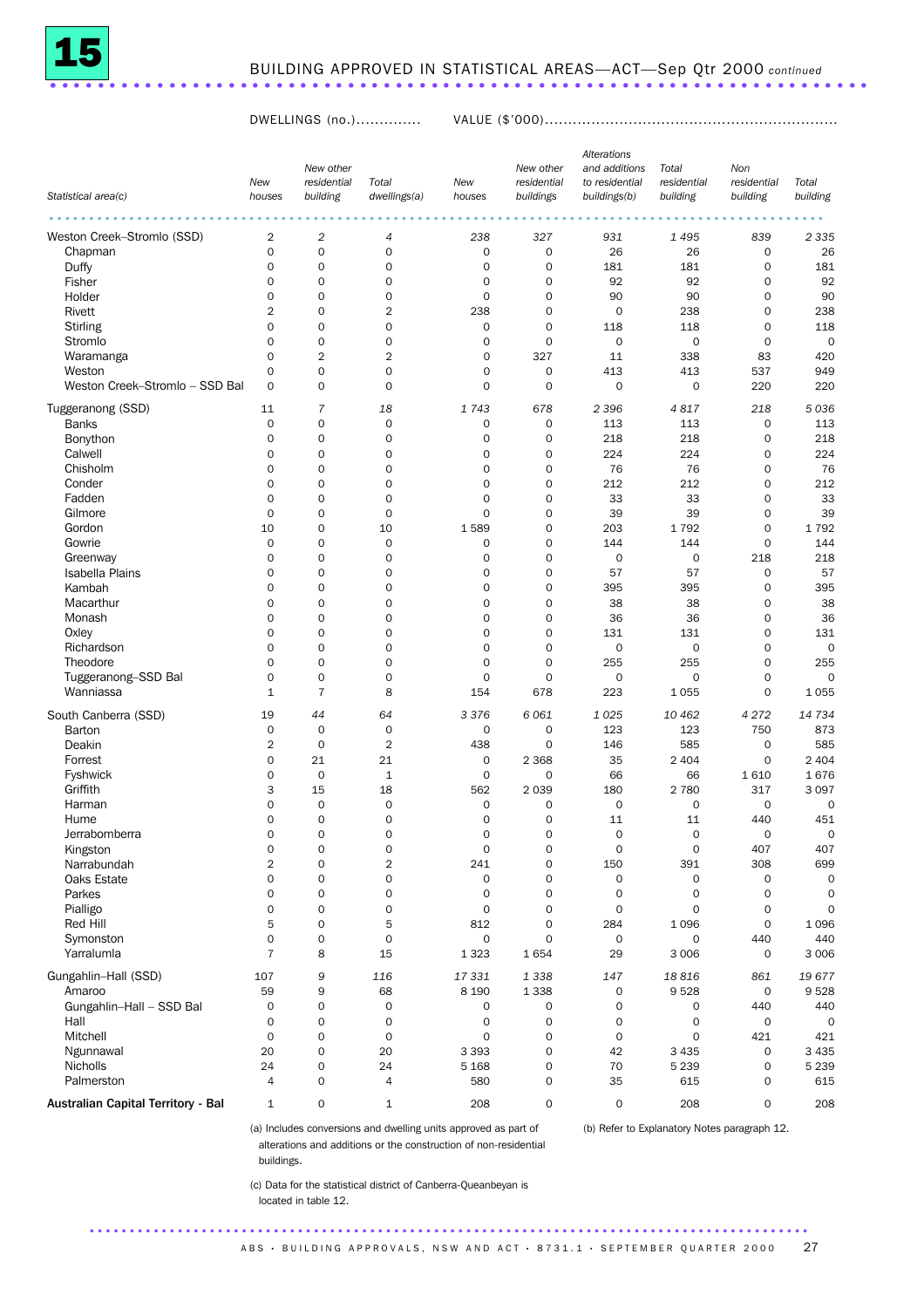## EXPLANATORY NOTES

| INTRODUCTION             | 1 This publication presents monthly details of building work approved.                                                                                                                                                                                                                                                                                                                                                                                                                                                                                                                                                                                                                                                                                                                                                                                   |
|--------------------------|----------------------------------------------------------------------------------------------------------------------------------------------------------------------------------------------------------------------------------------------------------------------------------------------------------------------------------------------------------------------------------------------------------------------------------------------------------------------------------------------------------------------------------------------------------------------------------------------------------------------------------------------------------------------------------------------------------------------------------------------------------------------------------------------------------------------------------------------------------|
| SCOPE AND COVERAGE       | <b>2</b> Statistics of building work approved are compiled from:<br>permits issued by local government authorities;<br>permits issued by licensed building surveyors;<br>contracts let or day labour work authorised by Commonwealth, State,<br>semi-government and local government authorities;<br>permits issued by ACT building, electrical and plumbing control-Department<br>of Urban Services;<br>major building activity in areas not subject to normal administrative approval<br>e.g. building on remote mine sites.<br>3 The scope of the survey comprises the following activities:<br>construction of new buildings<br>۳<br>alterations and additions to existing buildings<br>approved non-structural renovation and refurbishment work<br>approved installation of integral building fixtures.<br>From July 1990, the statistics include: |
|                          | all approved new residential building valued at \$10,000 or more<br>approved alterations and additions to residential building valued at \$10,000 or<br>more<br>all approved non-residential building jobs valued at \$50,000 or more.<br>٠<br>Excluded from the statistics is:<br>construction activity not defined as building (e.g. construction of roads,<br>bridges, railways, earthworks, etc.). Statistics for this activity can be found in<br>Engineering Construction Activity, Australia (Cat. no. 8762.0).                                                                                                                                                                                                                                                                                                                                   |
| VALUE DATA               | 4 Value data are derived by aggregation of the estimated value of building work<br>when completed as reported on approval documents. Such value data excludes the<br>value of land and landscaping but includes site preparation. These estimates are<br>usually a reliable indicator of the completed value of 'houses'. However, for 'other<br>residential buildings' and 'non-residential buildings', these estimates can differ<br>significantly from the completed value of the building.                                                                                                                                                                                                                                                                                                                                                           |
| OWNERSHIP                | 5 Building ownership is classified as either public or private sector and is based on<br>the sector of intended owner of the completed building at the time of approval.<br>Residential buildings constructed by private sector builders under government<br>housing authority schemes are classified as public sector when the authority has<br>contracted, or intends to contract, to purchase the building on or before<br>completion.                                                                                                                                                                                                                                                                                                                                                                                                                |
| BUILDING CLASSIFICATIONS | 6 Building approvals are classified both by the Type of Building (e.g. 'house',<br>'factory') and by the Type of Work involved (e.g. 'new', 'alterations and additions').<br>These classifications are often used in conjunction with each other to describe<br>building approvals in this publication.                                                                                                                                                                                                                                                                                                                                                                                                                                                                                                                                                  |
|                          | 7 The Type of Building classification refers to the intended major function of a<br>building. A building which is ancillary to other buildings or forms a part of a group<br>of related buildings is classified to the function of the building, not to the function<br>of the group as a whole.                                                                                                                                                                                                                                                                                                                                                                                                                                                                                                                                                         |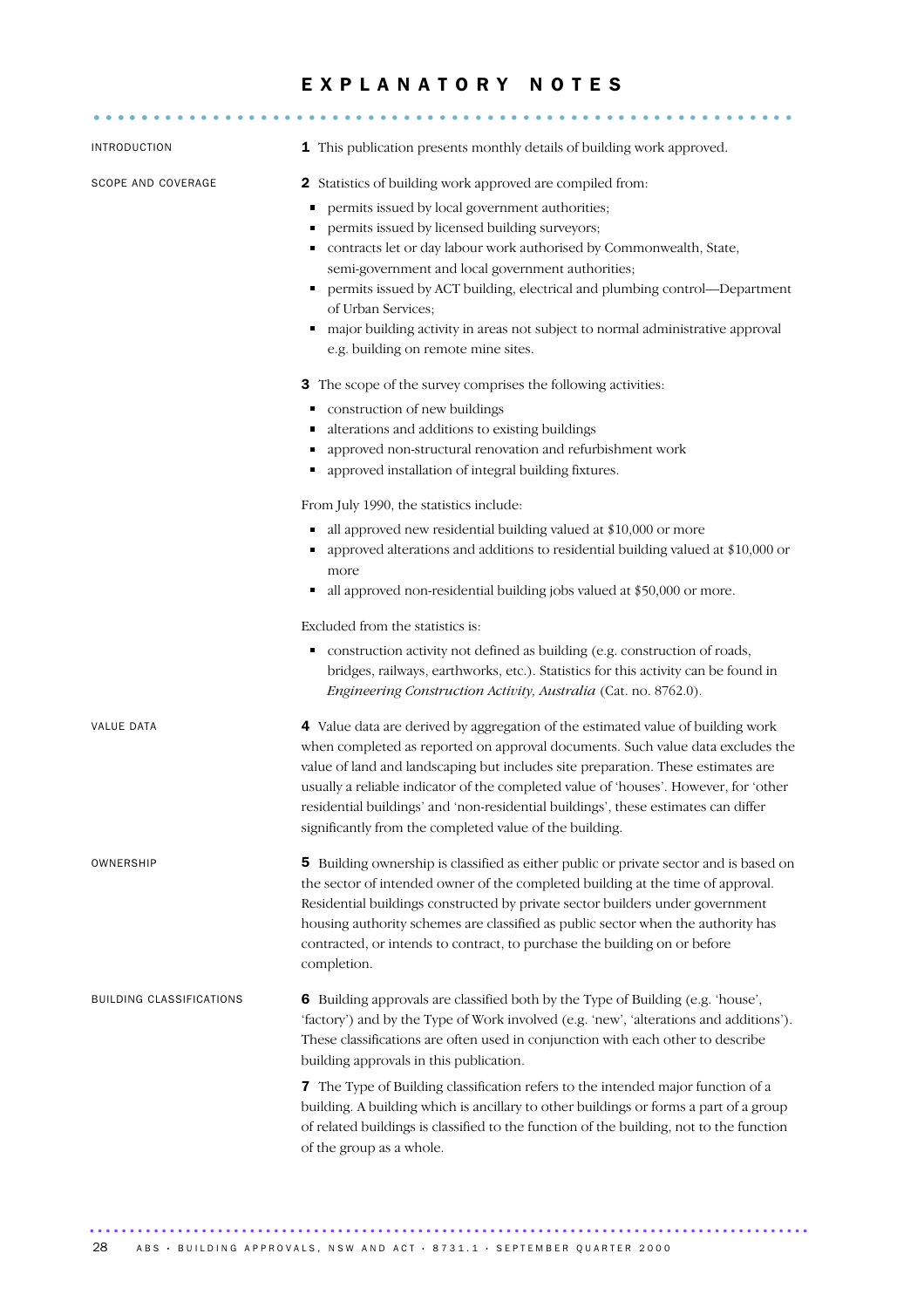## E X P L A N A T O R Y N O T E S ........................................................... .....

BUILDING CLASSIFICATIONS *continued*

8 An example is the treatment of building work approved for a factory complex. For instance, a detached administration building would be classified to Offices, a detached cafeteria building to Shops, while the factory buildings would be classified to Factories.

9 An exception to this rule is the treatment of group accommodation buildings. For example, a student accommodation building on a university campus would be classified to Education.

10 In the case of a large multi-function building, i.e. a single large physical building which, at the time of approval is intended to have more than one purpose (e.g. a hotel/shops/casino project), the ABS endeavours to split the approval details according to each main function.

11 Where this is not possible because separate details cannot be obtained, the building is classified to the predominant function of the building on the basis of the function which represents the highest proportion of the total value of the project.

12 The Type of Work classification refers to the building activity carried out: New; Alterations and additions; or Conversion. See the Glossary for definitions of these terms. Prior to the April 1998 issue of this publication, Conversions were published as part of a category called 'Conversions, etc.'. From the April 1998 issue onwards, Conversion jobs are shown separately in tables 5, 6, 13 and 14. However, in other tables they are included within existing categories, as follows: in tables 1, 2, 11, 12 and 15 they are included in the appropriate Type of Building category, and in tables 3, 4, 11, 12 and 15 they are included in the 'Alterations and additions to residential buildings' category.

SEASONAL ADJUSTMENT 13 Seasonal adjustment is a means of removing the estimated effects of seasonal variation from the series so that the effects of other influences can be more clearly recognised.

> 14 In the seasonal adjustment of series, account has been taken of both normal seasonal factors and 'trading day' effects arising from the varying numbers of Sundays, Mondays, Tuesdays, etc. in the month. Adjustment has also been made for the influence of Easter which may affect the March and April estimates differently.

15 Seasonal adjustment does not remove from the series the effect of irregular or non-seasonal influences (e.g. the approval of large projects or a change in the administrative arrangements of approving authorities).

16 Some of the component series have been seasonally adjusted independently. Therefore, the adjusted components may not add to the adjusted totals.

17 As happens with all seasonally adjusted series, the seasonal factors are reviewed annually to take account of each additional year's data. The timing of this review may vary and when appropriate will be notified in the 'Data Notes' section of this publication.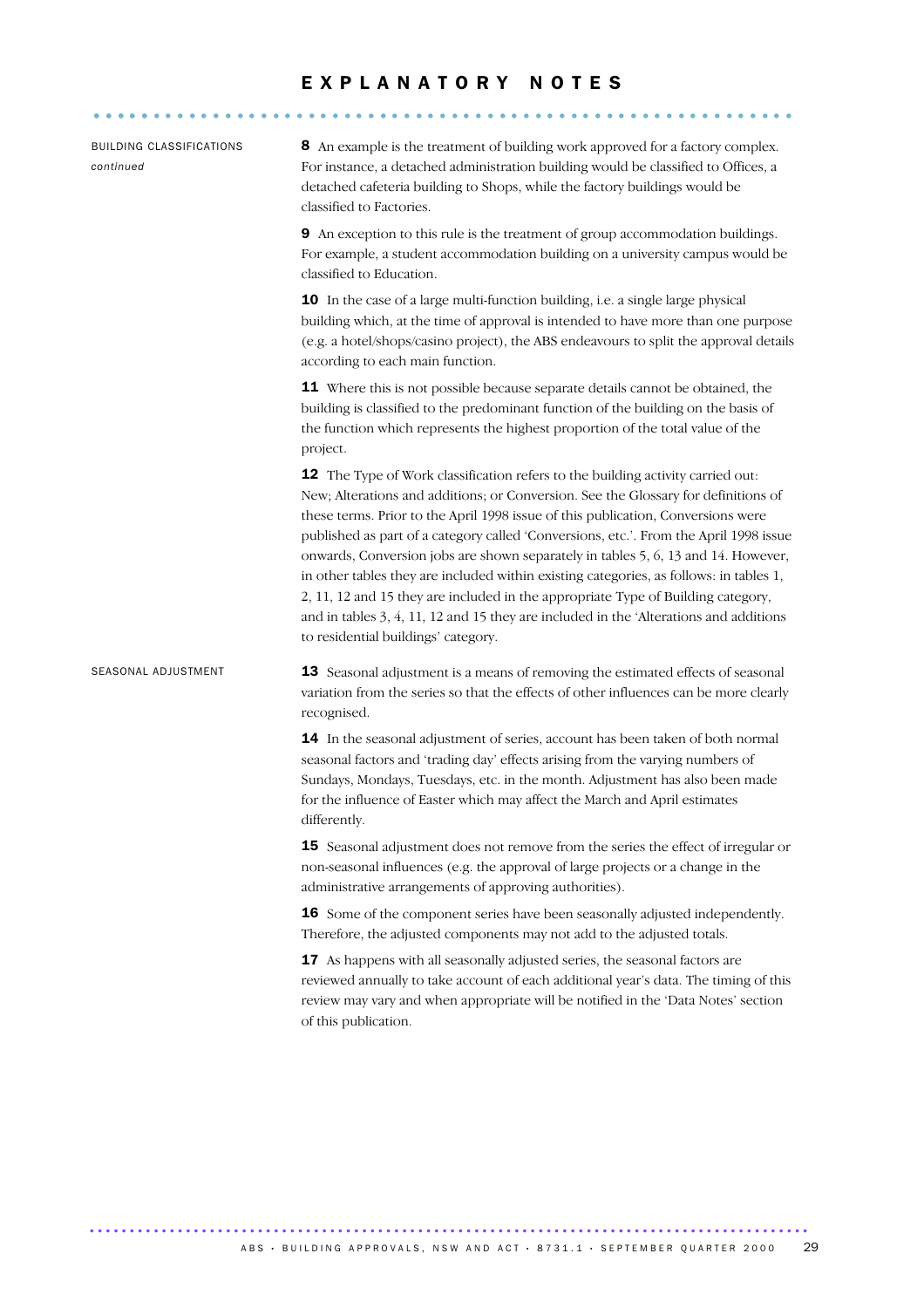## EXPLANATORY NOTES

........................................................... .....

| <b>TREND ESTIMATES</b>                                       | 18 Smoothing seasonally adjusted series reduces the impact of the irregular<br>component of the seasonally adjusted series and creates trend estimates. For<br>monthly series, these trend estimates are derived by applying a 13-term<br>Henderson-weighted moving average to all months of the respective seasonally<br>adjusted series except the last six months. Trend series are created for the last six<br>months by applying surrogates of the Henderson moving average to the seasonally<br>adjusted series. For further information, see A Guide to Interpreting Time<br>Series-Monitoring 'Trends': an Overview (Cat. no. 1348.0) or contact the<br>Assistant Director, Time Series Analysis on (02) 6252 6076. |
|--------------------------------------------------------------|-----------------------------------------------------------------------------------------------------------------------------------------------------------------------------------------------------------------------------------------------------------------------------------------------------------------------------------------------------------------------------------------------------------------------------------------------------------------------------------------------------------------------------------------------------------------------------------------------------------------------------------------------------------------------------------------------------------------------------|
|                                                              | <b>19</b> While the smoothing techniques described in paragraph 18 enable trend<br>estimates to be produced for the latest few periods, they do result in revisions to<br>the trend estimates as new data becomes available. Generally, revisions become<br>smaller over time and, after three months, usually have a negligible impact on the<br>series. Revisions to the original data and re-analysis of seasonal factors may also<br>lead to revisions to the trend.                                                                                                                                                                                                                                                    |
| CHAIN VOLUME MEASURES                                        | <b>20</b> The chain volume measures appearing in this publication are annually<br>re-weighted chain Laspeyres indexes referenced to current price values in a chosen<br>reference year (currently 1998-1999). The reference year will be updated annually<br>in the July publication. While current price estimates reflect both price and volume<br>changes, chain volume estimates measure changes in value after the direct effects<br>of price changes have been eliminated and therefore only reflect volume changes.                                                                                                                                                                                                  |
|                                                              | 21 Further information on the nature and concepts of chain volume measures is<br>contained in the ABS publication Information Paper: Introduction of Chain<br>Volume Measures in the Australian National Accounts (Cat. no. 5248.0).                                                                                                                                                                                                                                                                                                                                                                                                                                                                                        |
| AUSTRALIAN STANDARD<br>GEOGRAPHICAL CLASSIFICATION<br>(ASGC) | 22 Area statistics are now being classified to the Australian Standard<br>Geographical Classification, 2000 Edition (Cat. no. 1216.0), effective from 1 July<br>2000, and ASGC terminology has been adopted in the presentation of building<br>statistics.                                                                                                                                                                                                                                                                                                                                                                                                                                                                  |
|                                                              | 23 Some Statistical Districts straddle State/Territory boundaries. The Gold<br>Coast-Tweed Statistical District lies partly in New South Wales and partly in<br>Queensland, the Canberra-Queanbeyan Statistical District lies partly in New South<br>Wales and partly in the Australian Capital Territory, and the Albury-Wodonga<br>Statistical District lies partly in New South Wales and partly in Victoria.                                                                                                                                                                                                                                                                                                            |
| UNPUBLISHED DATA                                             | <b>24</b> The ABS can also make available certain building approvals data which are not<br>published. Where the data cannot be provided by telephone, it can be provided via<br>fax, photocopy, computer printout, floppy disk and email. A charge may be made                                                                                                                                                                                                                                                                                                                                                                                                                                                              |

for providing unpublished data in these forms.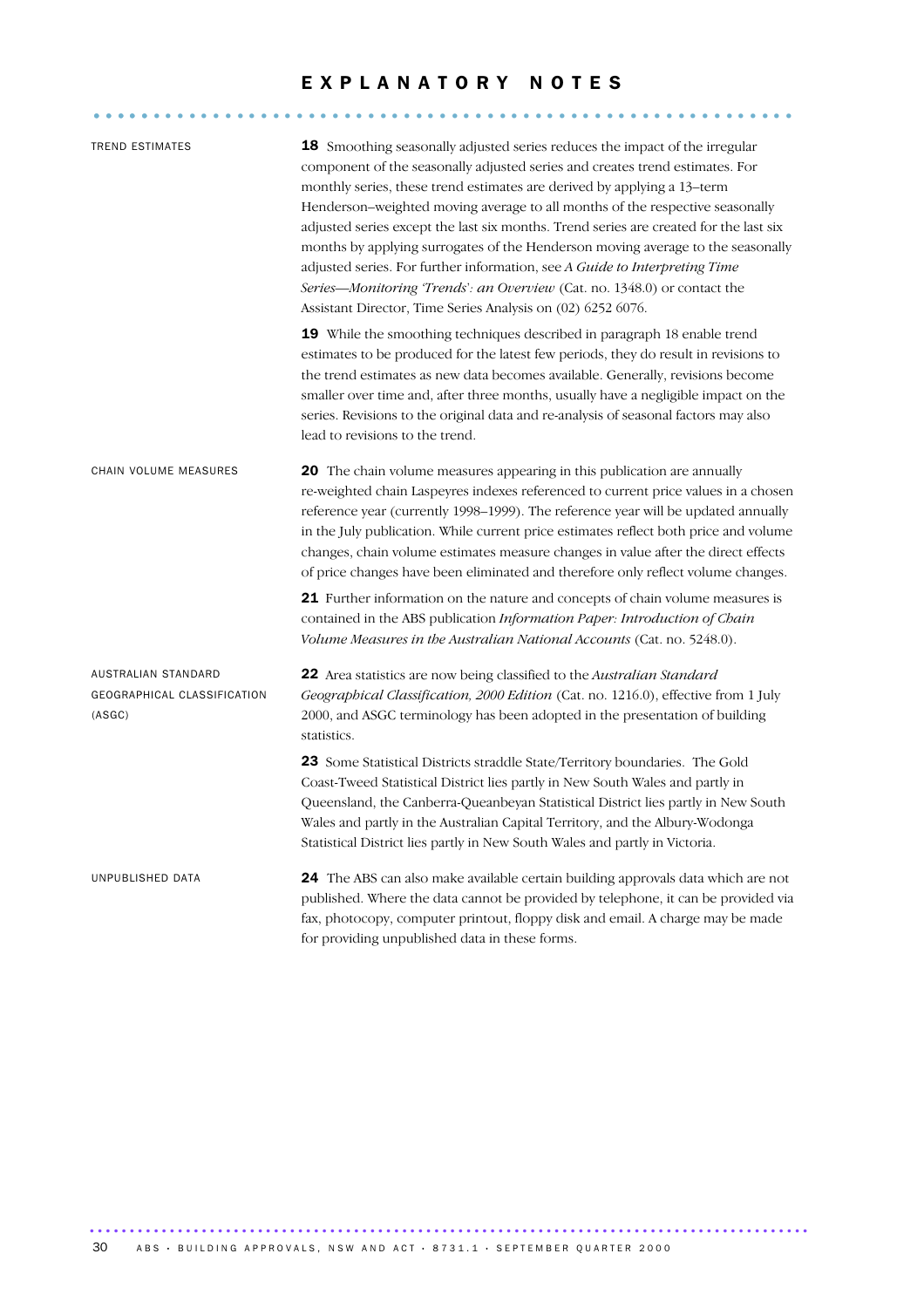### E X P L A N A T O R Y N O T E S

- RELATED PUBLICATIONS 25 Users may also wish to refer to the following publications:
	- *Building Activity, Australia* (Cat. no. 8752.0)

........................................................... .....

- *Building Activity, Australia: Dwelling Unit Commencements* (Cat. no. 8750.0)
- *Building Activity, Australian Capital Territory* (Cat. no. 8752.8)
- *Building Activity, New South Wales* (Cat. no. 8752.1)
- *Building Activity, Building Work Done, Australia,* (Cat. no. 8755.0)
- *Building Approvals, Australia* (Cat. no. 8731.0)
- *Engineering Construction Activity, Australia* (Cat. no. 8762.0)
- *House Price Indexes: Eight Capital Cities* (Cat. no. 6416.0).
- *Housing Finance for Owner Occupation, Australia* (Cat. no. 5609.0)
- *Price Index of Materials Used in House Building* (Cat. no. 6408.0)
- *Price Index of Materials Used in Building Other than House Building*  (Cat. no. 6407.0)

#### ROUNDING When figures have been rounded, discrepancies may occur between sums of the

SYMBOLS AND OTHER USAGES n.a. not available

component items and totals.

- n.y.a. not yet available
- A Area
- C City
- SD Statistical Division
- SLA Statistical Local Area
- SSD Statistical SubDivision

#### .......................................................................................... ABS · BUILDING APPROVALS, NSW AND ACT · 8731.1 · SEPTEMBER QUARTER 2000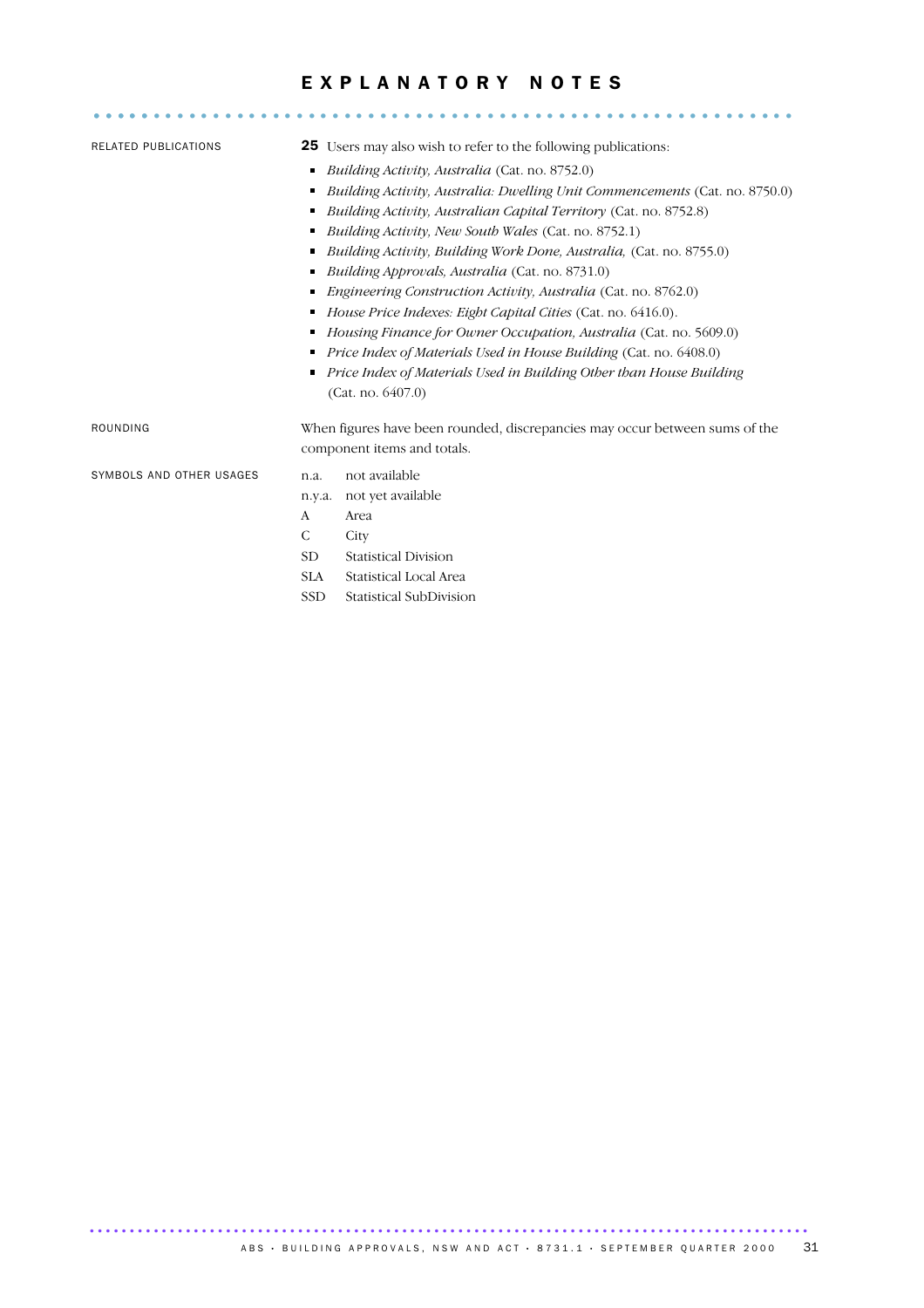## G L O S S A R Y

.......................................................... .......

| Alterations and additions                             | Building activity carried out on existing buildings. Includes adding to or<br>diminishing floor area, altering the structural design of a building and affixing<br>rigid components which are integral to the functioning of the building.                                                                                                                                                                                                                                                                                                                                                                                                                                                                                                                                                                                                                                                             |
|-------------------------------------------------------|--------------------------------------------------------------------------------------------------------------------------------------------------------------------------------------------------------------------------------------------------------------------------------------------------------------------------------------------------------------------------------------------------------------------------------------------------------------------------------------------------------------------------------------------------------------------------------------------------------------------------------------------------------------------------------------------------------------------------------------------------------------------------------------------------------------------------------------------------------------------------------------------------------|
| Alterations and additions to<br>residential buildings | Alterations and additions carried out on existing residential buildings, which may<br>result in the creation of new dwelling units. See also Explanatory Notes<br>paragraph 12.                                                                                                                                                                                                                                                                                                                                                                                                                                                                                                                                                                                                                                                                                                                        |
| <b>Building</b>                                       | A building is a rigid, fixed and permanent structure which has a roof. Its intended<br>purpose is primarily to house people, plant, machinery, vehicles, goods or<br>livestock. An integral feature of a building's design is the provision for regular<br>access by persons in order to satisfy its intended use.                                                                                                                                                                                                                                                                                                                                                                                                                                                                                                                                                                                     |
| Conversion                                            | Building activity which converts a non-residential building to a residential<br>building, e.g. conversion of a warehouse to residential apartments. Conversion is<br>considered to be a special type of alteration, and these jobs have been separately<br>identified as such from the July 1996 reference month, though they have only<br>appeared separately in this publication from the April 1998 issue. Prior to that<br>issue, conversions were published as part of the 'Conversions, etc.' category or<br>included elsewhere within a table. Prior to July 1996, Table 5 and 13 includes the<br>number of Conversions in the 'Alterations and additions to residential buildings'<br>category while Table 6 and 14 includes the value of Conversions in the<br>'Alterations and additions to residential buildings, creating dwellings' category.<br>See also Explanatory Notes paragraph 12. |
| Dwelling unit                                         | A dwelling unit is a self-contained suite of rooms, including cooking and bathing<br>facilities and intended for long-term residential use. Regardless of whether they<br>are self-contained or not, units within buildings offering institutional care (e.g.<br>hospitals) or temporary accommodation (e.g. motels, hostels and holiday<br>apartments) are not defined as dwelling units. Such units are included in the<br>appropriate category of non-residential building approvals. Dwelling units can be<br>created in one of four ways: through new work to create a residential building;<br>through alteration/addition work to an existing residential building; through<br>either new or alteration/addition work on non-residential building or through<br>conversion of a non-residential building to a residential building.                                                             |
| Educational                                           | Includes schools, colleges, kindergartens, libraries, museums and universities.                                                                                                                                                                                                                                                                                                                                                                                                                                                                                                                                                                                                                                                                                                                                                                                                                        |
| <b>Entertainment</b> and<br>recreational              | Includes clubs, cinemas, sport and recreation centres.                                                                                                                                                                                                                                                                                                                                                                                                                                                                                                                                                                                                                                                                                                                                                                                                                                                 |
| Factories                                             | Includes paper mills, oil refinery buildings, brickworks and powerhouses.                                                                                                                                                                                                                                                                                                                                                                                                                                                                                                                                                                                                                                                                                                                                                                                                                              |
| Flats, units or apartments                            | Dwellings not having their own private grounds and usually sharing a common<br>entrance, foyer or stairwell.                                                                                                                                                                                                                                                                                                                                                                                                                                                                                                                                                                                                                                                                                                                                                                                           |
| Health                                                | Includes hospitals, nursing homes, surgeries, clinics and medical centres.                                                                                                                                                                                                                                                                                                                                                                                                                                                                                                                                                                                                                                                                                                                                                                                                                             |
| Hotels, motels and other short<br>term accommodation  | Includes hostels, boarding houses, guest houses, and holiday apartment<br>buildings.                                                                                                                                                                                                                                                                                                                                                                                                                                                                                                                                                                                                                                                                                                                                                                                                                   |
| House                                                 | A house is a detached building primarily used for long term residential purposes.<br>It consists of one dwelling unit. For instance, detached 'granny flats' and<br>detached dwelling units (e.g. caretakers residences) associated with a<br>non-residential building are defined as houses.                                                                                                                                                                                                                                                                                                                                                                                                                                                                                                                                                                                                          |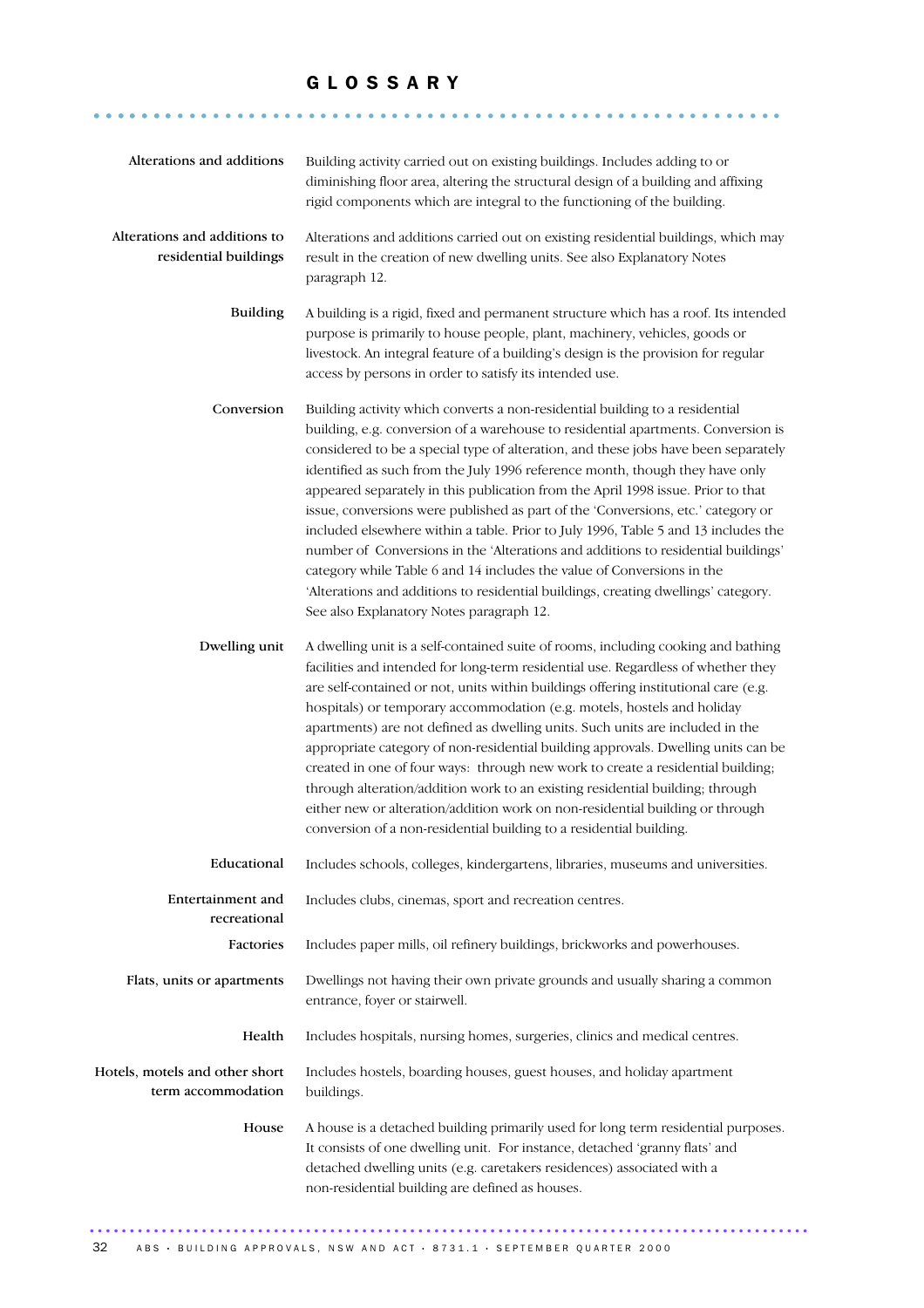## G L O S S A R Y

.......................................................... .......

| Miscellaneous                                       | Includes justice and defence buildings, welfare and charitable homes, prisons and<br>reformatories, maintenance camps, farming and livestock buildings, veterinary<br>clinics, child-minding centres, police stations and public toilets.                                                                                                                                                                                                                                                                                                                                                                                                                                                                                                                                                                                                                       |
|-----------------------------------------------------|-----------------------------------------------------------------------------------------------------------------------------------------------------------------------------------------------------------------------------------------------------------------------------------------------------------------------------------------------------------------------------------------------------------------------------------------------------------------------------------------------------------------------------------------------------------------------------------------------------------------------------------------------------------------------------------------------------------------------------------------------------------------------------------------------------------------------------------------------------------------|
| New building work                                   | Building activity which will result in the creation of a building which previously<br>did not exist.                                                                                                                                                                                                                                                                                                                                                                                                                                                                                                                                                                                                                                                                                                                                                            |
| New other residential<br>buildings                  | Building activity which will result in the creation of a residential building other<br>than a house, which previously did not exist.                                                                                                                                                                                                                                                                                                                                                                                                                                                                                                                                                                                                                                                                                                                            |
| New residential                                     | Building activity which will result in the creation of any residential building<br>(house or other residential) which previously did not exist.                                                                                                                                                                                                                                                                                                                                                                                                                                                                                                                                                                                                                                                                                                                 |
| Non-residential building                            | A non-residential building is primarily intended for purposes other than long<br>term residential purposes. Note that, on occasions, one or more dwelling units<br>may be created through non-residential building activity. Prior to the April 1998<br>issue of this publication, they have been included in the 'Conversions, etc.'<br>column in tables showing dwelling units approved. They are now identified<br>separately (e.g. see table 5). However, the value of these dwelling units cannot be<br>separated out from that of the non-residential building which they are part of,<br>therefore the value associated with these remain in the appropriate<br>Non-residential category.                                                                                                                                                                |
| Offices                                             | Includes banks, post offices and council chambers.                                                                                                                                                                                                                                                                                                                                                                                                                                                                                                                                                                                                                                                                                                                                                                                                              |
| Other business premises                             | Includes warehouses, service stations, transport depots and terminals, electricity<br>substation buildings, telephone exchanges, broadcasting and film studios.                                                                                                                                                                                                                                                                                                                                                                                                                                                                                                                                                                                                                                                                                                 |
| Other dwellings                                     | Includes all dwellings other than houses. They can be created by: the creation of<br>new other residential buildings (e.g. flats); alteration/addition work to an existing<br>residential building; either new or alteration/addition work on a non-residential<br>building; conversion of a non-residential building to a residential building<br>creating more than one dwelling unit.                                                                                                                                                                                                                                                                                                                                                                                                                                                                        |
| Other residential building                          | An other residential building is a building other than a house primarily used for<br>long-term residential purposes. An other residential building contains more than<br>one dwelling unit. Other residential buildings are coded to the following<br>categories: semi-detached, row or terrace house or townhouse with one storey;<br>semi-detached, row or terrace house or townhouse with two or more storeys;<br>flat, unit or apartment in a building of one or two storeys; flat, unit or apartment<br>in a building of three storeys; flat, unit or apartment in a building of four or more<br>storeys; flat, unit or apartment attached to a house; other/number of storeys<br>unknown. The latter two categories are included with the semi-detached, row or<br>terrace house or townhouse with one storey category in table 7 of this<br>publication. |
| Religious                                           | Includes convents, churches, temples, mosques, monasteries and noviciates.                                                                                                                                                                                                                                                                                                                                                                                                                                                                                                                                                                                                                                                                                                                                                                                      |
| Residential building                                | A residential building is a building consisting of one or more dwelling units.<br>Residential buildings can be either houses or other residential buildings.                                                                                                                                                                                                                                                                                                                                                                                                                                                                                                                                                                                                                                                                                                    |
| Semi-detached, row or terrace<br>houses, townhouses | Dwellings having their own private grounds with no other dwellings above or<br>below.                                                                                                                                                                                                                                                                                                                                                                                                                                                                                                                                                                                                                                                                                                                                                                           |
| <b>Shops</b>                                        | Includes retail shops, restaurants, taverns and shopping arcades.                                                                                                                                                                                                                                                                                                                                                                                                                                                                                                                                                                                                                                                                                                                                                                                               |